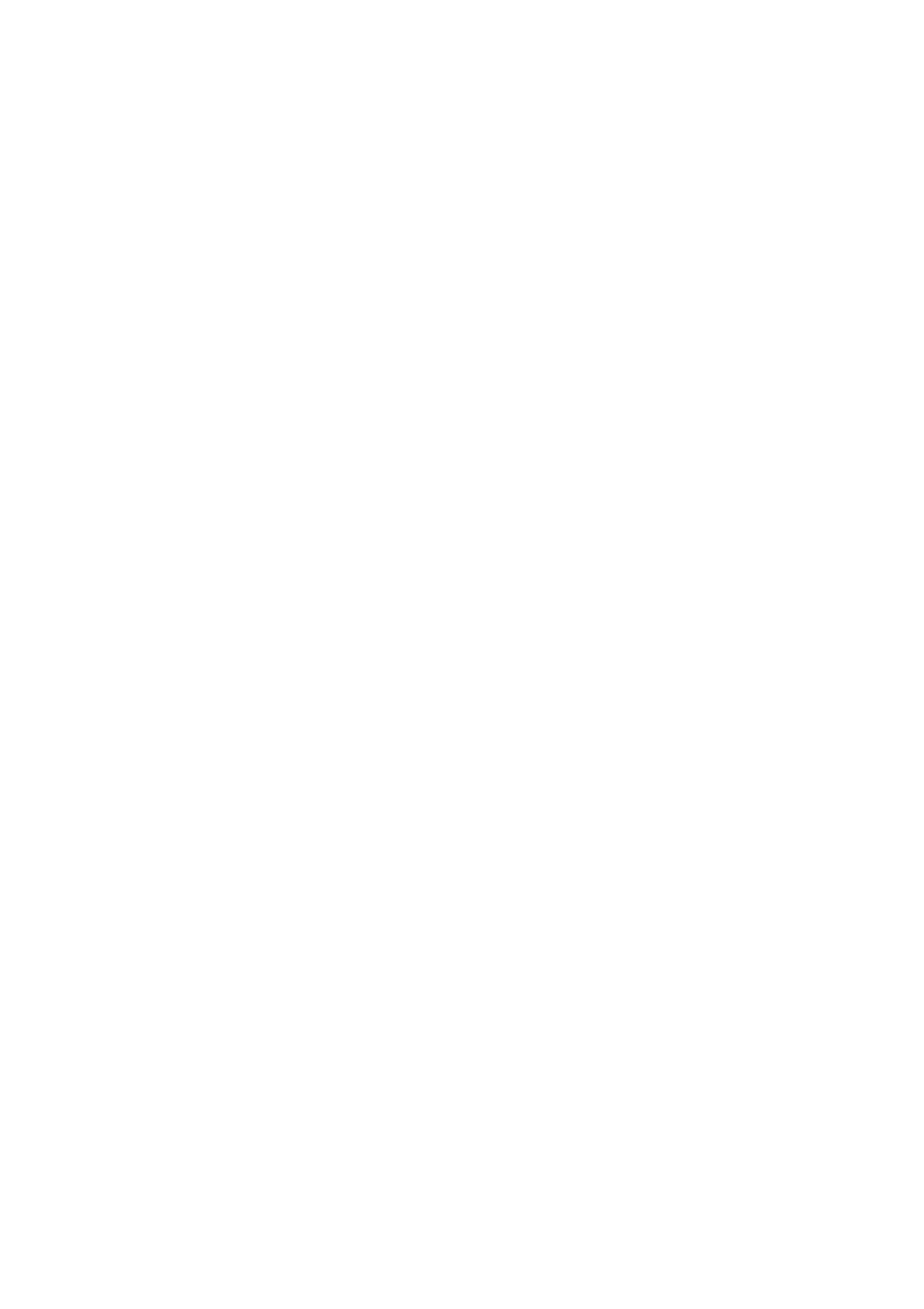# Non-Tariff Measures:

Economic Assessment and Policy Options for Development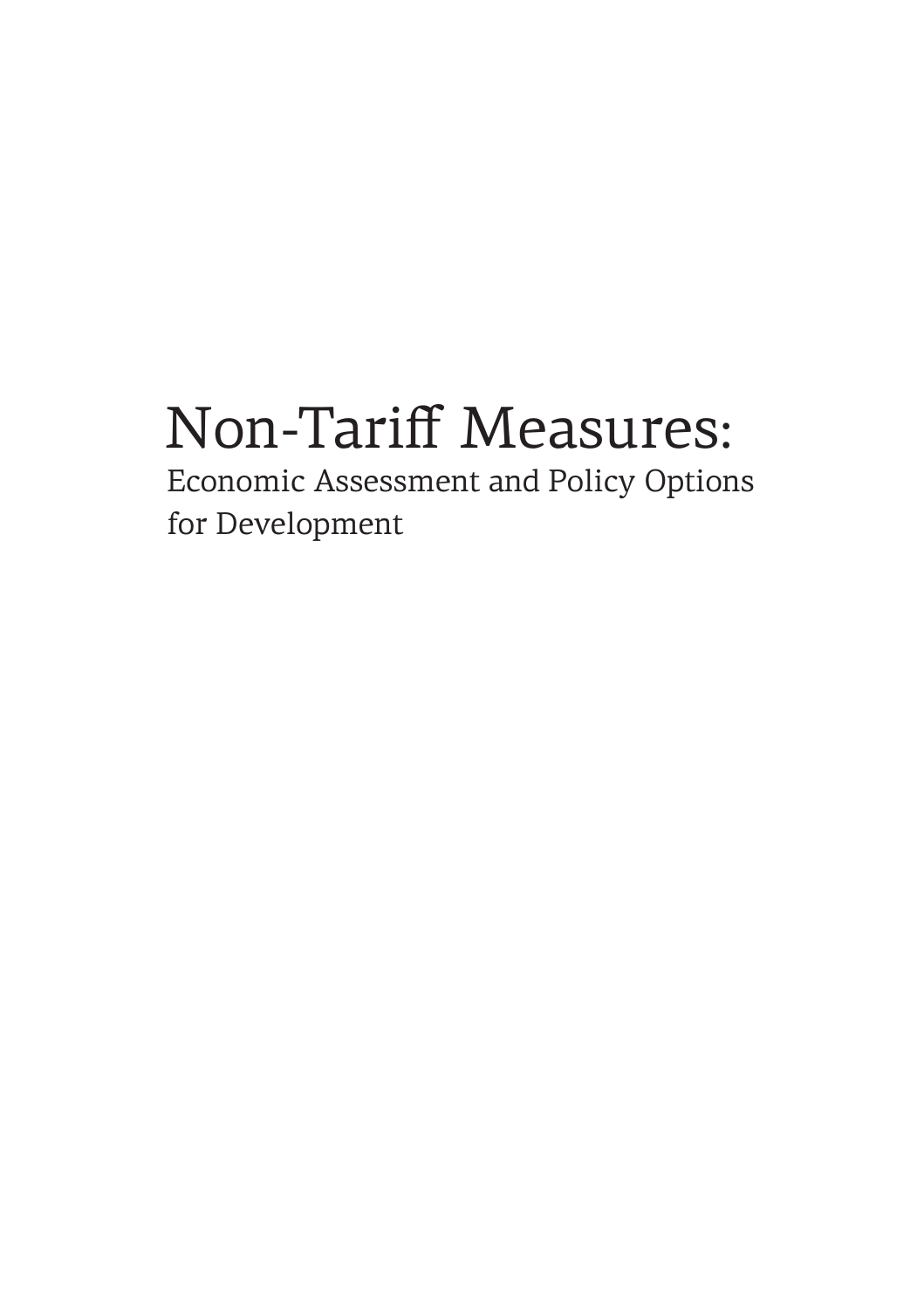© 2018, United Nations Conference on Trade and Development

The findings, interpretations and conclusions expressed herein are those of the authors and do not necessarily reflect the views of the United Nations Conference on Trade and Development or its officials or Member States.

The designation employed and the presentation of material on any map in this work do not imply the expression of any opinion whatsoever on the part of the United Nations concerning the legal status of any country, territory, city or area or of its authorities, or concerning the delimitation of its frontiers or boundaries.

This document has been edited externally.

UNCTAD/DITC/TAB/2017/2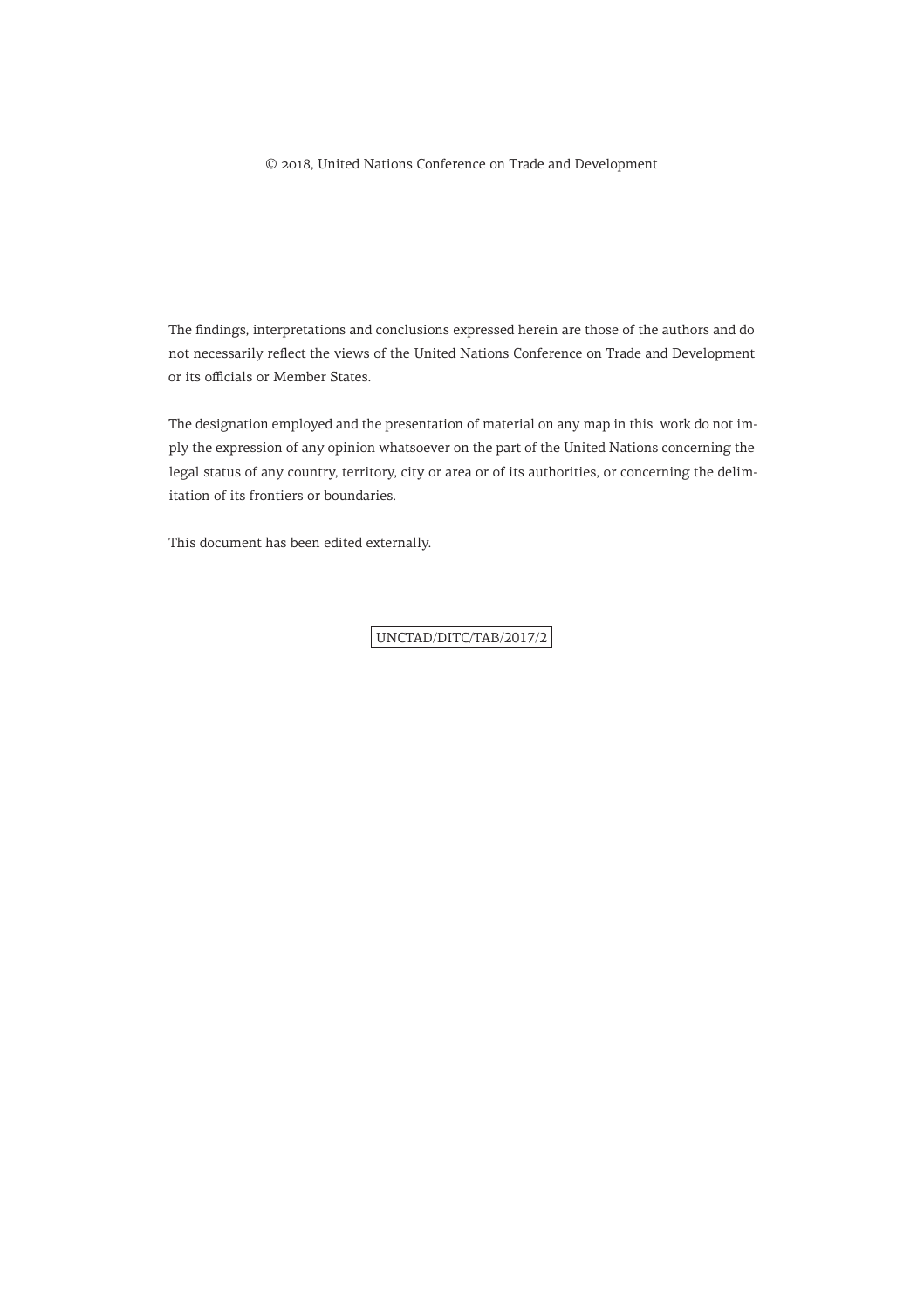# **Table of contents**

|   | Acknowledgments                                                     | iv                      |
|---|---------------------------------------------------------------------|-------------------------|
|   | Foreword                                                            | $\overline{\mathsf{v}}$ |
|   | Contributors                                                        | vi                      |
|   | Abbreviations                                                       | viii                    |
|   |                                                                     |                         |
|   | Part I - Quantitative analysis and policy options                   |                         |
| 1 | Non-Tariff Measures Scope and Overview                              | 1                       |
|   | Jaime de Melo and Alessandro Nicita                                 |                         |
| 2 | Non-tariff measures and trade facilitation:                         | 13                      |
|   | WTO disciplines and policy space for development                    |                         |
|   | Bernard Hoekman and Alessandro Nicita                               |                         |
| 3 | Non-Tariff Measures: Data and Quantitative Tools of Analysis        | 81                      |
|   | Jaime de Melo and Alessandro Nicita                                 |                         |
| 4 | The Economics of Non-Tariff Measures: A Primer                      | 121                     |
|   | Jaime de Melo and Ben Shepherd                                      |                         |
| 5 | Trade and welfare effects of technical regulations and standards    | 159                     |
|   | John Beghin and Bo Xiong                                            |                         |
|   | Part II - Case studies from developing countries                    |                         |
| 6 | Labor Market Effects of Non-Tariff Measures in Latin America        | 195                     |
|   | Guido Gustavo Porto                                                 |                         |
| 7 | Implications of Non-Compliance with Technical Non-Tariff            | 225                     |
|   | Measures: The Case of Chilean Food Related Export Refusals          |                         |
|   | at the United States Border                                         |                         |
|   | Sofia Boza, Rodolfo Rivers, Juan Rozas and Jazmin Munoz             |                         |
| 8 | Comparative Advantage and the Uneven Effects                        | 255                     |
|   | of Non-Tariff Measures                                              |                         |
|   | Lucas Ferraz, Marcel Ribeiro and Marcos Ritel                       |                         |
| 9 | Agricultural Export Patterns from Africa to the European Union: 289 |                         |
|   | Exploring Non-Tariff Measures, Product Relatedness,                 |                         |
|   | and Market Size                                                     |                         |
|   | Ernst Idsardi and Wilma Viviers                                     |                         |
|   | 10 Market Access for Africa's Fruits and Vegetables                 | 327                     |
|   | Exports in the European Union: Evidence from Sanitary               |                         |
|   | and Phytosanitary Measures                                          |                         |
|   | Olayinka Idowu Kareem and Marie-Luise Rau                           |                         |
|   | 11 Do Non-Tariff Measures Matter? Assessing the Impact              | 369                     |
|   | of Technical Measures to Trade on the Exports of Pakistan           |                         |
|   | Aadil Nakhoda                                                       |                         |
|   | 12 The Rising Importance of Non-tariff Measures                     | 393                     |
|   | in China's Trade Policy                                             |                         |
|   | Zhaohui Niu                                                         |                         |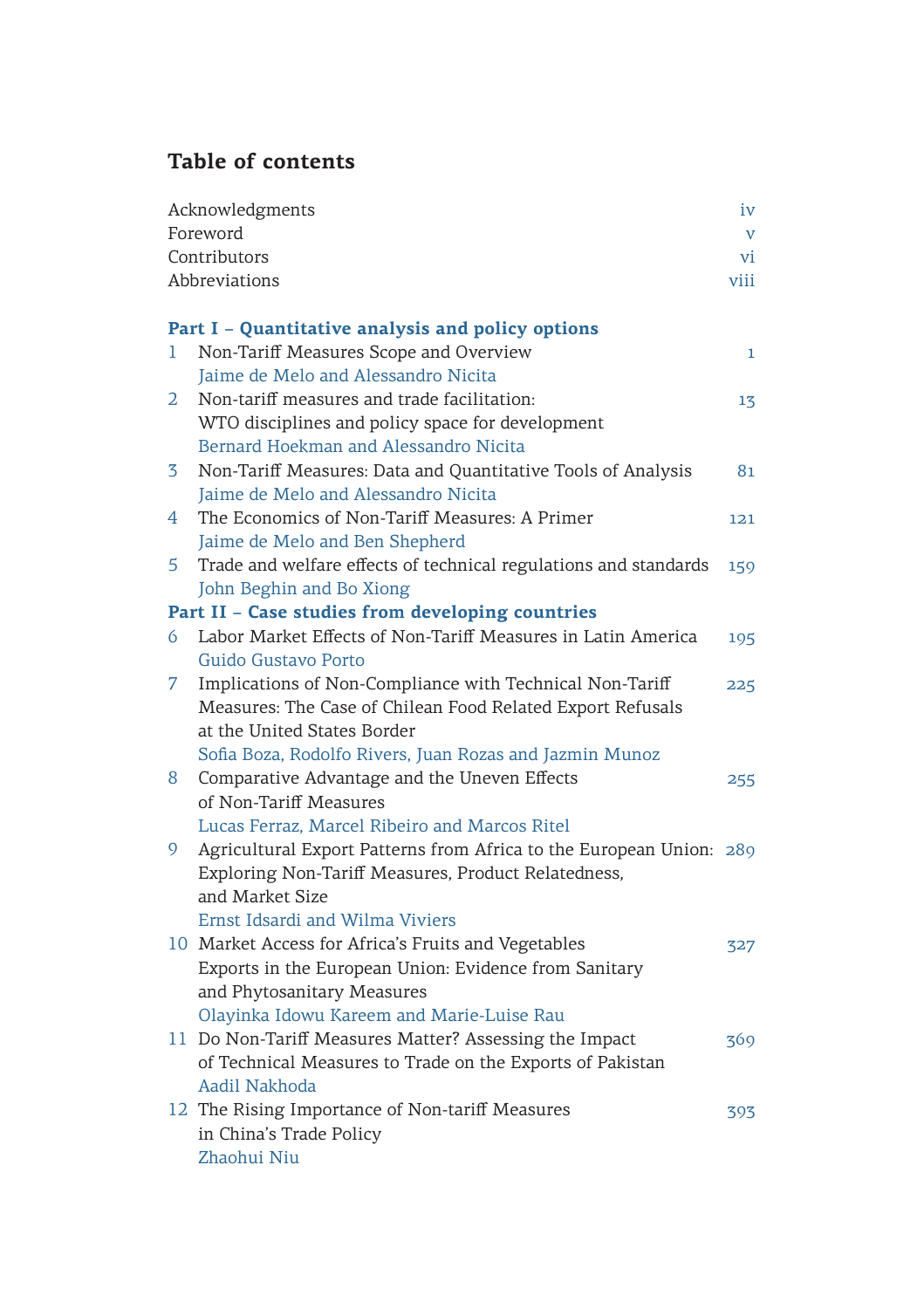# **Acknowledgments**

This publication is a product of the Trade Analysis Branch, Division on International Trade in Goods and Services, and Commodities (DITC), United Nations Conference on Trade and Development (UNCTAD). It is part of a larger effort by UNCTAD to analyse the implications of non-tariff measures for international trade and developing countries.

Alessandro Nicita was the coordinator of this study working under the overall supervision of Bonapas Onguglo and Guillermo Valles. This study was financed by the Development Account Project 1415N: Strengthening capacities of policy makers to assess implications of non-tariff measures in international trade and formulate appropriate policy responses. Jaime de Melo and Alessandro Nicita are the editors of this publication. The editors are particularly indebted to Peri da Silva and Jean-Marc Solleder for their useful comments and careful review of the various chapters. The editors are also grateful to Carol Box, Olivier Cadot, Santiago Fernandez de Cordoba Briz, Christian Knebel, Caroline Muriuki, Victor Ognivtsev, Marcelo Olarreaga, Denise Penello Rial, Ralf Peters, Samuel Rosenow and Julia Seiermann for their comments and insights. Lynne Rees provided English editing. Design and layout were created by Hadrien Gliozzo.

For further information about this study please contact: Alessandro Nicita. Chief, Research Section, Trade Analysis Branch. Division on International Trade in Goods and Services, and Commodities United Nations Conference on Trade and Development Email: alessandro.nicita@unctad.org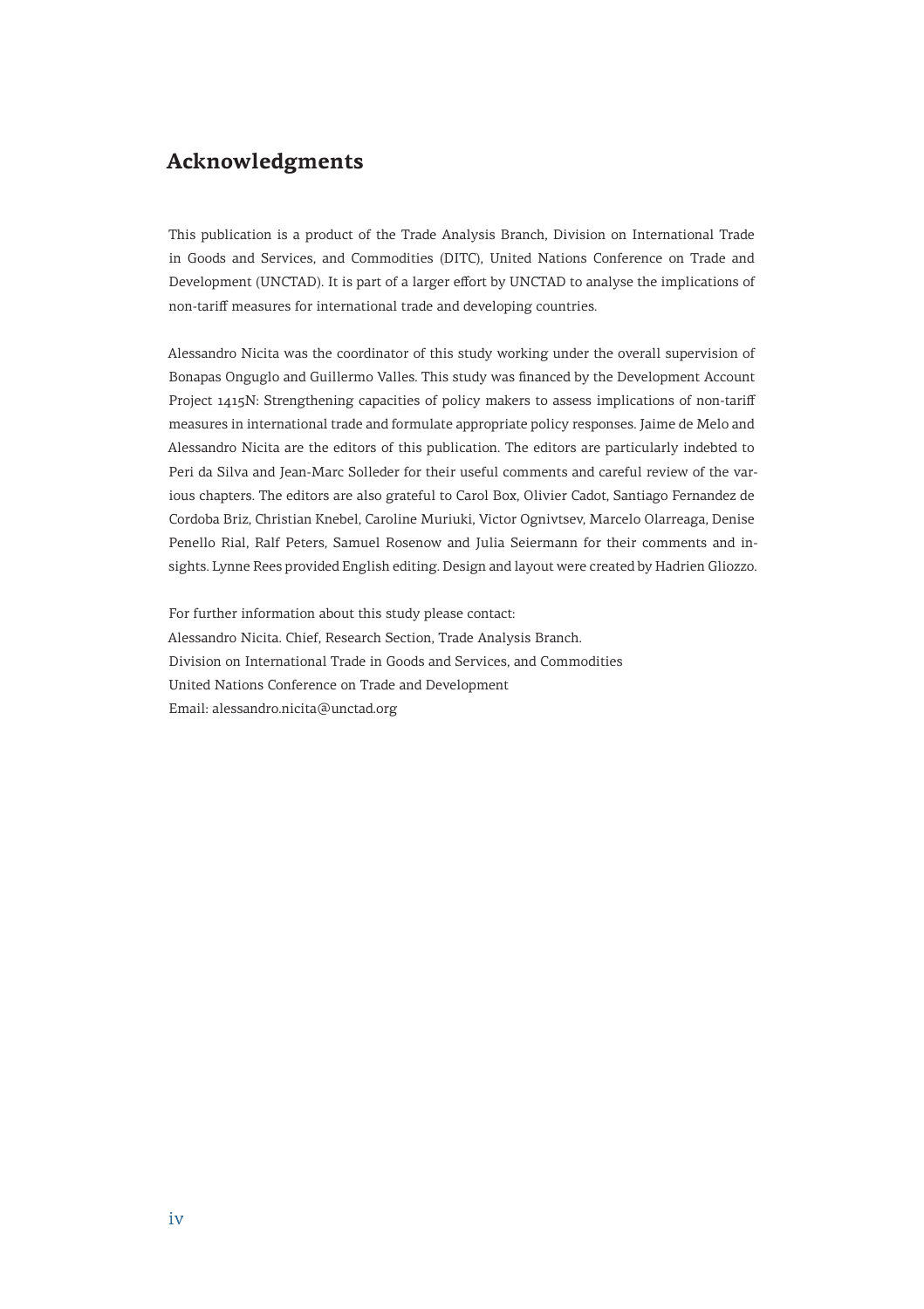# **Foreword**

One of the main features of the international cooperation agenda during the last 50 years has been to promote the economic integration of poorer countries into the global economy, helping them to eradicate poverty and achieve prosperity. This proposition, at the core of the UNCTAD mandate, has recently been forcefully reinstated in the United Nations 2030 Agenda for Sustainable Development and in the Sustainable Development Goals (SDGs). SDG 17 calls for the strengthening of the means of implementation, including through international trade, and the revitalization of the global partnership for sustainable development. The rationale is that stronger economic integration will enhance economic growth, reduce poverty, and ultimately develop the resources needed for sustainable and inclusive prosperity.

Although economic integration has been an integral part of the agenda for five decades, many countries still struggle to integrate into international markets. One problem is that contemporary economic integration strategies need to confront policy measures that are well beyond the scope of traditional trade policy. For example, developing countries' effective participation in world markets depends on their capacity to satisfy technical and quality standards, as well as to comply with administrative procedures. As this book shows, all these policies measures, generally referred as non-tariff measures, have a profound impact on the structure of global trade and participation of countries therein.

The fact-based contributions herein provide a solid overview of the evolving role of non-tariff measures in the multilateral policy framework and how these measures affect development strategies. The need for this publication is based on the belief that good policy needs to be backed by good analysis. This publication provides an overview of analytical tools for the assessment of how non-tariff measures impact socio-economic development. It utilizes much needed case studies from researchers in developing countries.

The publication is part of the ongoing effort by UNCTAD to help better understand the full range of implications of trade policy for socio-economic development. As all countries are designing road maps on how best to achieve the SDGs, an improved understanding of the role of non-tariff measures will be necessary to support the role of trade as a means of implementation of the SDGs. These are matters of interest to all member States. I very much believe that the contributions in this publication are a step in this direction.

Jungles Mituy

Mukhisa Kituyi Secretary-General of UNCTAD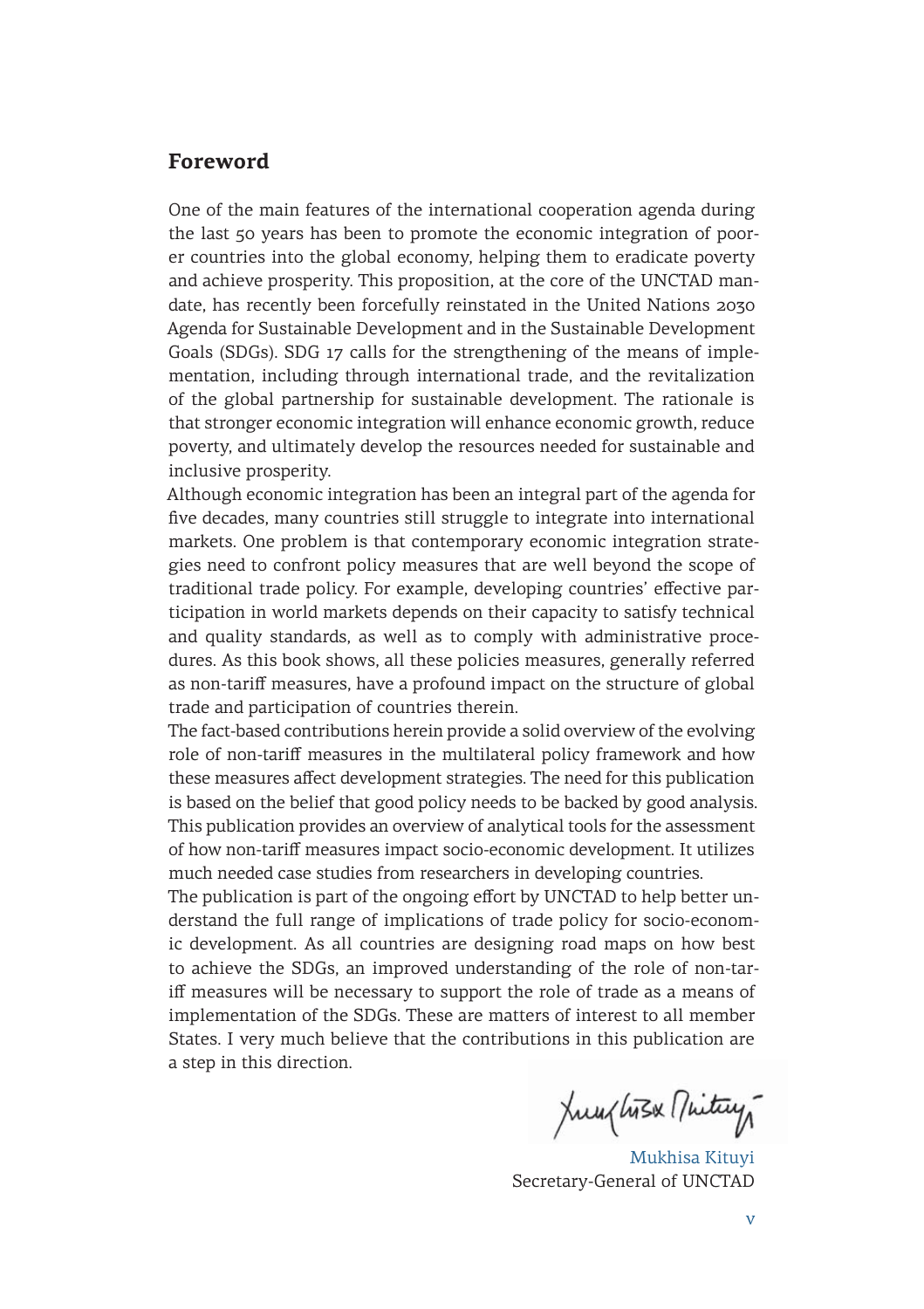# **Contributors**

# **Editors**

Jaime de Melo is a Professor Emeritus at the University of Geneva, a Scientific Director at the FERDI and Academic Advisor at the Geneva Business School. *jaime.demelo@unige.ch*

Alessandro Nicita is the Chief of the Research Section of the Trade Analysis Branch at the United Nation Conference on Trade and Development. *alessandro.nicita@unctad.org*

# **Authors**

John Beghin is a Professor and Head of the Department of Agricultural and Resource Economics at North Carolina State University. *jcbeghin@ncsu.edu*

Sofía Boza is an Assistant Professor at the Department of Agricultural Economics, Faculty of Agricultural Sciences and at the Institute of International Studies, University of Chile. *sofiaboza@u.uchile.cl*

Lucas Ferraz is a Professor at the São Paulo School of Economics – Getulio Vargas Foundation, Brazil. *lucaspcf@gmail.com*.

Bernard Hoekman is Professor and Director, Global Economics at the Robert Schuman Centre for Advanced Studies, European University Institute in Florence, Italy. *Bernard.Hoekman@EUI.eu*

Ernst Idsardi is a Senior Lecturer in agricultural economics at the North-West University (Potchefstroom Campus) in South Africa. *Ernst.Idsardi@nwu.ac.za*

Olayinka I. Kareem is the Coordinator of Trade and Development Policy Research Network, Nigeria; and Member, IKE at the Phillips-Universitaet Marburg, Germany. *olayinkaidowuus@yahoo.com*

Jazmín Muñoz is a Research Assistant at the Department of Agricultural Economics, Faculty of Agricultural Sciences, University of Chile. *jazmin.munoz@ug.uchile.cl*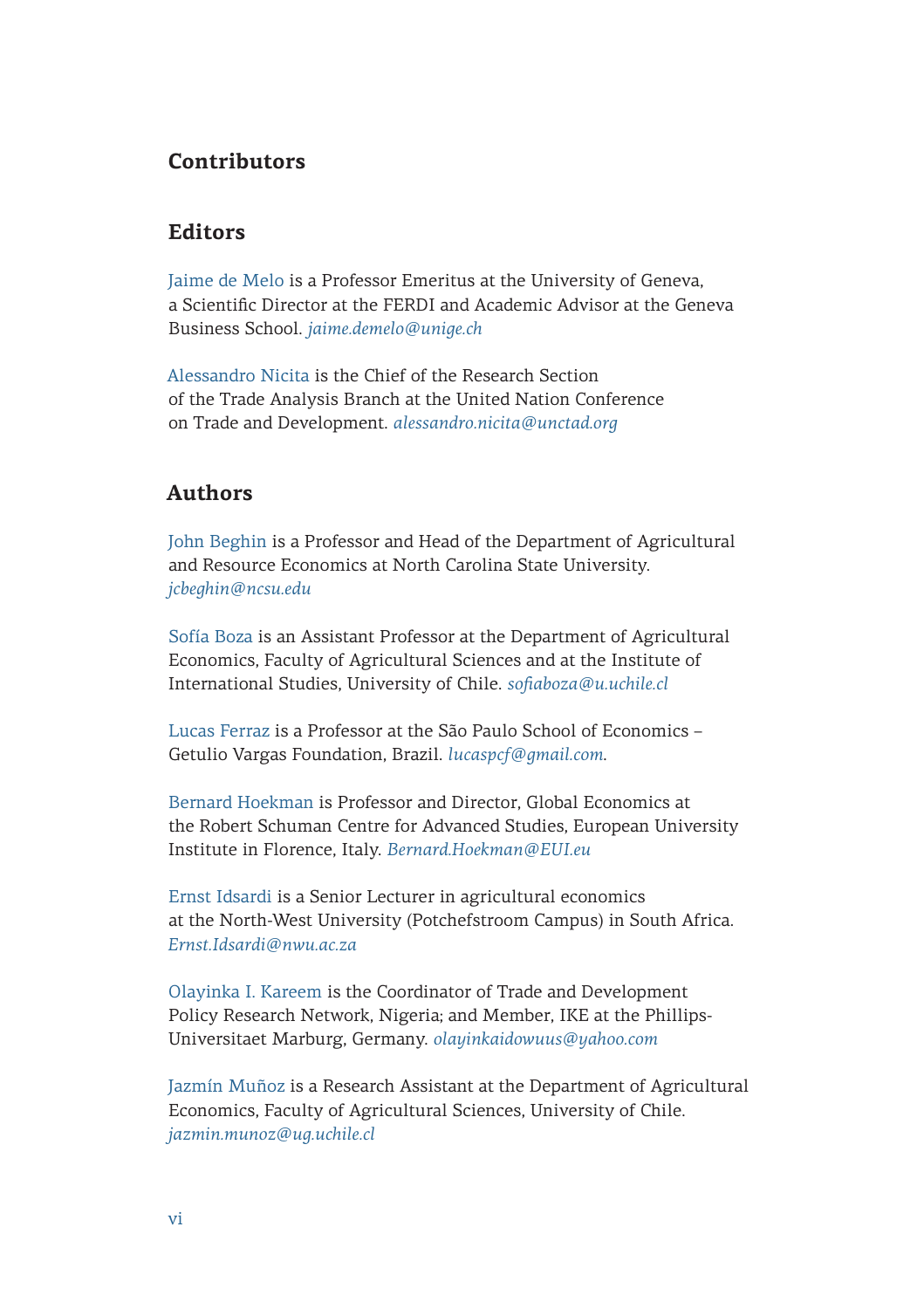Aadil Nakhoda is an Assistant Professor at the Institute of Business Administration (IBA), Karachi, Pakistan. *anakhoda@iba.edu.pk*

Zhaohui Niu is a Post-doc fellow at the School of Public Administration, Beihang University (BHU) in Beijing, China. *zhaohui.NIU@nottingham.edu.cn*

Guido Gustavo Porto is a Professor of Economics at Universidad Nacional de La Plata (UNLP) in Argentina. *guido.g.porto@gmail.com*

Marie-Luise Rau is an Agri-food Economist, with specialisation in agrifood trade and non-tariff measures, at Wageningen Economic Research (formerly LEI), part of Wageningen University, Netherlands. *marieluise.rau@wur.nl*

Marcel Bertini Ribeiro is a Ph.D. Candidate in Economics at the Sao Paulo School of Economics – Getulio Vargas Foundation, Brazil.

Marcos Ritel is a Ph.D. Candidate in Economics at the Sao Paulo School of Economics – Getulio Vargas Foundation, Brazil.

Rodolfo Rivers is a Biochemist, food safety advisor at the Chilean Ministry of Health. *rodolfo.rivers@minsal.cl*

Juan Rozas is an Agronomist in the Regulatory Department of the Chilean General Directorate of International Economic Relations (DIRECON). *jrozas25@gmail.com*

Ben Shepherd the Principal of Developing Trade Consultants, is an international trade and development consultant. *ben@developing-trade.com*

Wilma Viviers is a Professor in International Trade, and Director of the Trade and Development research entity at the North-West University in South Africa. *Wilma.Viviers@nwu.ac.za*

Bo Xiong is a Data Mining Specialist for Southern California Edison. *bonapartexiongbo@gmail.com*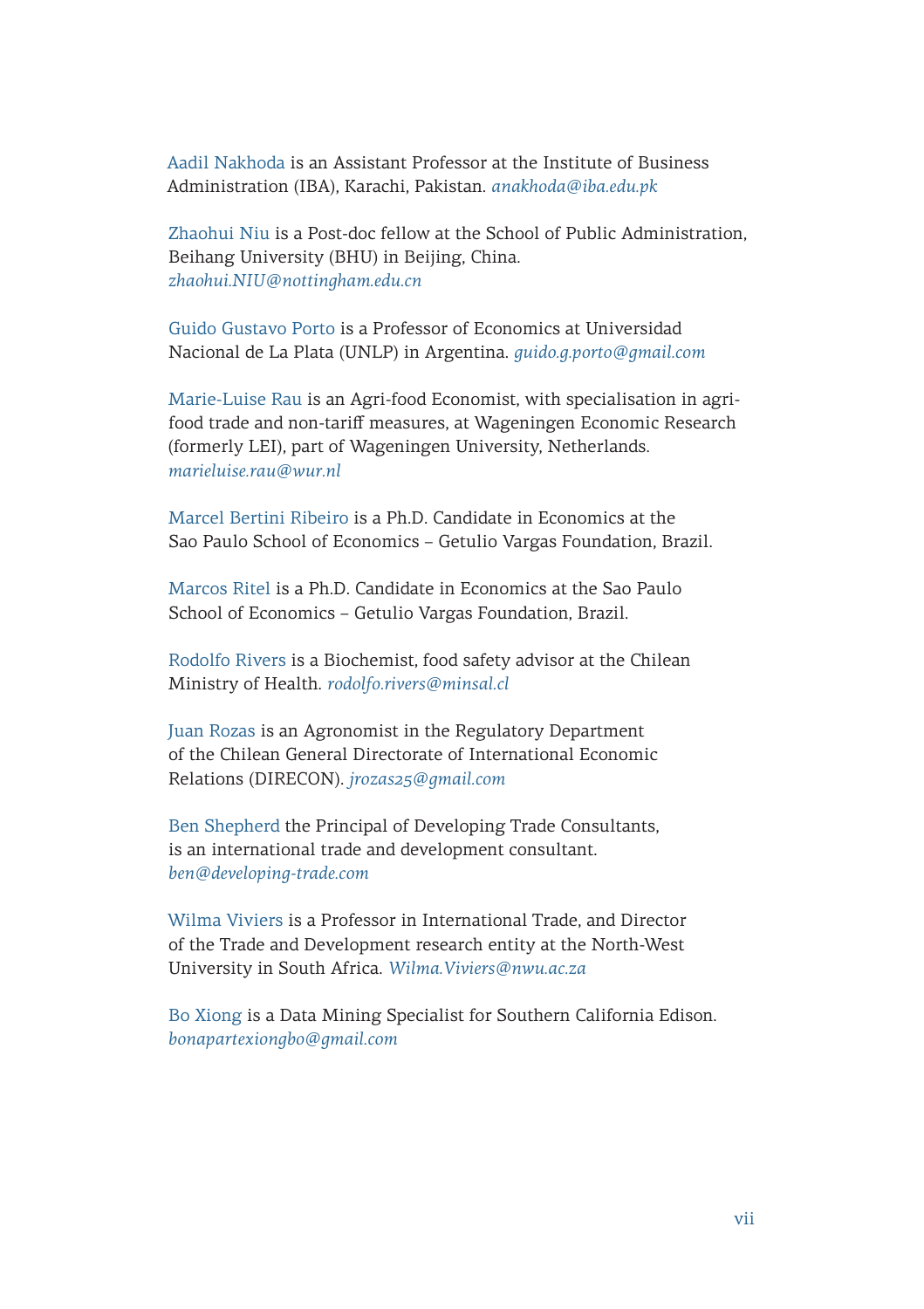# **Abbreviations**

| AB                     | Appellate Body                                 |
|------------------------|------------------------------------------------|
| AD                     | Antidumping                                    |
| AMS                    | Aggregate Measure of Support                   |
| AoA                    | Agreement on Agriculture                       |
| ARO                    | Agreement on Rules of Origin                   |
| BOP                    | Balance of payments                            |
| <b>CES</b>             | Constant Elasticity of Substitution            |
| CIF/c.i.f.             | Cost, Insurance and Freight                    |
| <b>CSV</b>             | Comma Separated Variable                       |
| <b>CWS</b>             | Centre for WTO Studies                         |
| <b>CVDs</b>            | <b>Countervailing Duties</b>                   |
| <b>DDA</b>             | Doha Development Agenda                        |
| <b>DFOF</b>            | Duty-free, Quota-free                          |
| <b>DRC</b>             | Democratic Republic of Congo                   |
| <b>EAC</b>             | East African Community                         |
| EM                     | <b>Extensive Margin</b>                        |
| <b>EPA<sub>s</sub></b> | Economic Partnership Agreements                |
| <b>EPA</b>             | US Environmental Protection Agency             |
| <b>EPZs</b>            | <b>Export Processing Zones</b>                 |
| <b>EU</b>              | European Union                                 |
| FOB/f.o.b.             | Free-on-Board                                  |
| <b>FAO</b>             | Food and Agriculture Organization              |
| <b>FDA</b>             | Food and Drug Administration                   |
| FDI                    | Foreign Direct Investment                      |
| <b>FGLS</b>            | Feasible Generalized Least Square              |
| <b>FSIS</b>            | Food Safety and Inspection Service             |
| <b>FSMA</b>            | Food Safety Modernization Act                  |
| <b>FTA</b>             | Free Trade Agreement                           |
| GAP                    | Good Agricultural/Horticultural Practise       |
| <b>GATS</b>            | General Agreement on Trade in Services         |
| <b>GATT</b>            | General Agreement on Tariffs and Trade         |
| <b>GDP</b>             | Gross Domestic Product                         |
| <b>GNP</b>             | Gross National Product                         |
| <b>GPA</b>             | Government Procurement Agreement               |
| <b>HACCP</b>           | Hazard Analysis and Critical Control Points    |
| HS                     | Harmonized System Classification               |
| <b>HWP</b>             | Harmonization Work Programme                   |
| <b>IMF</b>             | <b>International Monetary Fund</b>             |
| <b>IMR</b>             | Inverse Mills Ratio                            |
| <b>IPRs</b>            | Intellectual Property Rights                   |
| <b>ISO</b>             | International Organization for Standardization |
| <b>ITC</b>             | <b>International Trade Centre</b>              |
|                        |                                                |

viii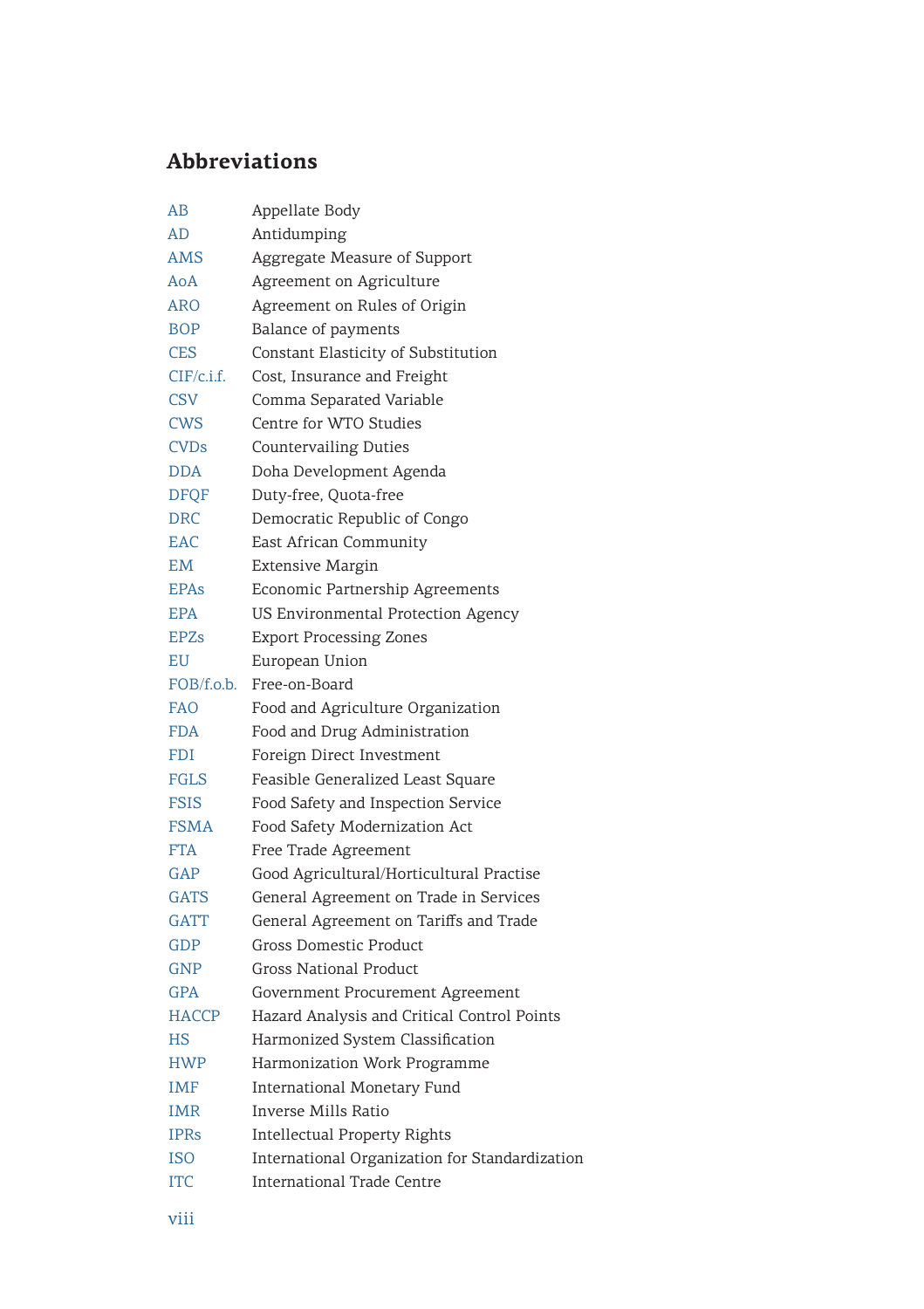| I-TIP        | Integrated Trade Intelligence Portal                     |
|--------------|----------------------------------------------------------|
| <b>LDCs</b>  | Least developing countries                               |
| MAST         | Multi-Agency Support Team                                |
| <b>MFN</b>   | Most-favoured Nation                                     |
| <b>MRAs</b>  | Mutual Recognition Agreements                            |
| <b>MRLs</b>  | Maximum Residue Levels                                   |
| <b>NFCS</b>  | National Food Control System                             |
| <b>NTBs</b>  | Nontariff Barriers                                       |
| <b>NTFC</b>  | National Trade Facilitation Committee                    |
| <b>NTMs</b>  | Nontariff Measures                                       |
| OASIS        | Operational and Administrative System for Import Support |
| <b>OECD</b>  | Organisation for Economic Co-operation and Development   |
| <b>OLS</b>   | Ordinary Least Squares                                   |
| <b>PPML</b>  | Poisson Pseudo Maximum Likelihood                        |
| PSI          | Pre-shipment Inspection                                  |
| QRs          | Quantitative Restrictions                                |
| <b>RASFF</b> | Rapid Alert System for Food and Feed                     |
| <b>RCA</b>   | Revealed Comparative Advantage                           |
| RoO.         | Rules of Origin                                          |
| <b>RTA</b>   | Regional/Preferential Trade Agreement                    |
| SCM          | Subsidies and Countervailing Measures                    |
| <b>SDGs</b>  | The Sustainable Development Goals                        |
| SDT          | Special and Differential Treatment                       |
| <b>SMEs</b>  | Small and Medium-sized Enterprises                       |
| <b>SOEs</b>  | State Owned Enterprises                                  |
| <b>SPS</b>   | Sanitary and Phytosanitary Measures                      |
| SSG          | Special Safeguard                                        |
| <b>STC</b>   | Specific Trade Concerns                                  |
| <b>STEs</b>  | <b>State-Trading Enterprises</b>                         |
| TBT          | Technical Barriers to Trade                              |
| <b>TFA</b>   | Agreement on Trade Facilitation                          |
| <b>TPP</b>   | Trans-Pacific Partnership                                |
| TTIP         | Transatlantic Trade and Investment Partnership           |
| <b>TRIMs</b> | Trade-related Investment Measures                        |
| UN           | United Nations                                           |
| UNCTAD       | United Nations Conference on Trade and Development       |
| <b>UNIDO</b> | United Nations Industrial Development Organization       |
| US           | <b>United States</b>                                     |
| USDA         | US Department of Agriculture                             |
| VAT          | Value Added Tax                                          |
| VQIP         | Voluntary Qualified Importer Program                     |
| <b>WCO</b>   | World Customs Organization                               |
| WHO          | World Health Organization                                |
| WITS         | World Integrated Trade Solutions                         |
| WTO          | World Trade Organization                                 |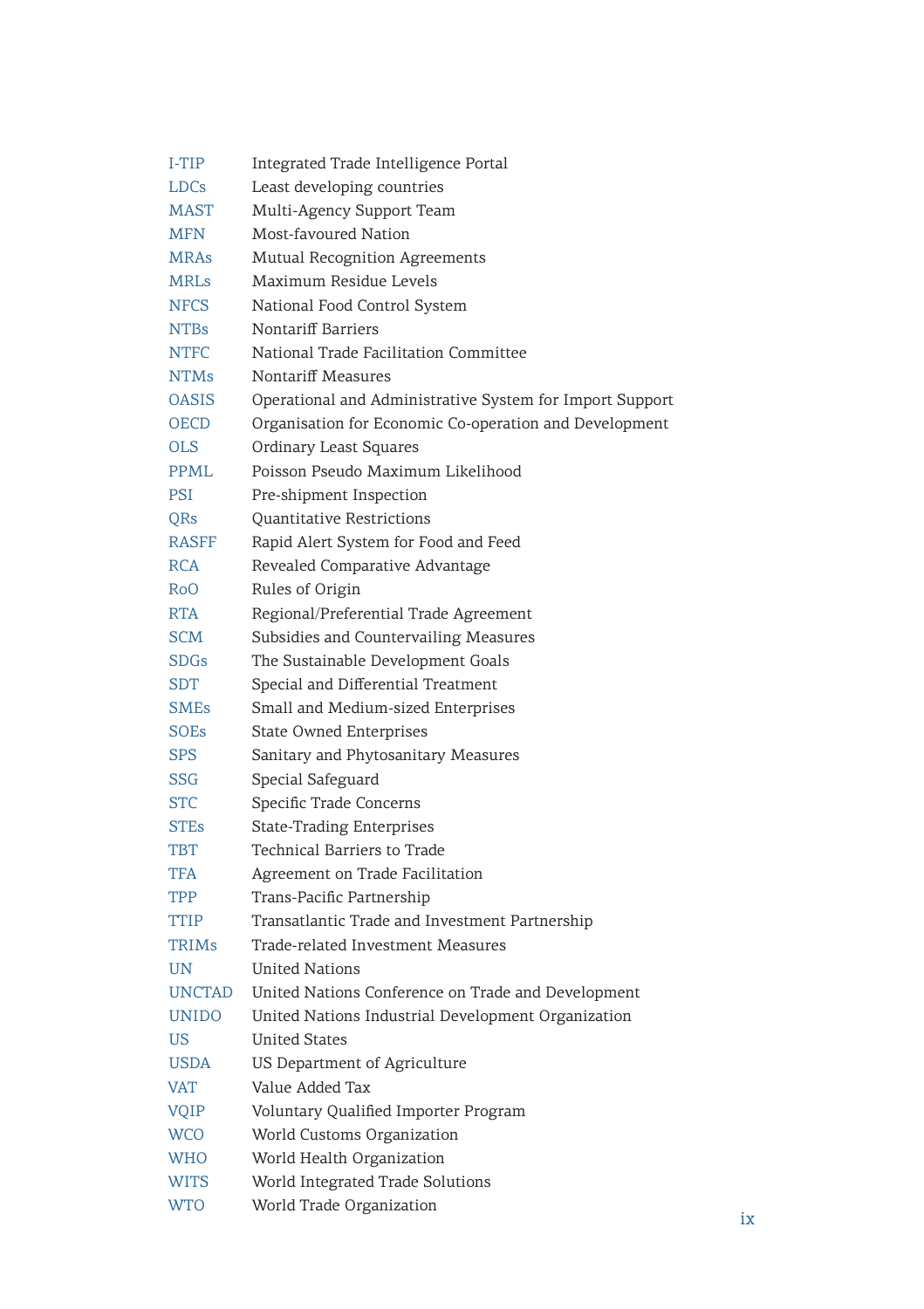# Comparative Advantage and the Uneven Effects of Non-Tariff Measures 8

Lucas Ferraz, Marcel Ribeiro and Marcos Ritel *Sao Paulo School of Economics at Fundação Getulio Vargas*

### **Summary**

This chapter investigates the uneven effects of TBT/SPS measures on bilateral trade flows, according to a country's income level. Estimating standard gravity models, we find that the effects of TBT/SPS depend mostly on the exporter's development level (developed, developing or least developed). We find that, on average, SPS measures promote exports from Latin American (LatAm) countries, but harm exports from developed and other developing countries. However, TBT measures raise exports of developed and other developing countries whereas they decrease LatAm exports. Least Developed Countries (LDCs) are negatively affected by both types of measures. We argue that these effects are in line with pre-existing comparative advantages, i.e., both developed and other developing countries are relatively more efficient in manufacturing exports – where the incidence of TBT measures tends to be greater than SPS measures – while LatAm countries are relatively more efficient in agricultural exports, where SPS measures tend to prevail. Therefore, NTMs tend to exacerbate pre-existing specialization patterns in international trade and may harm prospects for industrialization in LDCs. We provide suggestive evidence of this channel by controlling for product-exporter fixed effects that help to control for comparative advantages in gravity equations.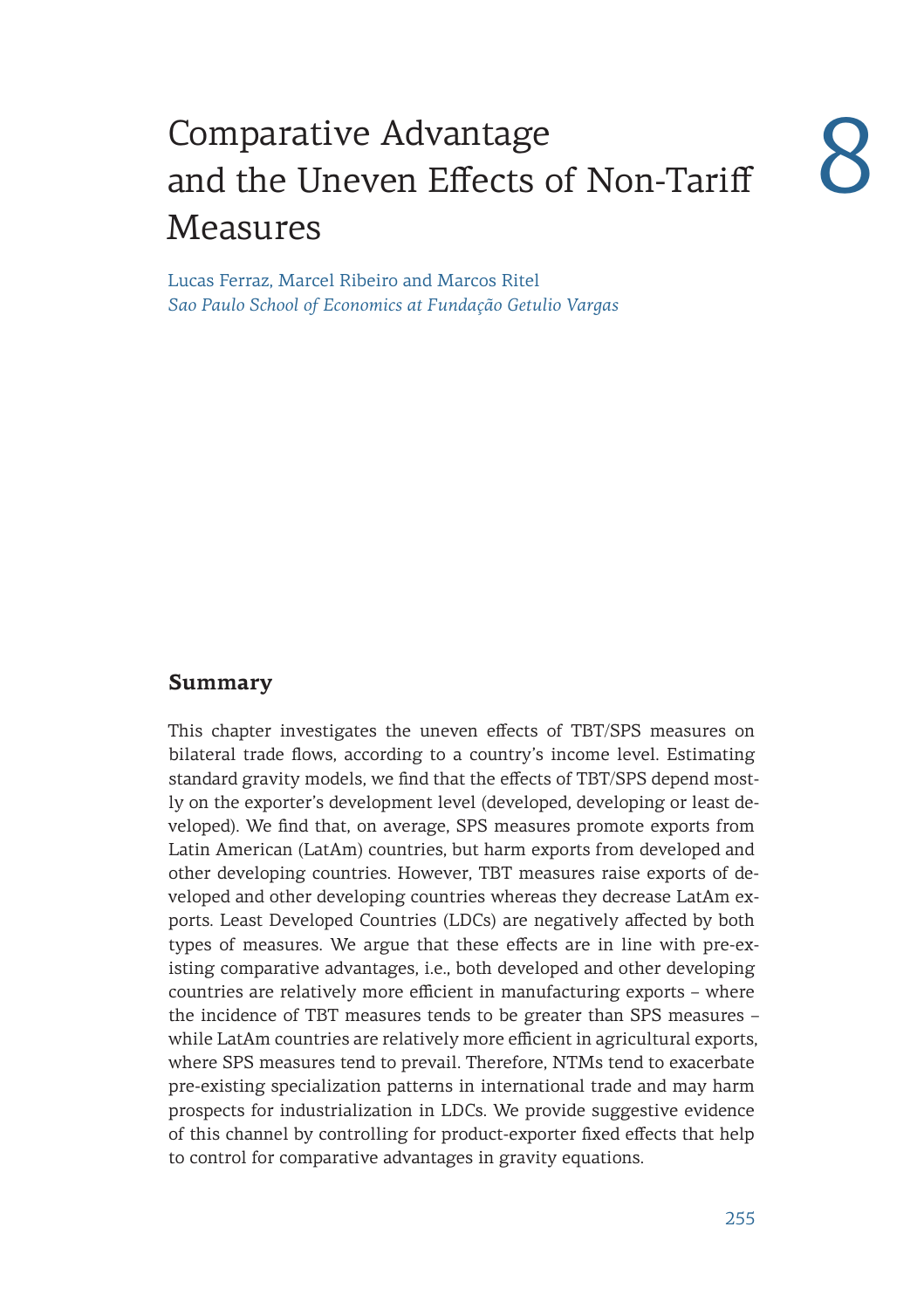# **1 Introduction**

An important trend in trade policy in recent decades has been the remarkable reduction of tariff barriers imposed on international trade. This pattern is the result of several trade liberalization rounds at the level of the General Agreement on Tariffs and Trade and the World Trade Organization (WTO) and, more recently, the consequence of the explosion of regional trade agreements worldwide. Over the last 20 years alone, more than 400 preferential trade agreements were notified to WTO. Over the same period, however, the multilateral trade system has also witnessed a growing number of notifications of non-tariff measures (NTMs) such as technical barriers to trade (TBT) and sanitary and phytosanitary (SPS) measures submitted by WTO members, with their legal underpinnings claimed to be based on both the Agreement on Technical Barriers to Trade and the Agreement on the Application of Sanitary and Phytosanitary Measures formalized at the Uruguay Round of Multilateral Trade Negotiations. Despite the fact that notifications of TBT and SPS measures are expected to be grounded in pre-existing international standards and scientific evidence, their widespread dissemination among WTO members raised concerns of a new wave of protectionism, now disguised under the umbrella of trade regulation on product standards and safety.

Surprisingly, the literature on the effects of such regulations on international trade is thin, in particular with respect to its likely heterogeneous effects among countries with different income levels. This chapter tries to fill this gap by studying two essential aspects to understand the effects of these NTMs. First, we evaluate whether regulatory measures imposed by developed and developing countries are similar in terms of the restrictions they impose on exporters. Second, we analyse whether the same measures have different effects depending on the exporter's characteristics.

To this effect we use a comprehensive data set containing 177 countries and 1,297 products (four-digit Harmonized System (HS) classification) from 2006 to 2012. This data set is used to estimate a gravity model of bilateral trade. To take into account recent criticism about the correct specification of gravity models, we use the Poisson pseudo-maximum likelihood (PPML) estimator. This estimator allows us to use information from zero trade flows and to correct for a potential bias in the estimation caused by the combination of the usual log transformation and heteroscedasticity of the data (see Santos-Silva and Tenreyro, 2006).

We consider two groups of countries that have had a substantial increase in the issuance of new regulatory measures over the last decades: developed (or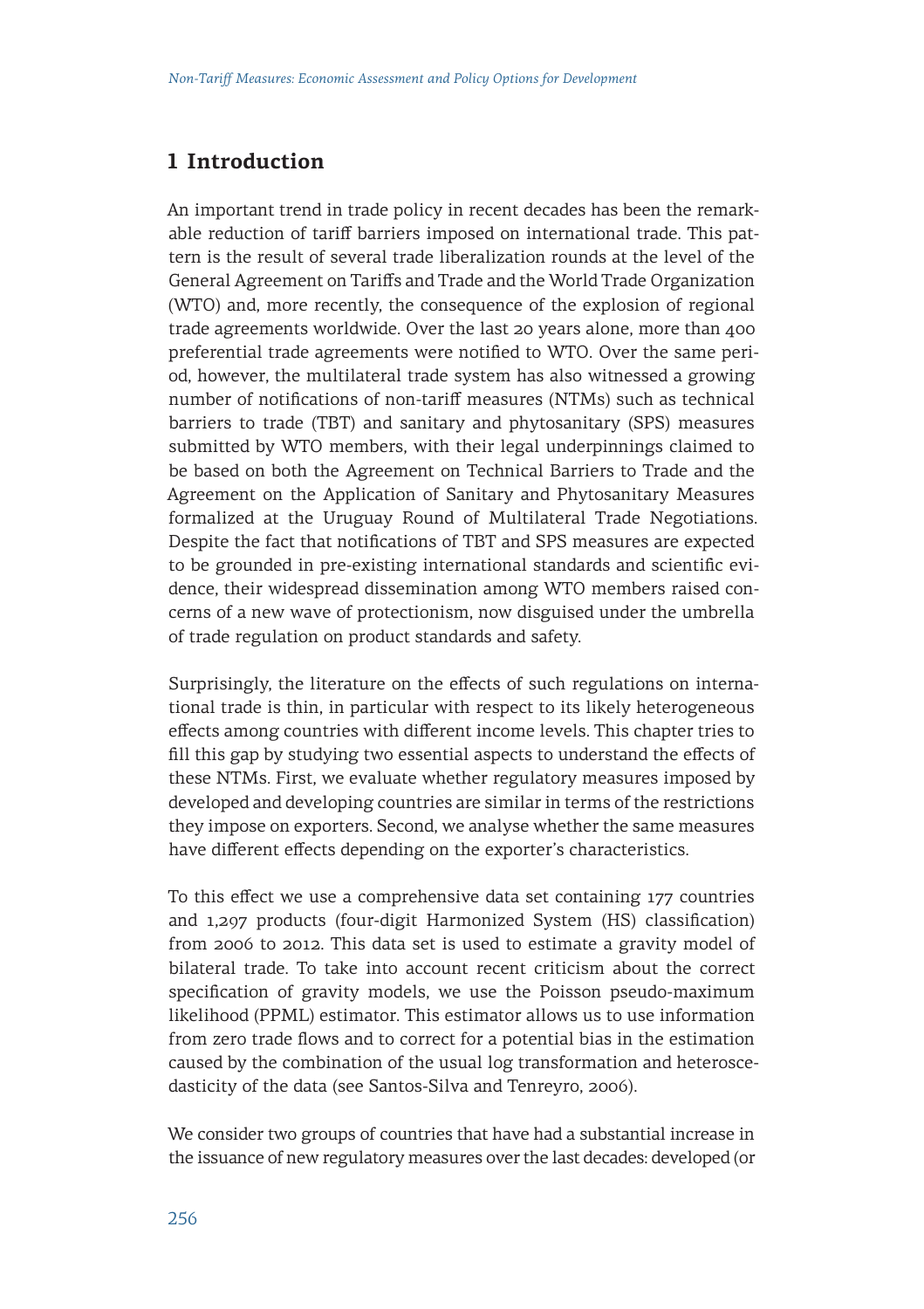industrialized) countries and a set of Latin American countries. We evaluate the effects of those measures according to four classifications of exporters: (i) developed countries; (ii) Latin American countries; (iii) other developing countries (including China); and (iv) the least developed countries (LDCs).

We find that the effects of TBT/SPS measures imposed on both developed and Latin American countries' imports have some small qualitative differences among different groups of exporters. Interestingly, the group to which an exporter belongs is a key determinant of the effects of NTMs on its exports. More specifically, agricultural exports from Latin American countries are positively affected by pre-existing SPS measures imposed by importers while a fall is observed in agricultural exports from other developing and developed countries. However, when it comes to TBT measures applied on industrial exports, other developing and developed countries' exports are positively influenced by NTMs while exports from Latin American countries are negatively affected.

In general, NTMs have significant and substantial impacts on trade flows and tend to exacerbate pre-existing trade specialization patterns. We argue that a potential explanation for the uneven effects of NTMs on countries' exports lies in their pre-existing comparative advantages. Latin American countries are relatively more efficient as agricultural exporters while the groups of other developing and developed countries are relatively more efficient in the exports of industrial goods. In the case of LDCs, both types of NTMs (TBT/ SPS) have substantial negative effects on their exports of both agricultural and industrial goods. We show evidence that most effects of NTMs on those countries' exports are on their extensive margin of trade, that is, the number of goods exported. In other words, NTMs may be so restrictive for this group of exporters that local firms may decide not to export some of their goods. This is in line with the comparative advantage argument, according to which those countries rely on exports of a few goods (usually natural resources) that produce rents that contribute to their not being particularly competitive, on average, in either agricultural or industrial goods.

The remainder of this study is structured as follows. Section 2 discusses the related literature that estimates the effects of regulatory measures on trade flows, summarizing the literature that shows how regulatory measures could affect a country's exports depending on its pattern of comparative advantage. Section 3 presents the database, describes how it was assembled and provides some descriptive analysis on the recent evolution of TBT and SPS notifications. Section 4 explains the empirical strategy and briefly presents a theoretical discussion on the effects of NTMs. Section 5 discusses the results and section 6 provides conclusions.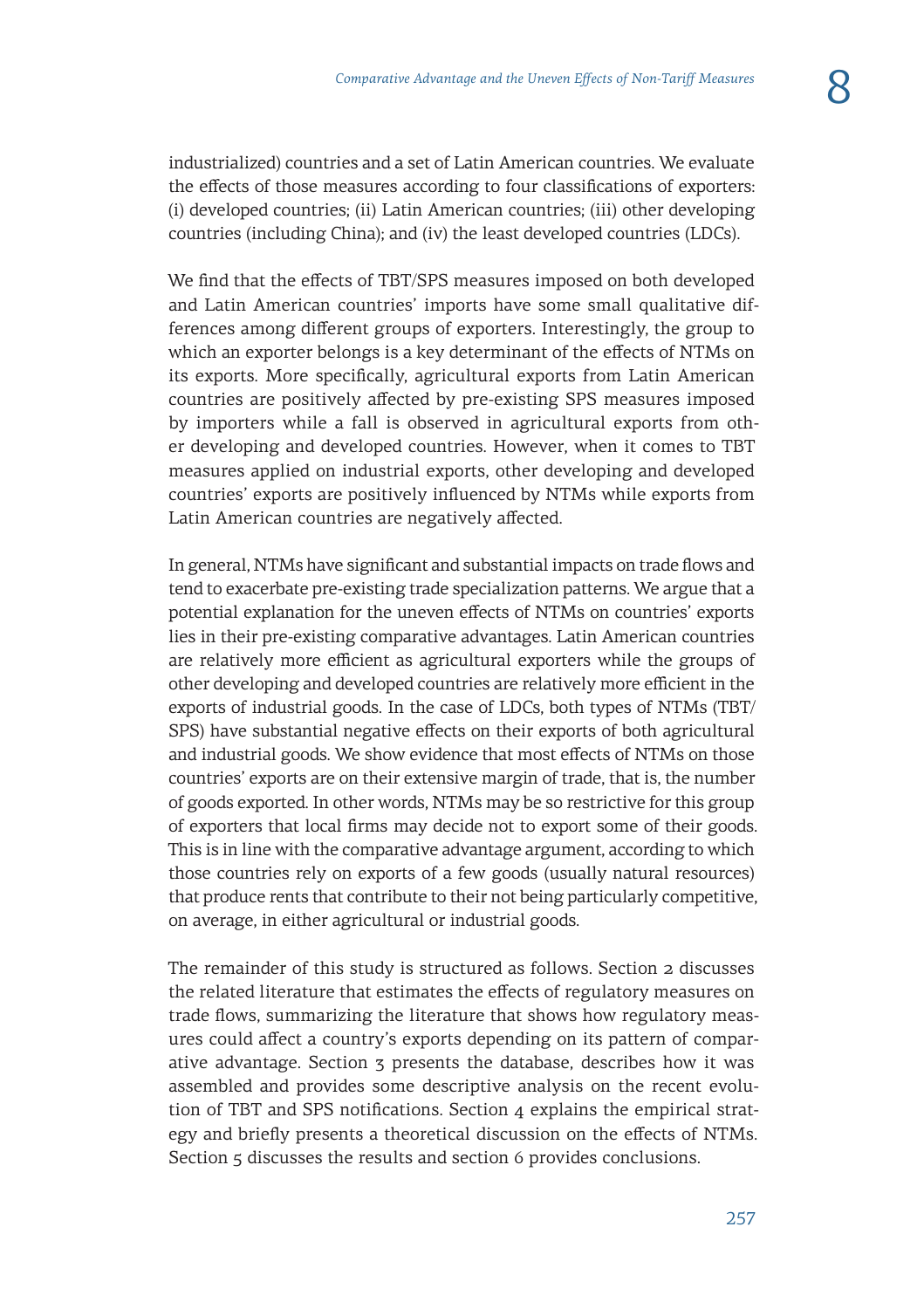# **2 Related literature**

According to the WTO, SPS measures may be defined as any measures applied: (1) "to protect human or animal life from risks arising from additives, contaminants, toxins or disease-causing organisms in their food; (2) to protect human life from plant- or animal-carried diseases; (3) to protect animal or plant life from pests, diseases, or disease-causing organisms; (4) to prevent or limit other damage to a country from the entry, establishment or spread of pests". Likewise, TBT measures "cover all technical regulations, voluntary standards and the procedures to ensure that these are met, from car safety to energy-saving devices, to the shape of food cartons. TBT measures can still cover topics related to human health such as pharmaceutical restrictions or the labeling of cigarettes, nutrition claims and concerns, quality and packaging regulations".

SPS and TBT measures are generally classified as NTMs. Most empirical studies on the effects of NTMs on bilateral trade flows are based on standard gravity models. Regardless of the real objectives of the imposition of NTMs such as TBT and SPS by importing countries, several studies have pointed out their likely negative effects on trade (Leamer, 1990; Moenius, 2004; Fontagné et al., 2005; Disdier et al., 2008). However, those studies are, in general, focused on specific sectors and/or specific countries. For instance, Disdier et al. (2008) estimate the effects of TBT and SPS measures on agricultural exports for member countries of the Organisation for Economic Co-operation and Development (OECD). They find that, on the whole, OECD imports are reduced by about 15 per cent. Kee et al. (2009) estimate tariff equivalents of NTMs for a wider variety of NTMs (and not only technical measures such as TBT and SPS) for a wide range of products and countries. One caveat is that they take for granted in their estimations that the effect of those measures on exports is negative. As usual in the literature, we allow for effects of any sign and provide a brief theoretical discussion in section 4.1 on why those measures could increase trade despite the imposition of regulations that are likely to lead to increasing production costs.

As discussed in section 4.2, the gravity model used to assess the effects of NTMs is subject to misspecifications. Only a few studies listed here overcome these shortcomings. These include Disdier and Marette (2010) and Crivelli and Groeschl (2016). Both studies take into consideration the possible existence of sample selection bias in their gravity equations but they ignore the issue of firm heterogeneity as considered by Helpman, Melitz and Rubinstein (HMR) (2008). For example, Crivelli and Groeschl (2016) find that SPS measures negatively affect the probability to export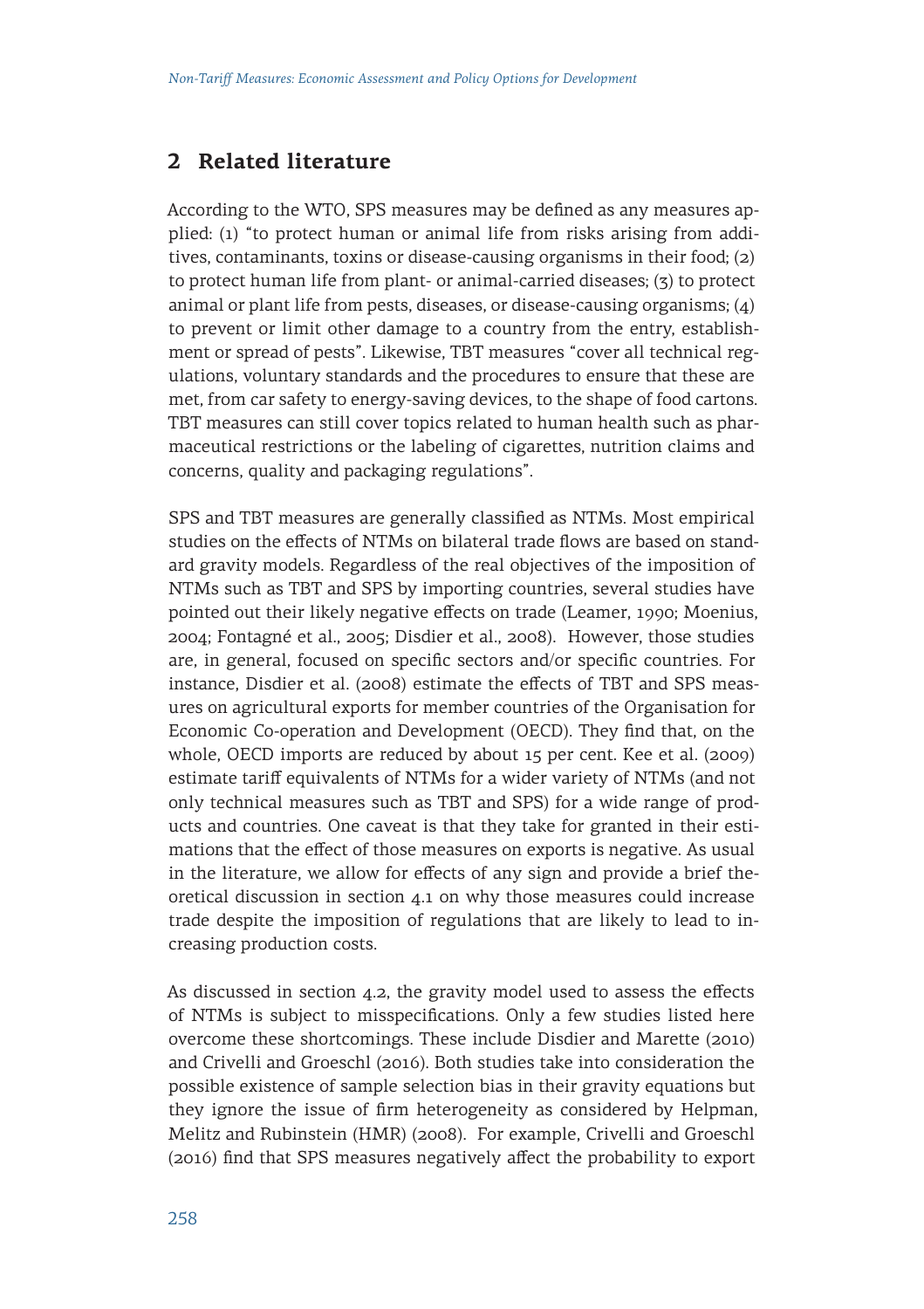(extensive margin of trade), but they tend to increase exports conditional on entry (intensive margin of trade). This result suggests that some SPS measures may potentially work as entry barriers. However, the authors use data on specific trade concerns (STC), that is, they consider only those SPS measures that WTO exporters from countries raising a concern face in a given export market. By construction, those measures are clearly more likely to be trade restrictive.

In this contribution, we choose to use all available NTM measures (i.e. TBT/SPS) since only a small fraction among these are raised in the WTO STC Committee. Bao and Qiu (2012) follow a similar path using TBTs. Closer to our contribution, they also consider potential heterogeneous effects of NTMs depending on countries' income levels. They find that NTM measures imposed by developed countries have negative impacts on both the extensive and the intensive margin of exporters, whereas NTM measures imposed by developing countries have no significant impact on developed countries' exports, but have a negative impact on the extensive margin as well as a positive effect on the intensive margin for developing countries' exports. In this study, we evaluate the potential heterogeneous effects of both SPS and TBT measures depending on the countries' group of origin and we go a step further by splitting up developing countries into two groups Latin American and other developing countries) and distinguish LDCs in another specific group. Moreover, as we use product-level data, we evaluate the effects on agricultural and industrial goods separately.

Ferraz et al. (2017) also consider the effects of TBT and SPS measures on trade, but focus on Brazilian exports. They take into consideration the potential bias both from a sample selection (due to zero trade flows) and from firm heterogeneity. On the whole, they find negative TBT/SPS effects on both the extensive and the intensive margin of Brazil's exports. However, for Brazil's sector-level exports, they find positive as well as negative NTM effects.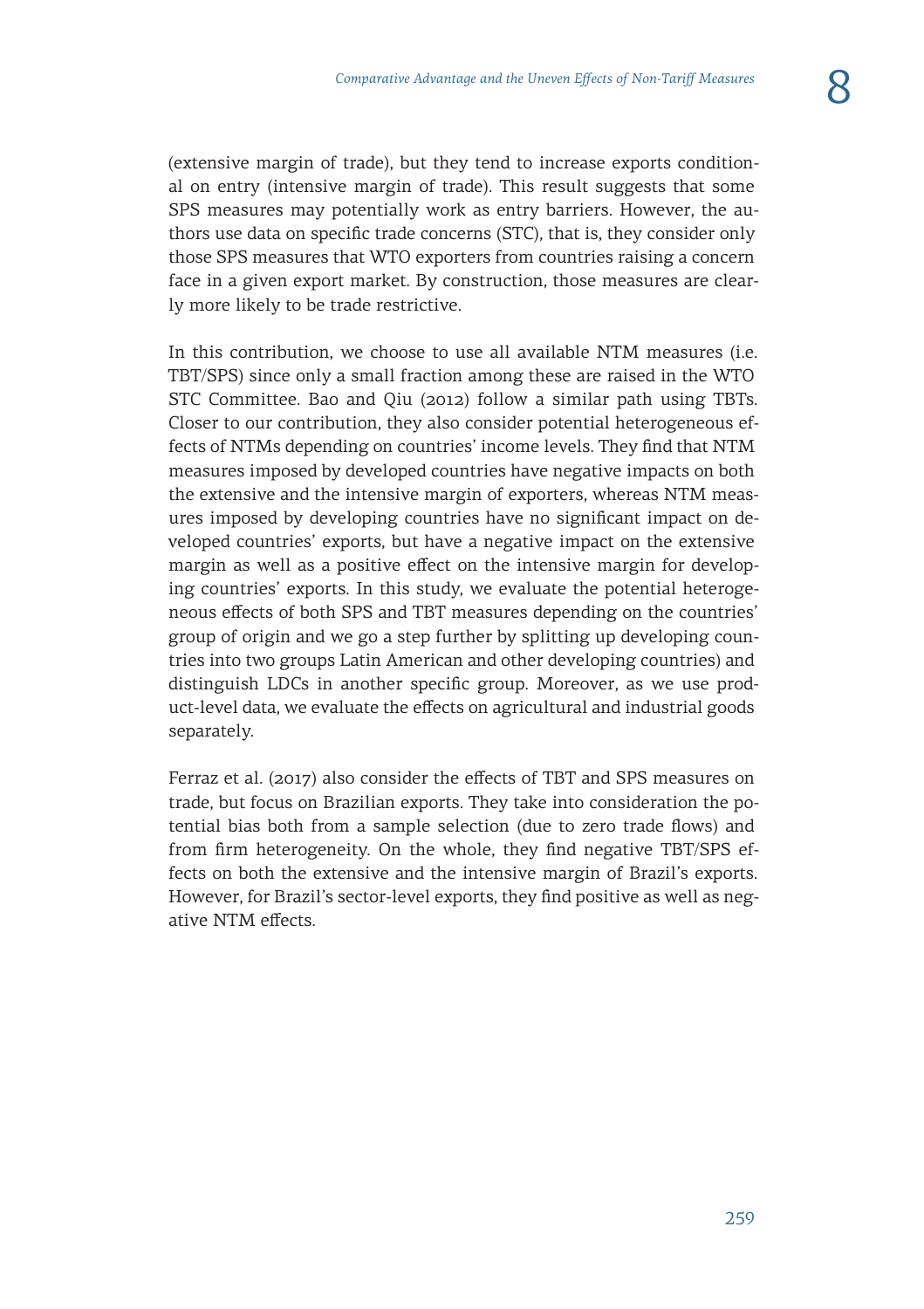# **3 Data**

We use two data sets, one on bilateral imports of Latin American countries, the other on bilateral imports of developed countries. The first data set on Latin American imports contains 2,253,677 observations (with 16 per cent positive trade flows). It describes bilateral imports of Latin American countries from the rest of the world. Latin American importers include five of the largest economies in the region: Argentina, Brazil, Chile, Colombia and Mexico. Bilateral trade is at the four-digit HS classification (HS04) and there are four years of information, from 2006 to 2012, with two-year intervals.

The second data set follows the same structure and has 2,133,978 observations (with 27 per cent positive trade flows). Developed country importers include Australia, Canada, the European Union,**<sup>1</sup>** Japan and the United States of America. Both timespan and level of disaggregation of bilateral trade flows are the same as for the Latin American group data set. All bilateral trade flows are sourced from the World Integrated Trade Solution of the World Bank. Not surprisingly, this data set has a larger percentage of positive trade flows.

## **3.1. Non-tariff measures**

Both data sets carry information on the NTMs (TBT and SPS) applied by each country belonging to each of the two groups of importers, as described above. Each data set has three variables of interest:

- 1. *TBTmjt* , is a dummy variable that takes the value of one if importer *m* applies a TBT measure on product *j* at year *t*;
- 2. *SPSmjt* is a dummy variable for an SPS measure defined in the same way as that for a TBT measure;
- 3. *Measuremjt* is a dummy variable that takes the value of one if importer *m* applies either a TBT or an SPS measure on product *j* at year *t*.

WTO members must notify their NTMs as required by the SPS and TBT agreements referred to in section 1 above. Notifications are multilateral, that is, they apply to all WTO members. This explains why our variables for the measures are not specific by exporter. The notifications from 1995 to 2012 are available at the Integrated Trade Intelligence Portal of WTO. Notification is in the form of a document issued by an importing country that describes the requirements imposed on its imports of several products. This includes both the product coverage of the measure and its HS

**<sup>1</sup>** Imports of European Union members are aggregated into one sole importer.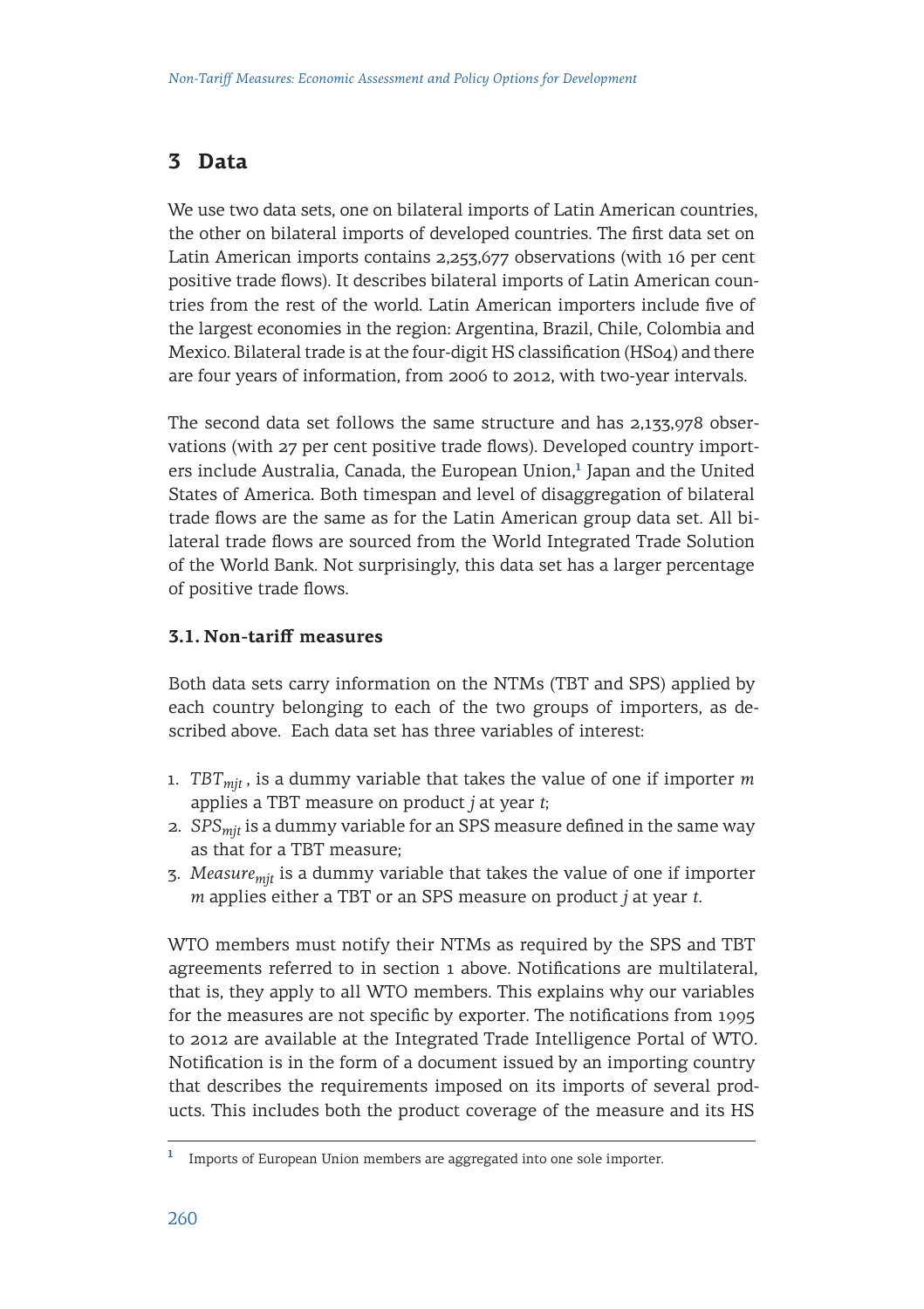classification code. This classification may be HS02, HS04 or HS06 digits depending on the details of the requirements. However, only 34.6 per cent of the existing notifications describe their HS code. To circumvent this problem we used additional information available from other sources such as the Brazilian National Institute of Metrology, Quality and Technology (Inmetro) and the Centre for WTO Studies (CWS). While Inmetro provided us with product codes for additional TBT notifications, CWS provided us with the codes for the additional SPS notifications. Product codes are available at the HS04 level.

We defined an NTM as a specific criterion imposed by an importing country over the exports of its trade partners with respect to a given product. Therefore, one notification may define several measures. Thus, our measure of NTM was constructed in two steps. First, we assigned notifications to their respective HS04 products. The following criteria were used: i) notifications with regard to HS02 codes were assigned to all of its breakdowns of HS04 codes; ii) notifications with regard to HS06 codes were discarded since the export data are at the HS04 level; iii) the notifications belonging to the European Union were assigned to their respective members taking into account the date of entry for each country. Second, we assumed that once notified, measures do not expire. For instance, an SPS measure issued in 2006 will impose restrictions not only in that year but also in all subsequent years. In principle, countries may withdraw their notifications, although the WTO database does not provide this information. In practice, however, we believe that new measures usually impose more restrictive requirements than pre-existing ones, so that authorities do not see the need to withdraw the less restrictive measures. Therefore, even though our bilateral trade data cover the period 2006–2012, we use information on NTMs from 1995 to 2012, since pre-2006 notifications presumably still hold and can be a potential barrier to trade as well.

Table 1 shows the evolution of the incidence of TBT and SPS measures by year, for both industrialized and Latin American country groups. For the Latin American group of importers at the beginning of the sample period, roughly 60 per cent of the goods imported were not affected by any technical measure. However, by the end of the sample period, in 2012, this percentage had been reduced to 40 per cent.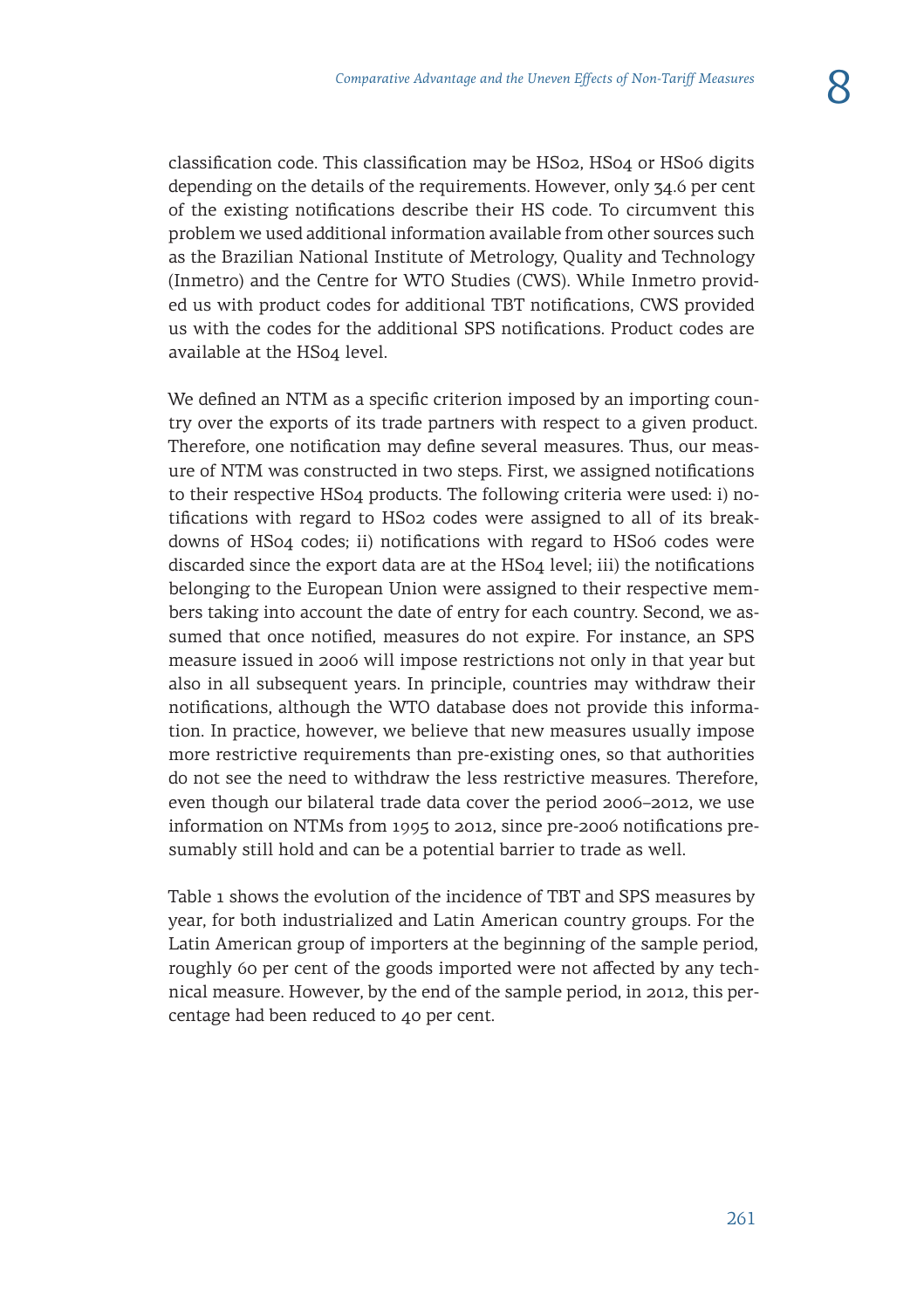|      | Table 1: Evolution of the incidence of non-tariff measures by year |                               |                        |                         |             |          |          |                |  |  |  |  |
|------|--------------------------------------------------------------------|-------------------------------|------------------------|-------------------------|-------------|----------|----------|----------------|--|--|--|--|
|      |                                                                    | Importer: developed countries |                        | Importer: Latin America |             |          |          |                |  |  |  |  |
|      | No measures                                                        | TBT vinC                      | <b>SPS</b><br>$Only$ : | TBT<br>and<br>SPS       | No measures | Only TBT | Only SPS | and TBT<br>SPS |  |  |  |  |
| 2006 | 45.23                                                              | 32.86                         | 9.16                   | 12.75                   | 61.12       | 25.17    | 7.34     | 6.37           |  |  |  |  |
| 2008 | 38.71                                                              | 38.74                         | 8.73                   | 13.82                   | 47.34       | 36.19    | 8.65     | 7.82           |  |  |  |  |
| 2010 | 36.71                                                              | 38.47                         | 10.74                  | 14.09                   | 44.03       | 37.64    | 8.43     | 9.9            |  |  |  |  |
| 2012 | 36.98                                                              | 36.96                         | 9.94                   | 16.12                   | 39.95       | 38.85    | 10       | 11.2           |  |  |  |  |

#### *Source: Authors' calculations*

*Note: Latin American importers are Argentina, Brazil, Chile, Colombia, and Mexico. Developed countries importers are Australia, Canada, European Union, Japan and the United States.* 

Throughout the entire sample period, most NTMs imposed by the Latin American group of importers were TBT measures. Moreover, there was a substantial increase in the incidence of both TBT and SPS measures. A similar pattern is observed for the group of developed countries (with the exception of a relatively stagnant percentage of SPS measures). It is noteworthy that joint SPS and TBT measures are more widespread for industrialized countries than for Latin American countries, suggesting a more restrictive regulatory system for the developed country group. Furthermore, despite clear signs of convergence between the two groups of importers throughout the period, developed countries were still more active in terms of the adoption of new regulatory barriers in 2012.

Table 2 shows the incidence for agriculture and industry separately for both groups of importers. A similar pattern is also observed within this disaggregation. Agricultural sectors are much more affected by regulatory measures than industrial sectors: Only 8.5 per cent and 13.5 per cent, respectively, of the agricultural imports of industrialized and Latin American countries are not affected by either a TBT or an SPS measure, while the figure is roughly 48 per cent and 55 per cent, respectively, for industrial imports. Moreover, agricultural goods are more affected by both SPS and TBT measures while the majority of measures for industrial goods are TBT only.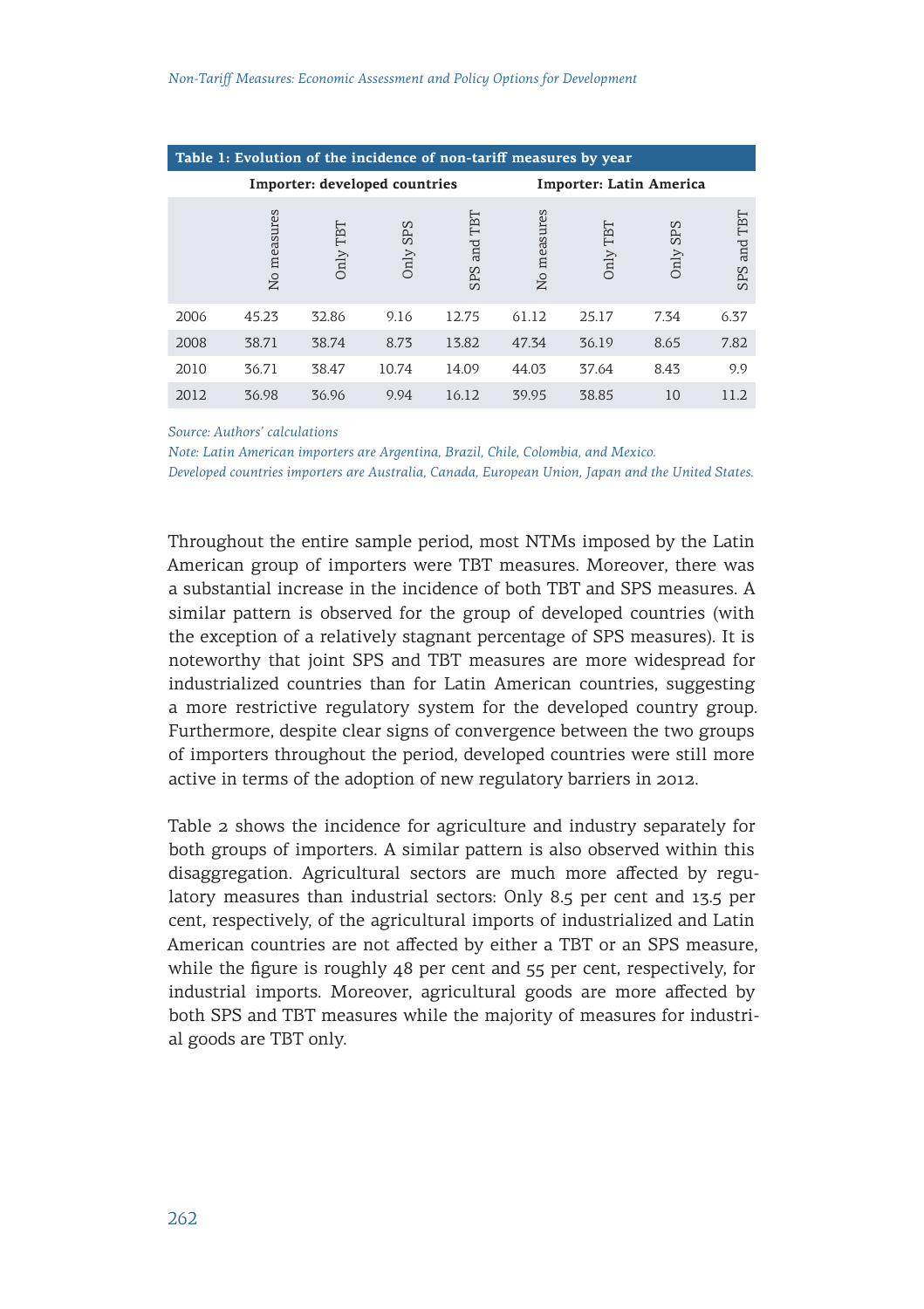| Table 2: Incidence of non-tariff measures by sector |                               |          |                         |          |  |  |  |  |  |  |
|-----------------------------------------------------|-------------------------------|----------|-------------------------|----------|--|--|--|--|--|--|
|                                                     | Importer: developed countries |          | Importer: Latin America |          |  |  |  |  |  |  |
|                                                     | Agriculture                   | Industry | Agriculture             | Industry |  |  |  |  |  |  |
| No measures                                         | 8.58%                         | 48.21%   | 13.47%                  | 54.99%   |  |  |  |  |  |  |
| Only TBT                                            | 12.64%                        | 43.35%   | 13.36%                  | 38.60%   |  |  |  |  |  |  |
| Only SPS                                            | 29.15%                        | 4.16%    | 28.89%                  | 4.60%    |  |  |  |  |  |  |
| SPS and TBT                                         | 49.63%                        | 4.28%    | 44.28%                  | 1.81%    |  |  |  |  |  |  |

#### *Source: Authors' calculations*

*Note: Latin American importers are Argentina, Brazil, Chile, Colombia and Mexico. Developed countries importers are Australia, Canada, European Union, Japan and the United States. Sectors 1-27 (HS02) were classified as Agriculture and 28-96 (HS02) as Industry.*

Figure 1 disaggregates the data even further, showing the incidence of NTMs by the classification HS02. Comparing the industrialized and Latin American countries, additional insights can be taken from this figure. First, for the Latin American countries within agricultural sectors (1–27) most imports are affected by only SPS, or SPS and TBT combined. Only a few sectors have solely a TBT. Moreover, for both categories of countries, most sectors are affected by some NTM. Therefore, the 13.5 per cent of sectors with no NTM for agricultural imports of Latin American countries is highly concentrated on a few sectors.

Second, for both categories of importers, sectors related to chemicals (28– 40) and machinery, electronics and vehicles in general (84–89) are more affected by TBT measures than other industrial sectors. Sectors related to agribusiness (41–70) are mostly affected by SPS measures. Among the differences in patterns of NTMs, Latin American countries basically do not impose technical restrictions on their imports of textiles (52–60) while this is not true for industrialized countries, where roughly 30 per cent of imports of textiles have TBT measures associated with them. On the other hand, in sectors such as skin and leather  $(41)$ , silk  $(50)$  and wool  $(51)$  more than 80 per cent of the imports are affected by SPS measures although percentages are lower for industrialized countries. Note, however, that in the econometric evaluation, we only consider heterogeneity in sectoral effects of NTMs by industry and agriculture.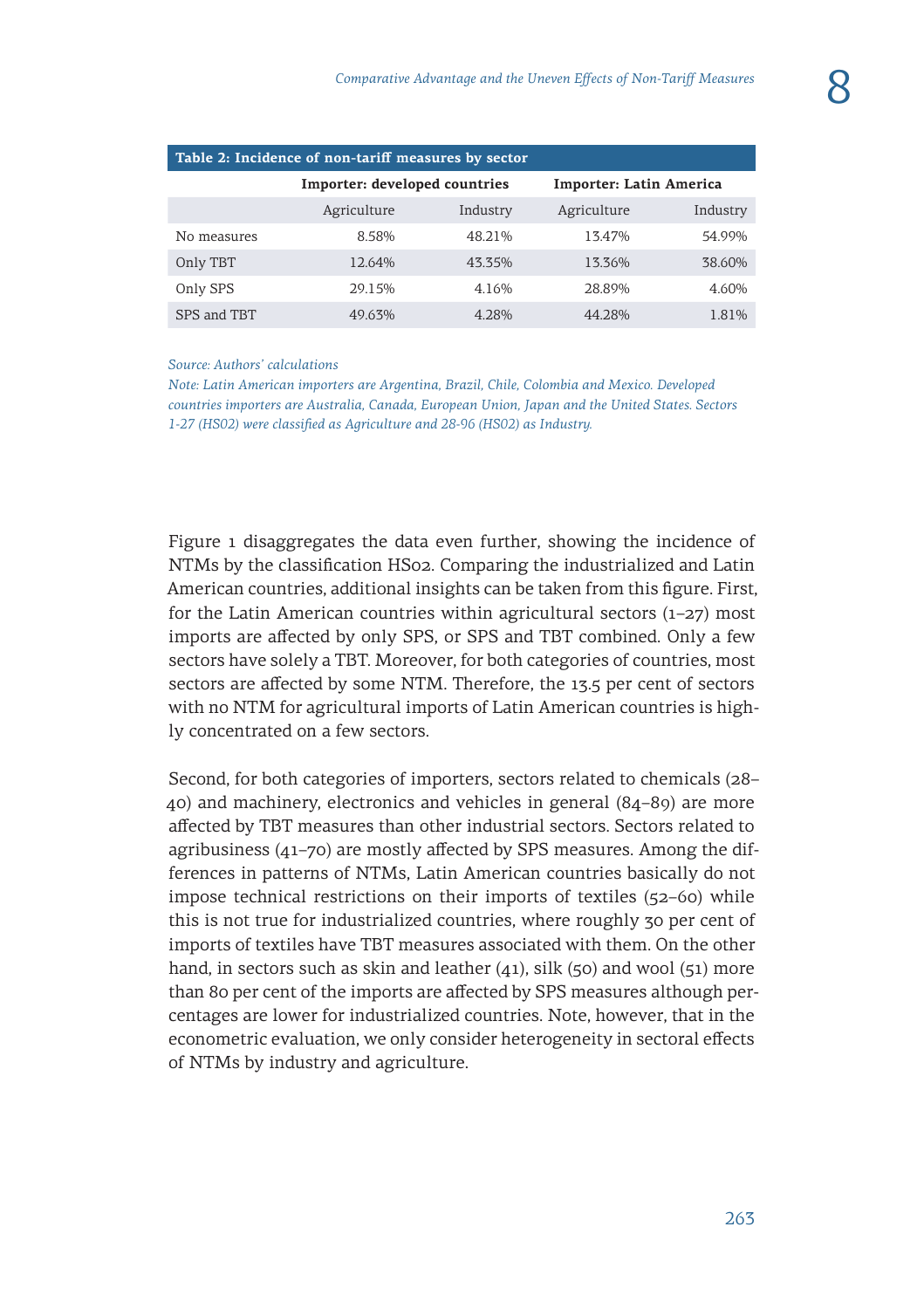

2-digit product classification (HS)



**Latin American Countries**

No Measure Conly SPS Conly TBT TBT and SPS *Source: Authors' calculations*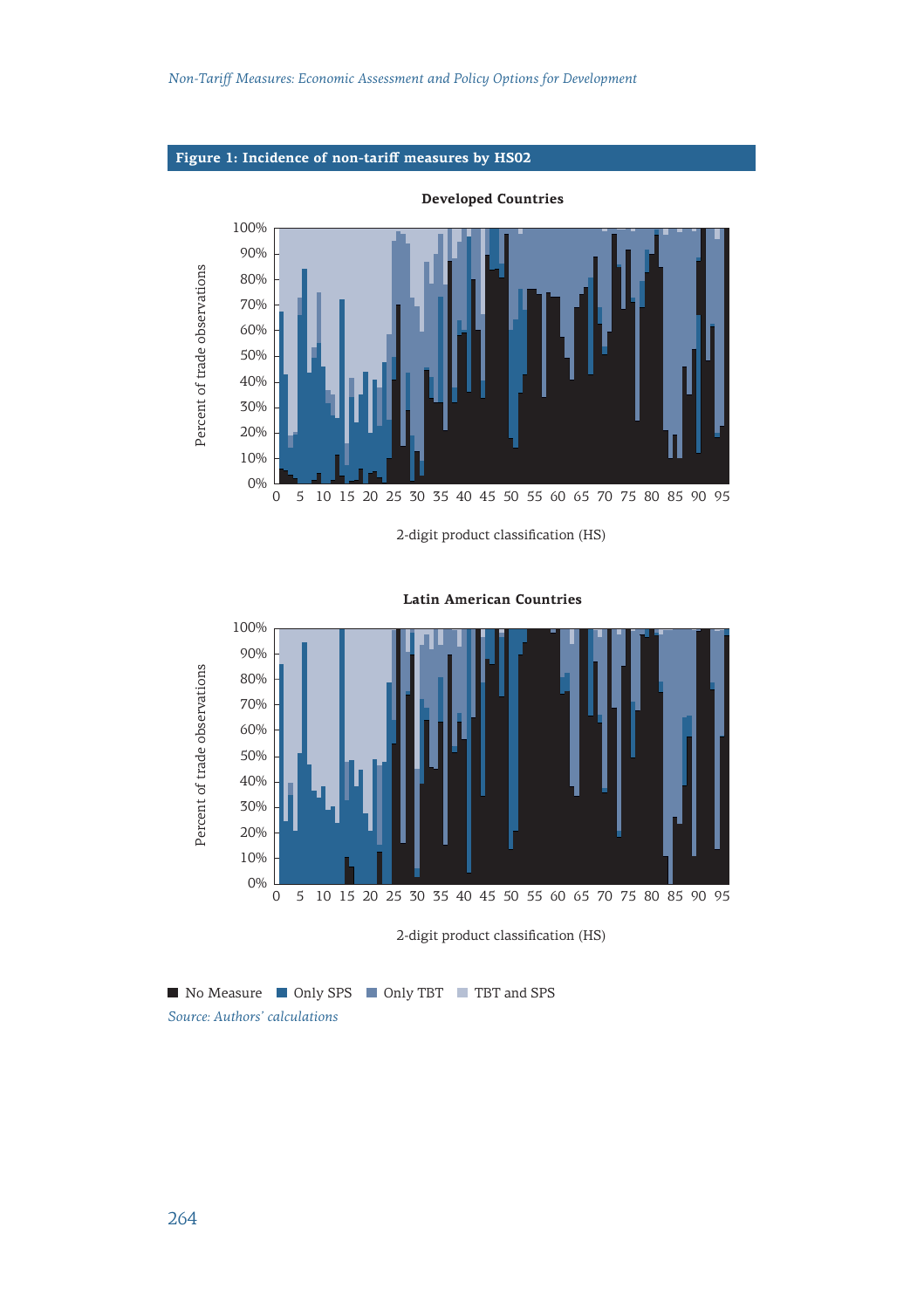# **4 Empirical Strategy**

Section 4.1 uses the HMR heterogeneous firm model to show that NTMs which induce higher production costs, are expected to be more harmful to the less efficient exporters providing an explanation for some of the results reported in section 5. Section 4.2 presents the empirical specification.

## **4.1 The microeconomic effects: the role of firm heterogeneity**

Before discussing the main results of our estimations, it is important to keep in mind that an NTM may potentially affect exports through at least four main channels (see also Shepherd (this volume), Beghin and Xeon (this volume) and Ferraz et al. (forthcoming)). First, as it imposes stricter requirements on the production processes of firms, it may lead to higher marginal costs to export. Second, stricter production requirements may require new investments in technology and equipment by firms, increasing fixed costs to export. Third, compliance with an NTM may positively affect consumer preferences in importing countries, shifting import demand or changing its price sensibility and, consequently, raising exports. Fourth, more efficient exporters tend to be more resilient to cost-raising measures like NTMs than less efficient ones. Therefore, higher production costs induced by NTMs are expected to be relatively more harmful to the exports of less efficient suppliers. The upshot is that, depending on the magnitude of relative effects, more efficient suppliers may be better off with the imposition of an NTM.

The channels discussed above and their interactions can be clarified using the HMR heterogeneous firm model.**<sup>2</sup>** Consider then a world in which firms compete according to monopolistic competition. There are *i* countries indexed by  $i = 1, 2, ...$  Using a standard constant elasticity of substitution utility function, country *i*'s demand for product *j*,  $x_i(i)$ , is given by

$$
x_i(j) = \left(\frac{p_i(j)}{P_i}\right)^{-\varepsilon} Y_i
$$

where  $p_i(j)$  is the price of good *j* in country *i*,  $\varepsilon > 1$  is the elasticity of substitution across products and  $P_i$  is the country's price index given by

$$
P_i = \left[ \int_{j \in B_i} p_i(j)^{1-\varepsilon} \, dj \right]^{1-\varepsilon}
$$

**<sup>2</sup>** See also Melitz (2003) for the seminal article on firm heterogeneity.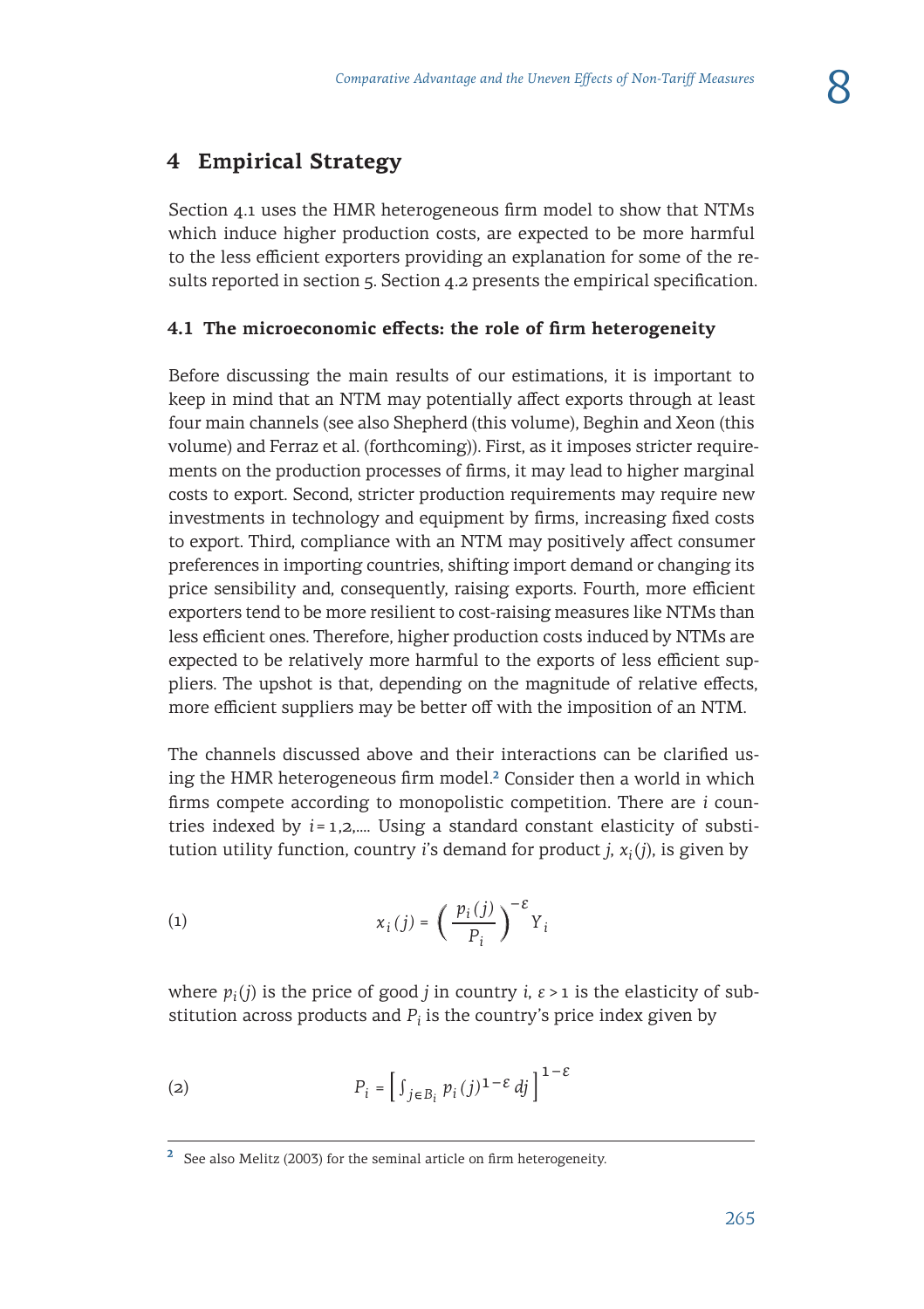where *Bi* denotes the consumption basket of country *i*, which includes all goods *j* from all countries *i*.

Firms from country *i* produce good *j* at a marginal cost given by  $c_{ij}/a$ , where a is the firm-specific productivity. The productivity is drawn from a distribution  $G(a)$ .  $c_{ii}$  is a country-specific marginal cost that represents country *i*'s comparative advantage in the production of a particular good *j*. So *cij* /*a* is the production cost if a firm in country *i* sells domestically. If the same firm seeks to export to country *m*, it bears two additional costs: a fixed cost *fmi*, and a 'melting iceberg' transport cost *τim*. Note that both costs depend on the import-exporter countries, but are not firm-specific. This specification of trade costs gives rise to the gravity specification in (7) below.

Under monopolistic competition, the profit-maximizing price decision by firms leads to:

$$
p_i(j) = \frac{\mu \tau_{im} c_{ij}}{a}
$$

where  $\mu = \varepsilon/(\varepsilon - 1)$  is the mark-up over marginal cost. Therefore, the profit related to the export sales of good *j* from country *i* to country *m* is given by

$$
(4) \t\t \pi_{im} = \frac{1}{\varepsilon} \left( \frac{p_i(j)}{P_m} \right)^{1-\varepsilon} Y_m - f_{mi}
$$

The extensive margin decision (i.e. whether the firm decides to export or not) is defined by the condition

$$
\pi_{im} (a_{im}^*) = 0
$$

Where the productivity level  $a_{im}^*$  is the threshold that determines which firms from country *i* export to country m. Firms with productivity such that  $a \ge a_{im}^*$  choose to export and firms with  $a < a_{im}^*$  only produce to sell domestically. Thus, only the firms that are sufficiently productive to bear the fixed costs of exporting will export that product to each destination.

Using  $(3)$  and  $(4)$  into condition  $(5)$  gives an expression for the productivity threshold that must be net to export: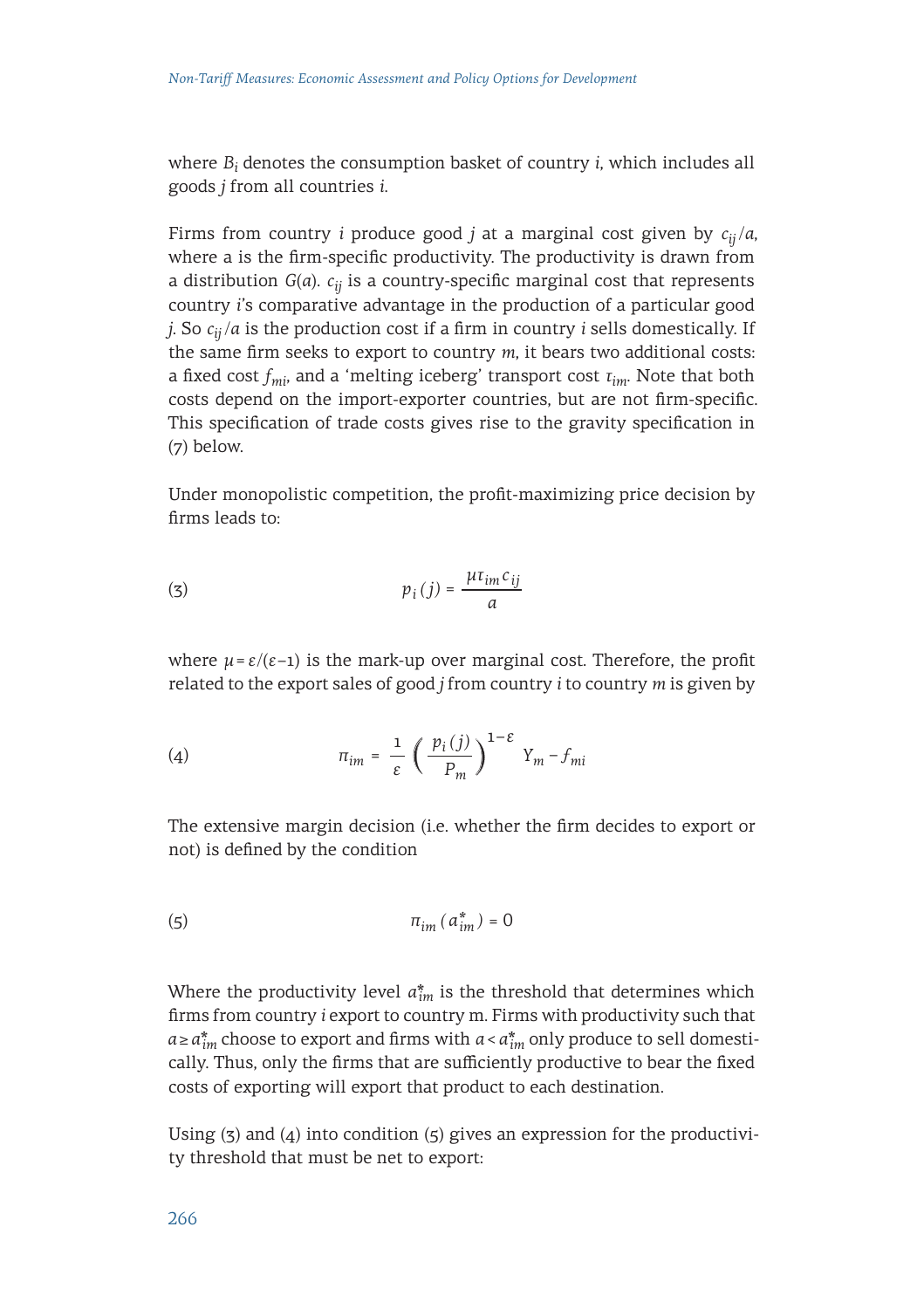(6) 
$$
a_{im}^{*} = (\varepsilon f_{mi})^{(\varepsilon - 1)} \left( \frac{\mu i_{im} c_{ij}}{P_m} \right)
$$

Therefore, any increase in costs (fixed costs *fmi*, transport costs *τim* or production costs *cij*), raises the export threshold, leading fewer firms to export.

Suppose that country m imposes an NTM on product *j*, which affects all countries  $i \neq m$  (recall that NTMs are multilateral). The stricter production requirement increases: i) the marginal costs; or ii) the fixed costs, for good *j* for all countries *i*, including country *m*, which imposes the NTM.

Consider first a proportional increase in marginal costs. The increase in the marginal cost raises the profit-maximizing price of good  $p_i(i)$  for firms that choose to export from all countries *i* to country *m*, while it does not change *Pm* in the same proportion as the basket includes not only good *j* but all other goods. Therefore, the relative price  $p_i(j)/P_m$  increases, implying a decrease in demand for good *j* by all countries. Moreover, if the increase in marginal cost is proportional, the increase in the relative price is less pronounced for the more productive firms (here for countries with higher comparative advantages on that good) than for less productive ones (here countries with lower comparative advantages on the same good).

In addition, there is a general equilibrium effect that may benefit high-productivity firms because the increase in marginal costs leads to a rise in the productivity threshold required to export (see (6)). This implies that some low-productivity firms will leave the market. Depending on the relative price effect of this industry-wide effect, remaining firms may experience an increase in demand. Therefore, a proportional increase in the marginal costs of production due to the imposition of an NTM has potentially ambiguous effects on exports. Thus an NTM that raises marginal costs proportionately is less disadvantageous to the high-productivity firms that may, in the end, export more towards the country imposing the NTM.

The effect of a NTM that increases fixed costs works in the same way as for a proportional increase in marginal costs, except that it is likely to have a stronger effect on market structure as a large number of firms with low-productivity will stop exporting. Because the distribution of firms is highly skewed with a few firms accounting for the bulk of industry output, an NTM that works primarily through raising fixed costs (rather than marginal costs) will have less effect on aggregate costs of production in the industry. In any event some firms stop exporting because of the rise in the productivity threshold, implying that the remaining firms may have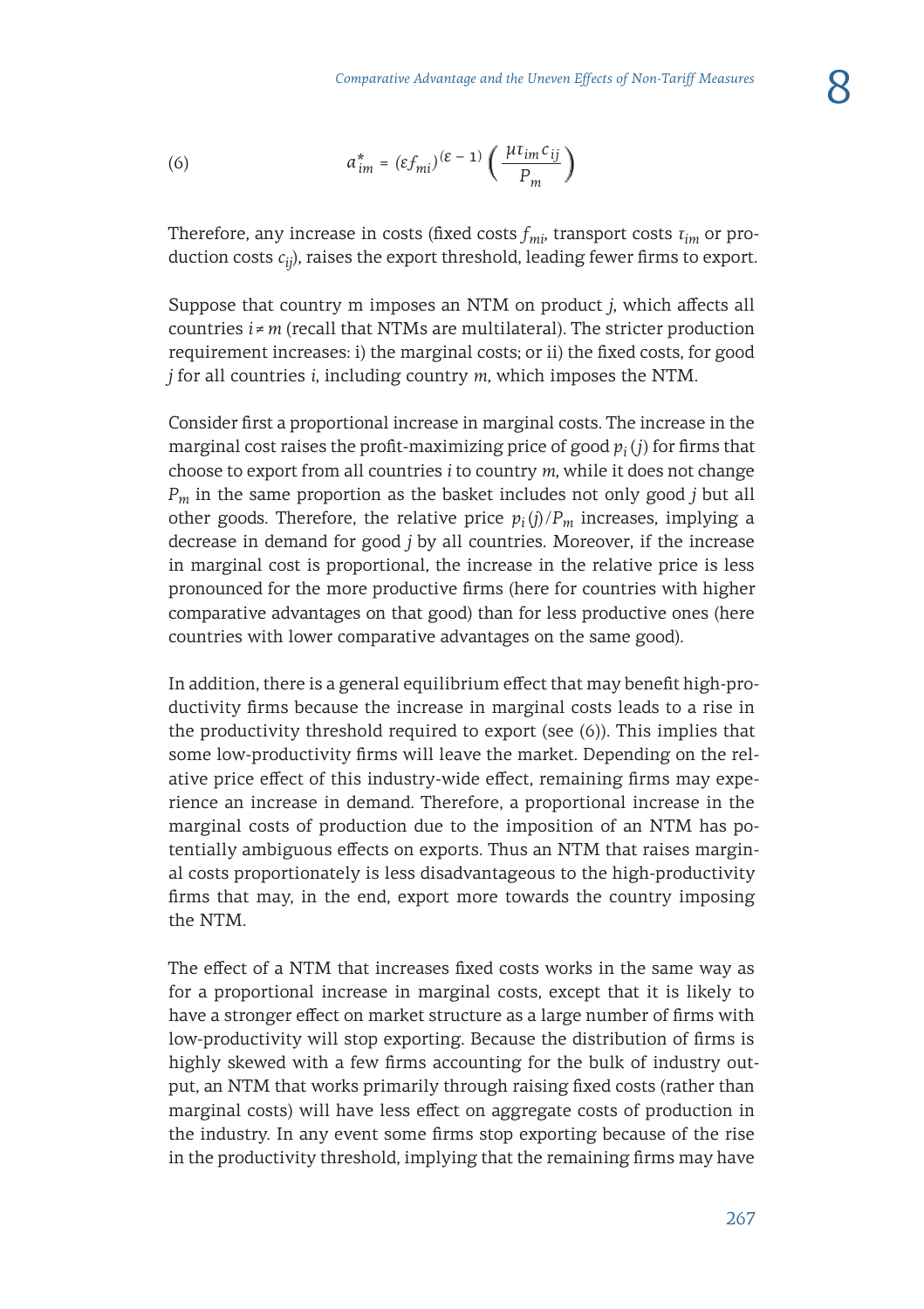higher exports, which may or may not compensate for the losses in profit caused by the increase in fixed costs.

As for demand-side effects, since NTMs relate to product quality, safety or any other features desired by consumers, they may reduce the elasticity of substitution between home-produced and foreign-produced goods, which would then increase the market power of exporting firms, as shown in chapter 5 of this volume, in the case of a quantitative restriction. In sum, NTMs may increase the market power of the relatively more competitive exporting firms as they face less competition, increasing their profits.

As mentioned above, the HMR model implies a gravity equation to determine bilateral trade flows. It also leads to an equation, not estimated here, that describes the probability of imports. Here we concentrate on the determination of bilateral trade flows and how these flows are affected by NTMs. We use the PPML estimator proposed by Santos-Silva and Tenreyro (2011); this not only allows zero trade flows to be taken into consideration, which in some sense include the extensive margin, but also corrects for the potential bias from the log-linear transformation when the data displays heteroscedasticity.

### **4.2. Empirical specification**

As discussed by HMR, if the probability to become an exporter is correlated with the decision on how much to export, the estimated impact of NTMs on trade flows using standard gravity ordinary least squares (OLS) regressions are likely to be downward biased because estimates from the standard gravity equation "confound the effects of trade barriers on firm-level trade with their effects on the proportion of exporting firms". Not taking into account firm heterogeneity may induce an upward bias on the estimated effects of NTMs on trade flows. However, the twostage Heckman selection model proposed by the authors (Heckman, 1979) to correct for this bias is difficult to implement because it is hard to find instruments for the first stage regression (probit estimation) that satisfy the exclusion restriction and at the same time make good economic sense. Moreover, the panel version of the model presents additional difficulties, especially when dynamic considerations are taken into consideration (Santos-Silva and Tenreyro, 2015).

On the other hand, the issue of zero trade flows can be addressed satisfactorily through the PPML estimator, as shown by Santos-Silva and Tenreyro (2006 and 2011). These authors used a series of Monte Carlo simulations to show that the PPML estimator performs quite satisfactorily for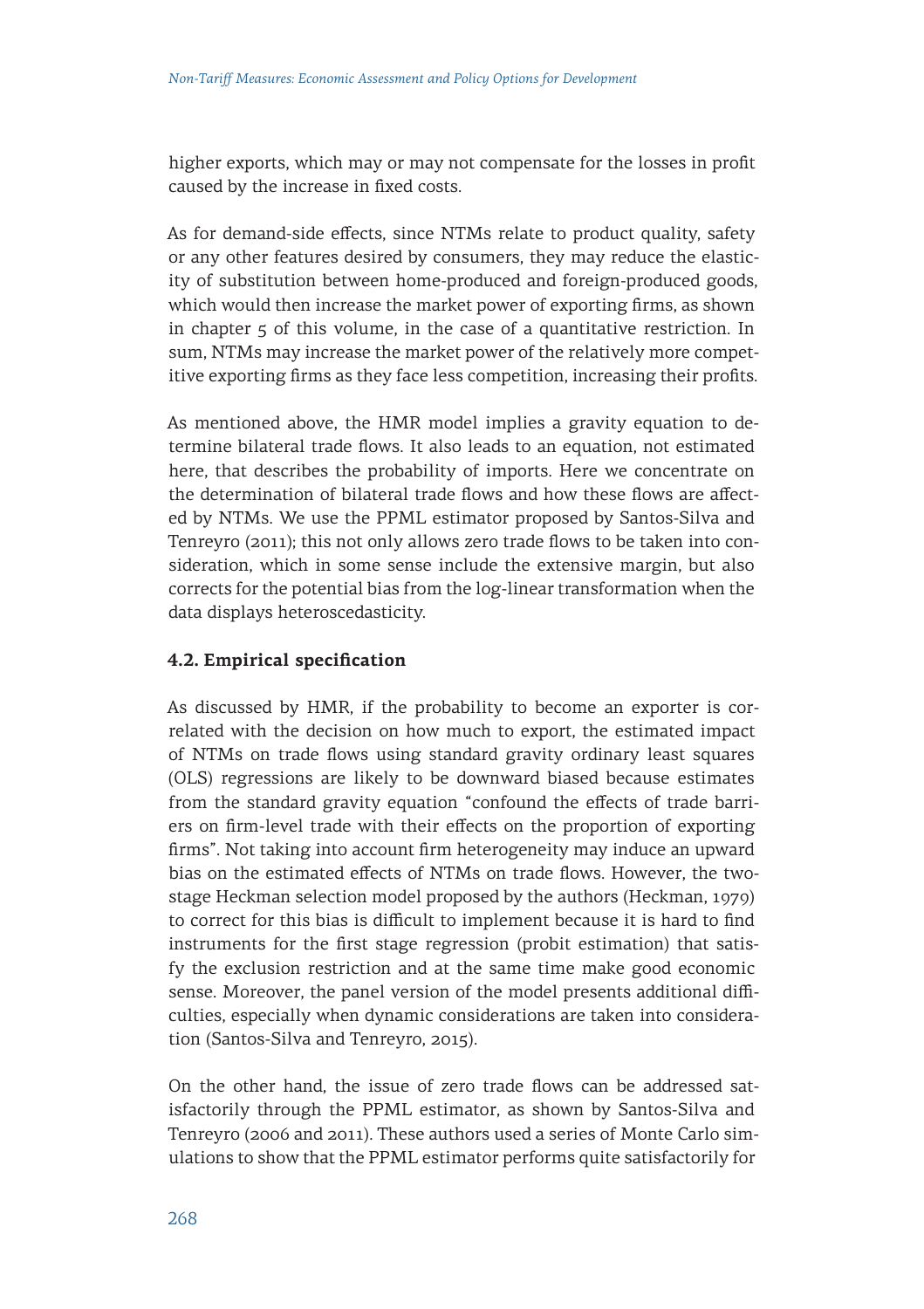very disaggregated data sets when the proportion of zero trade flows tends to be particularly large as is the case here. Hence, our estimates are carried out with the PPML estimator.

Let then  $m$  be the importer,  $x$  the exporter,  $j$  the product and  $t$  the year. The empirical strategy uses a structural gravity equation following the suggestion of Head and Mayer (2014). It relates bilateral imports at the four-digit level made by *m* from *x* at period *t* with respect to product *j* to trade policy variables and theory-suggested gravity controls.

For a panel, best practice calls for estimation of a 'structural gravity equation', which requires a complete set of fixed effects. Time-varying importer and exporter fixed effects control adequately for the "multilateral resistance term" as suggested by Anderson and Van Wincoop (2003) and implemented by Baier and Bergstrand (2007) and many others. Time-invariant fixed effects account for unobserved time-invariant heterogeneity. It also minimizes the endogeneity of trade policy variables, as suggested by Baldwin and Taglioni (2006). The use of this set of fixed effects absorbs the usual controls used in 'naïve' gravity estimates (e.g. gross domestic product, colonial status or common language).

Altogether, the benchmark specification is given by:

(7) 
$$
\log (m_{m \times jt}) = \beta N T M_{mjt} + \xi_{mx} + a_{mt} + \gamma_{xt} + \delta_{jt} + \varepsilon_{m \times jt}
$$

Where *mmxjt* is bilateral imports of product *j* that country *m* imports from country *x* at time *t*. *NTMmjt* is a dummy variable that equals 1 if *m* applies an NTM on product *j* at *t*. *ξmx* denote a country-pair fixed effect, <sup>α</sup>*mt* and *γxt* are importer and exporter time-varying fixed effects,  $\delta_{it}$  is a product-time fixed effect and  $\varepsilon_{m \times it}$  is random error.

Other regressors include an indicator variable for Latin American exporters, an indicator variable for (other) developing countries exporters and two (exhaustive) sectoral dummies for the agricultural and industrial sectors. The standard practice when using aggregated data is to cluster standard errors by country-pair. However, since we use disaggregated product data, we can always exploit clustering in other dimensions. Therefore, we decided to cluster our standard errors by the HS02-country-pair level. Intuitively, it is very likely that products at the 4-digit level within the same 2-digit classification have correlated errors whereas correlation should be less relevant among products from different 2-digit classifications.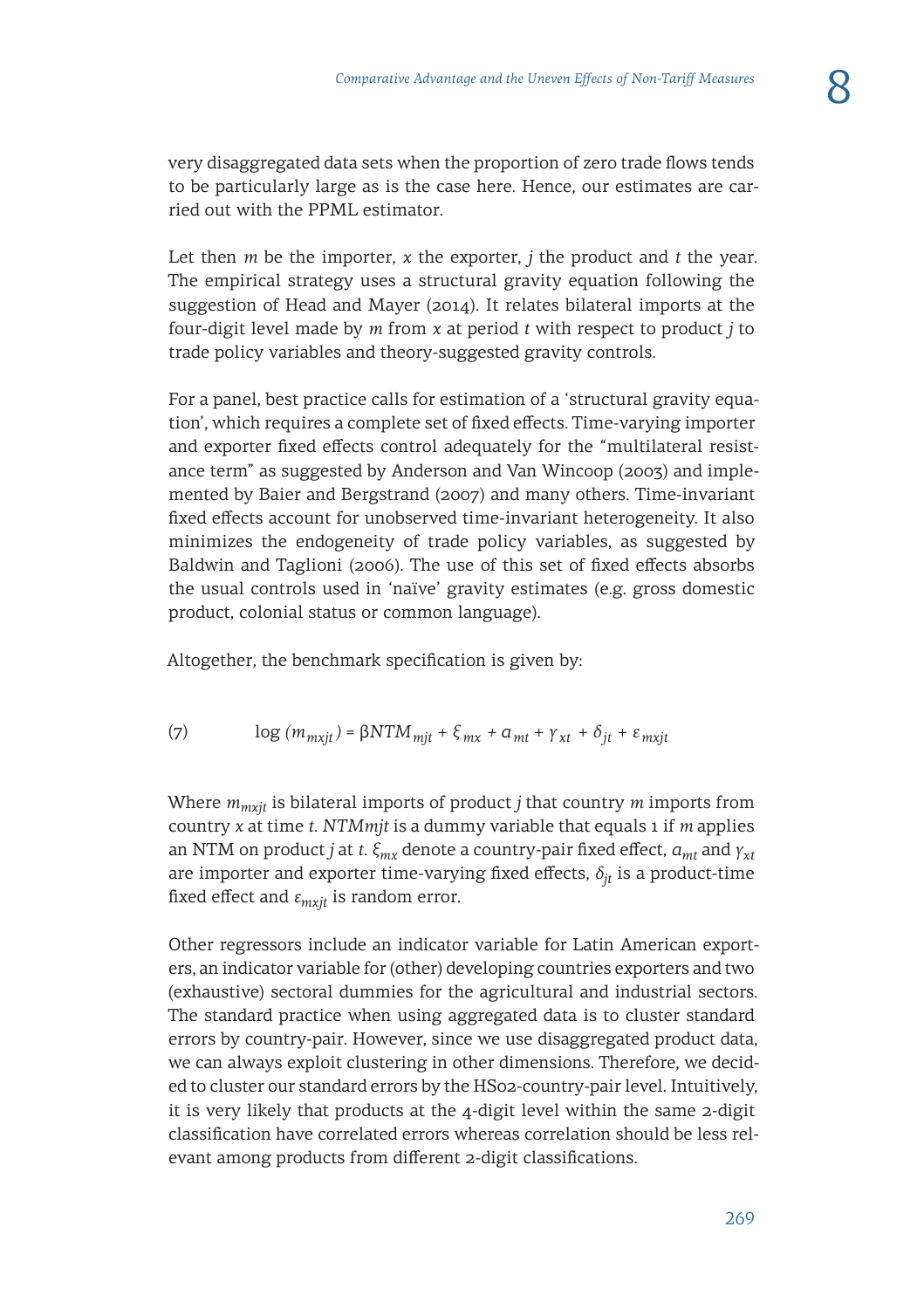# **5 Results**

#### **5.1. Ordinary least squares results**

Table 3 displays estimates from OLS regressions for different specifications of equation (7) for both groups of importers: developed countries and Latin American countries. On average, the existence of an NTM decreases imports for both groups of importers (columns 1 and 5). Columns 2 and 6 distinguish the effects of the NTM dummy between TBT and SPS measures. For developed countries, the main negative effect comes from TBT measures, while for the Latin American countries both types of NTMs have negative effects on their imports. Columns 3 and 7 search for heterogeneous effects of NTMs depending on the origin of the exporter: developed countries, Latin American countries, other developing countries and LDCs. Comparisons suggest that NTMs from developed countries have an insignificant impact on themselves, a negative impact on developing countries and positive impacts on Latin American countries and LDCs (the latter only at a 10 per cent significance level). Interestingly, NTMs from Latin American countries have different impacts. NTMs increase exports from developed countries while they negatively affect exports from all other groups. According to the discussion in section 5.1, the positive effect could capture a relatively more competitive group of exporters that can afford to comply with the specific requirements of the NTMs and would benefit from them, since these additional costs would be deflected to other less competitive exporters of substitutable goods. The last specification (columns 4 and 8) shows the heterogeneous effects by type of NTM. This specification reveals an interesting pattern: regardless of the importer group, pre-existing TBT measures have a positive effect on developed countries' exports and a negative effect on all developing countries' and LDCs' exports. On the other hand, SPS measures have a positive effect on Latin American and LDCs' exports and a negative effect on developed and other developing countries' exports.

| Table 3: Effects of non-tariff measures – ordinary least squares regression |              |             |                               |                                           |             |             |            |     |  |  |  |
|-----------------------------------------------------------------------------|--------------|-------------|-------------------------------|-------------------------------------------|-------------|-------------|------------|-----|--|--|--|
| Variable                                                                    |              |             | Importer: developed countries | <b>Importer: Latin American countries</b> |             |             |            |     |  |  |  |
|                                                                             | (1)          | (2)         | (3)                           | (4)                                       | (5)         | (6)         | (7)        | (8) |  |  |  |
| <b>NTM</b>                                                                  | $-0.0746***$ |             |                               |                                           | $-0.117***$ |             |            |     |  |  |  |
|                                                                             | (0.0259)     |             |                               |                                           | (0.0311)    |             |            |     |  |  |  |
| <b>TBT</b>                                                                  |              | $-0.0502**$ |                               |                                           |             | $-0.0687**$ |            |     |  |  |  |
|                                                                             |              | (0.0241)    |                               |                                           |             | (0.0316)    |            |     |  |  |  |
| <b>SPS</b>                                                                  |              | $-0.0548$   |                               |                                           |             | $-0.132***$ |            |     |  |  |  |
|                                                                             |              | (0.0390)    |                               |                                           |             | (0.0491)    |            |     |  |  |  |
| $NTM \times$<br>Developed                                                   |              |             | $-0.0569$                     |                                           |             |             | $0.190***$ |     |  |  |  |
|                                                                             |              |             | (0.0435)                      |                                           |             |             | (0.0431)   |     |  |  |  |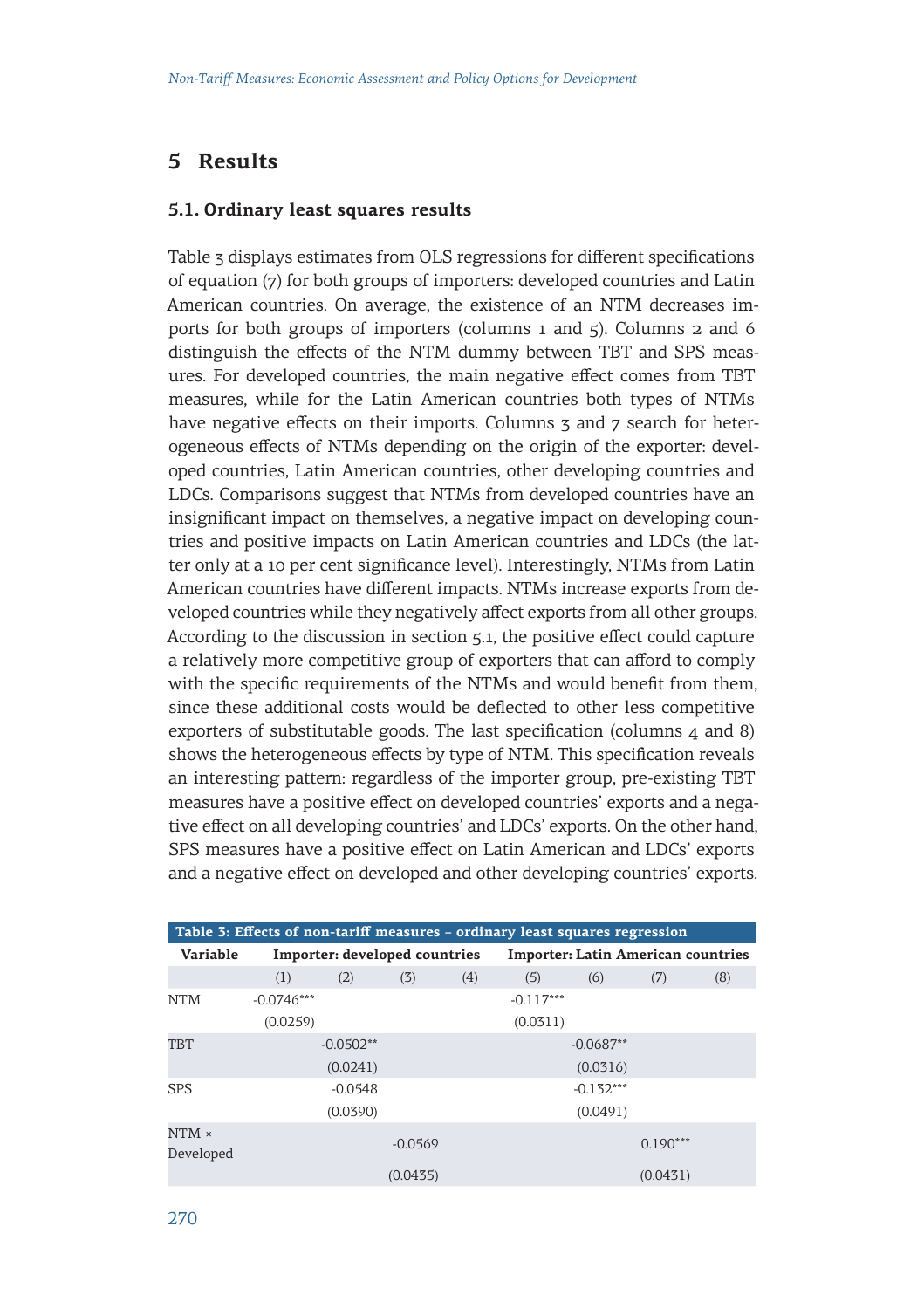| Table 3: Effects of non-tariff measures - ordinary least squares regression<br>(continued) |            |                               |             |             |          |                                                  |                                           |              |
|--------------------------------------------------------------------------------------------|------------|-------------------------------|-------------|-------------|----------|--------------------------------------------------|-------------------------------------------|--------------|
| Variable                                                                                   |            | Importer: developed countries |             |             |          |                                                  | <b>Importer: Latin American countries</b> |              |
|                                                                                            | (1)        | (2)                           | (3)         | (4)         | (5)      | (6)                                              | (7)                                       | (8)          |
| NTM × LatAm                                                                                |            |                               | $0.215***$  |             |          |                                                  | $-0.339***$                               |              |
|                                                                                            |            |                               | (0.0516)    |             |          |                                                  | (0.0600)                                  |              |
| $NTM \times$<br>Developing                                                                 |            |                               | $-0.214***$ |             |          |                                                  | $-0.324***$                               |              |
|                                                                                            |            |                               | (0.0328)    |             |          |                                                  | (0.0495)                                  |              |
| $NTM \times LDC$                                                                           |            |                               | $0.135*$    |             |          |                                                  | $-1.433***$                               |              |
|                                                                                            |            |                               | (0.0814)    |             |          |                                                  | (0.219)                                   |              |
| TBT ×<br>Developed                                                                         |            |                               |             | $0.189***$  |          |                                                  |                                           | $0.332***$   |
|                                                                                            |            |                               |             | (0.0419)    |          |                                                  |                                           | (0.0438)     |
| TBT × LatAm                                                                                |            |                               |             | $-0.261***$ |          |                                                  |                                           | $-0.526***$  |
|                                                                                            |            |                               |             | (0.0509)    |          |                                                  |                                           | (0.0616)     |
| TBT ×                                                                                      |            |                               |             | $-0.120***$ |          |                                                  |                                           | $-0.242***$  |
| Developing                                                                                 |            |                               |             |             |          |                                                  |                                           |              |
|                                                                                            |            |                               |             | (0.0317)    |          |                                                  |                                           | (0.0506)     |
| TBT × LDC                                                                                  |            |                               |             | $-0.248***$ |          |                                                  |                                           | $-1.679***$  |
|                                                                                            |            |                               |             | (0.0852)    |          |                                                  |                                           | (0.213)      |
| $SPS \times$<br>Developed                                                                  |            |                               |             | $-0.629***$ |          |                                                  |                                           | $-0.494***$  |
|                                                                                            |            |                               |             | (0.0585)    |          |                                                  |                                           | (0.0612)     |
| SPS × LatAm                                                                                |            |                               |             | $1.213***$  |          |                                                  |                                           | $0.824***$   |
|                                                                                            |            |                               |             | (0.0693)    |          |                                                  |                                           | (0.0843)     |
| $SPS \times$<br>Developing                                                                 |            |                               |             | $-0.239***$ |          |                                                  |                                           | $-0.405***$  |
|                                                                                            |            |                               |             | (0.0476)    |          |                                                  |                                           | (0.0689)     |
| $SPS \times LDC$                                                                           |            |                               |             | $1.034***$  |          |                                                  |                                           | $1.242***$   |
|                                                                                            |            |                               |             | (0.103)     |          |                                                  |                                           | (0.245)      |
| Tariff                                                                                     | $-0.0019$  | $-0.0019$                     | $-0.0019$   |             |          | $-0.0020$ $-0.0221***$ $-0.0219***$ $-0.0231***$ |                                           | $-0.0221***$ |
|                                                                                            | (0.0016)   | (0.0016)                      | (0.0016)    | (0.0017)    | (0.0022) | (0.0022)                                         | (0.0022)                                  | (0.0021)     |
| Log GDP<br>importer                                                                        | $0.893***$ | $0.893***$                    | $0.899***$  | $0.874***$  | 1.088*** | 1.083***                                         | $1.090***$                                | $1.072***$   |
|                                                                                            | (0.0360)   | (0.0360)                      | (0.0363)    | (0.0362)    | (0.0465) | (0.0464)                                         | (0.0470)                                  | (0.0474)     |
| Log GDP<br>exporter                                                                        | 0.0370     | 0.0374                        | 0.0368      | 0.0401      | 0.0463   | 0.0466                                           | $0.150***$                                | $0.114***$   |
|                                                                                            | (0.0255)   | (0.0254)                      | (0.0258)    | (0.0257)    | (0.0381) | (0.0380)                                         | (0.0395)                                  | (0.0398)     |
| Observations                                                                               | 577182     | 577182                        | 577182      | 577182      | 360189   | 360189                                           | 360189                                    | 360189       |
| Adj. R2                                                                                    | 0.508      | 0.508                         | 0.508       | 0.513       | 0.400    | 0.400                                            | 0.402                                     | 0.406        |

*Source: Authors' calculations*

*Notes: Standard errors in parentheses. \*, \*\*, \*\*\* are 10%, 5% and 1% significance levels. All regressions include country-pair fixed effects, product fixed-effects, and year fixed-effects. Standard errors are clustered by HS02-country pair.*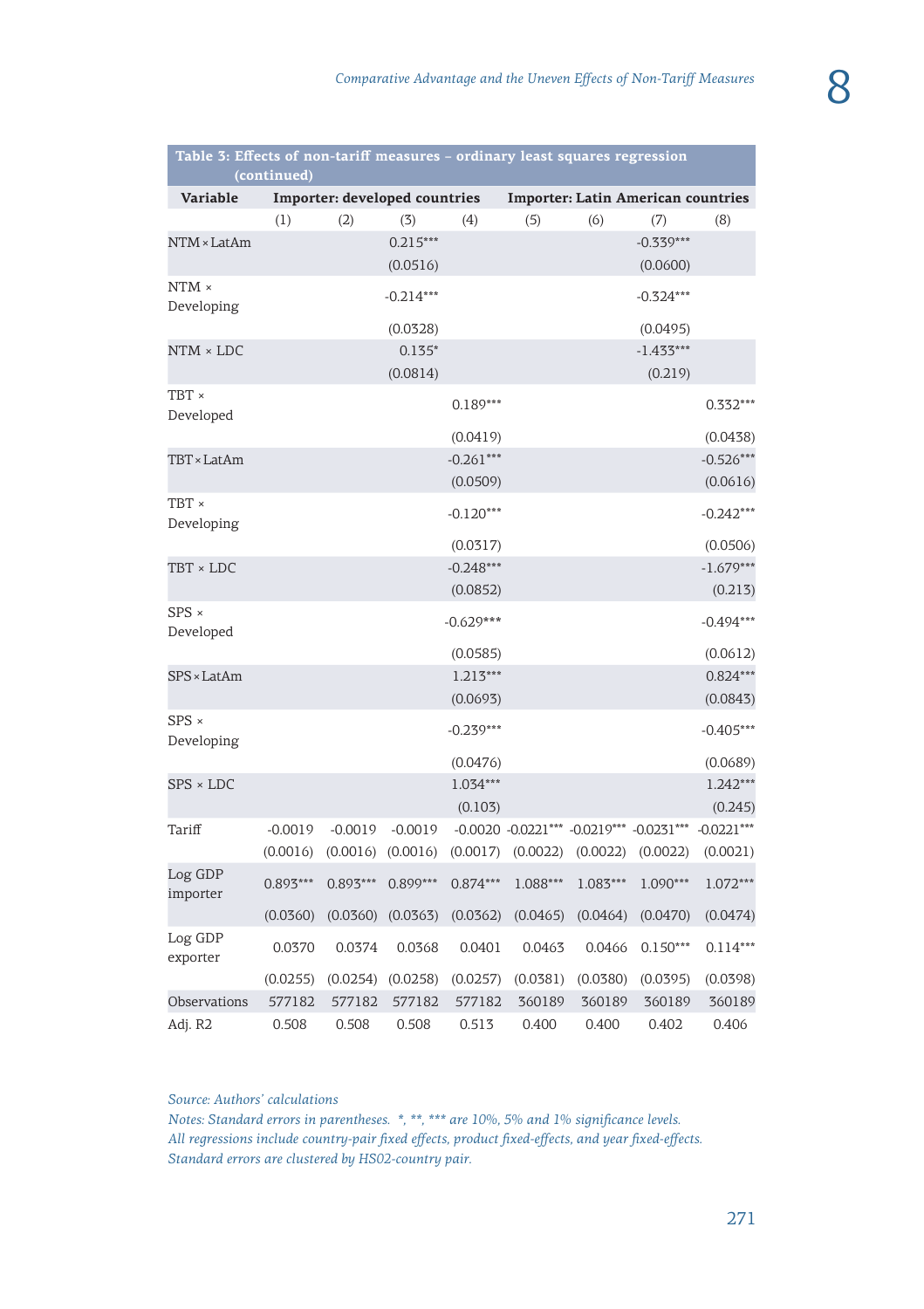These results hint that some comparative advantage mechanism is at play, where poorer countries can more efficiently export primary products which are mainly affected by SPS measures while performing worse when it comes to exporting manufactured products. For developed exporters – a group that has a comparative advantage in the exports of more sophisticated products – a similar mechanism seems to be in action.

In appendix A, table A1 checks the sensitivity of results to the multilateral resistance time-varying importer/exporter/product fixed effects. As can be seen, the results are both qualitatively and quantitatively similar for the two group of importers, suggesting that, at least for the time span considered in our panel (2006 to 2012), the "multilateral resistance" term does not play a fundamental role for the results shown in table 3. Moreover, working with a more parsimonious specification of equation (7) facilitates the process of convergence for the Poisson regressions. Therefore, the discussion will be concentrated on this more parsimonious specification.

#### **5.2. Poisson pseudo-maximum likelihood estimates**

The results using the PPML estimator are shown in table 4. One additional advantage of working with this estimator is that it uses the information from zero trade flows. However, it is well known that convergence of the PPML estimator may fail when the gravity equation has many dummy variables. In this application, convergence could be reached only when exporter/importer/product time-varying fixed effects were removed from the gravity equation.

As before, table  $4$  is divided into two sets of columns: columns  $1-4$  show different specifications for developed countries as importers, and columns 5–8 show the same specification but with Latin American countries as importers. Although less sharp, table 4 reveals a similar pattern of results to those in table 3. The Poisson specification mitigates the more aggregate results, leading to some insignificant results in columns 1–3 and 5–7. In column 3, the effects of NTMs on LDC exports become, on average, negative and significant at the 1 per cent level (which in the OLS was positive). Another interesting change is that in column 7, the effects of NTMs on other developing countries became positive (but significant only at the 10 per cent level).

Searching for heterogeneous effects among exporters by NTM type (columns 4 and 8) confirms the previous results. SPS measures from both groups of importers have a strong and negative impact on developing countries (roughly 43 per cent and 62 per cent drop for SPS by developed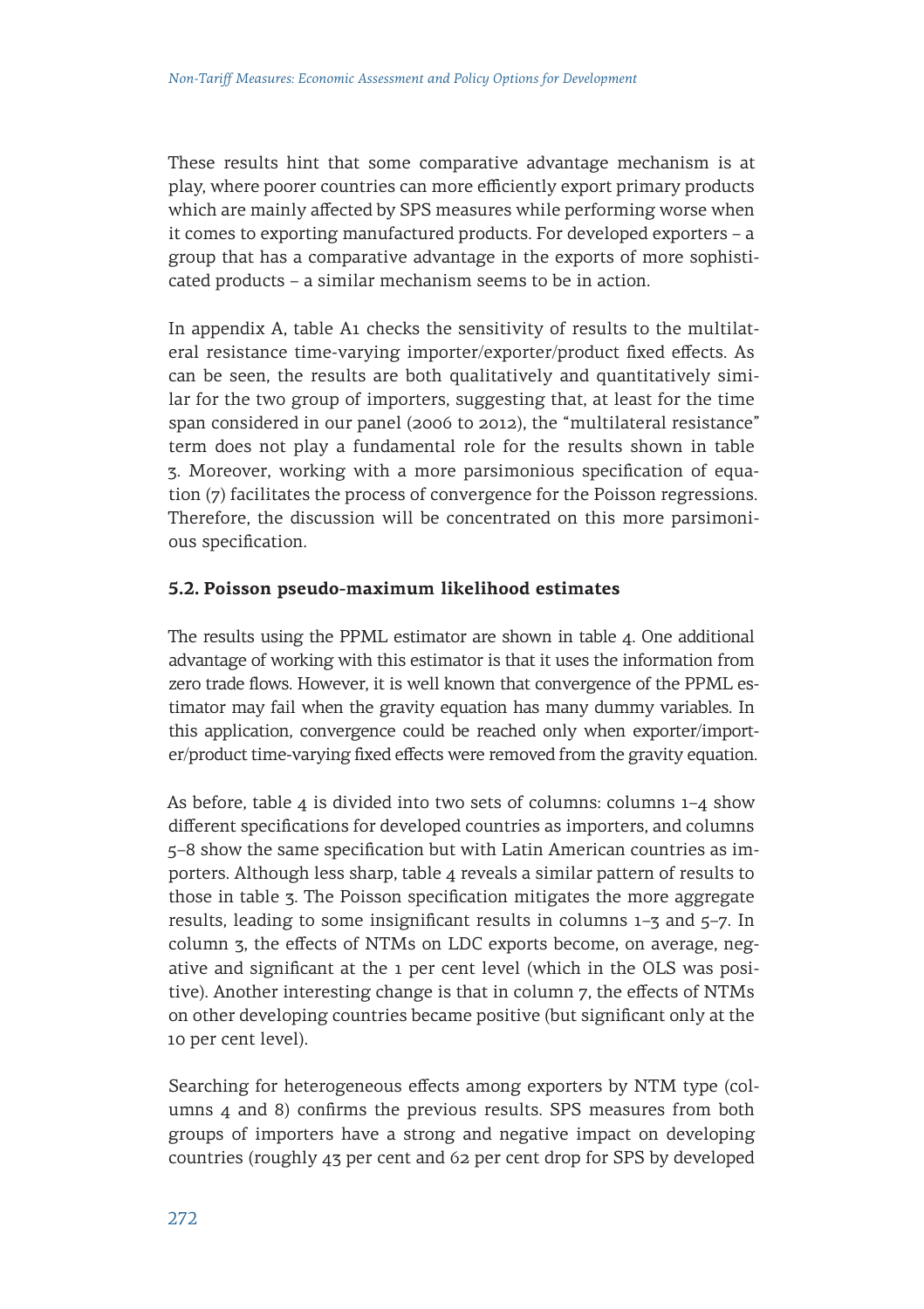countries' and Latin American countries' imports, respectively).**<sup>3</sup>** The effects of SPS measures on Latin American countries' exports to the same group of countries is still positive, but significant at 10 per cent. It leads to an increase of roughly 32 per cent on imports. The effects of SPS measures on developed countries' exports vanish while the effects on LDCs' exports change sign: while in the OLS regression it was positive, in the more reliable PPML estimation, the effect becomes negative and quite strong (a drop of 58 per cent and 86 per cent for SPS measures imposed by developed and Latin American countries, respectively).

For TBT measures, the effects on developed countries also become insignificant for both groups of importers. The impacts of TBT measures imposed by developed and Latin American importers on Latin American exports are negative and significant at 10 per cent (a drop of 29 per cent and 19 per cent, respectively). The impacts on LDCs' exports are quite strong, negative and highly significant.

Overall, the results from the PPML regressions corroborate the view that the impacts of NTMs depend on the pattern of comparative advantages of exporters, although this pattern is less clear for the developed countries as exporters, as all coefficients become insignificant. However, the result fits very well for Latin American countries and other developing countries, as long as we consider that the other developing countries are relatively more efficient in manufacturing goods than the Latin American group. This may well be the case since the group includes developing countries from Asia and Eastern Europe that arguably have comparative advantages in manufacturing relatively to Latin American countries and LDCs.

Table 4 shows that LDC exports are negatively affected by both SPS and TBT measures imposed by the two group of importers so it is unlikely that the LDC group of exporters has somehow clear comparative advantages in the production of either manufacturing or agricultural goods (as is obviously the case for the group of developed and Latin American exporters, respectively). That this must be the case is plausible once one recognizes that LDCs' exports are based on a few mineral and/or primary goods.

**<sup>3</sup>** The effect of a dummy variable with coefficient *β* is calculated as *exp* (*β*) – 1. In that case, *exp* (-0.574) –1 = 0.4367 and *exp* (-0.981) –1 = 0.6250. Other impacts described in the text are calculated in the same way.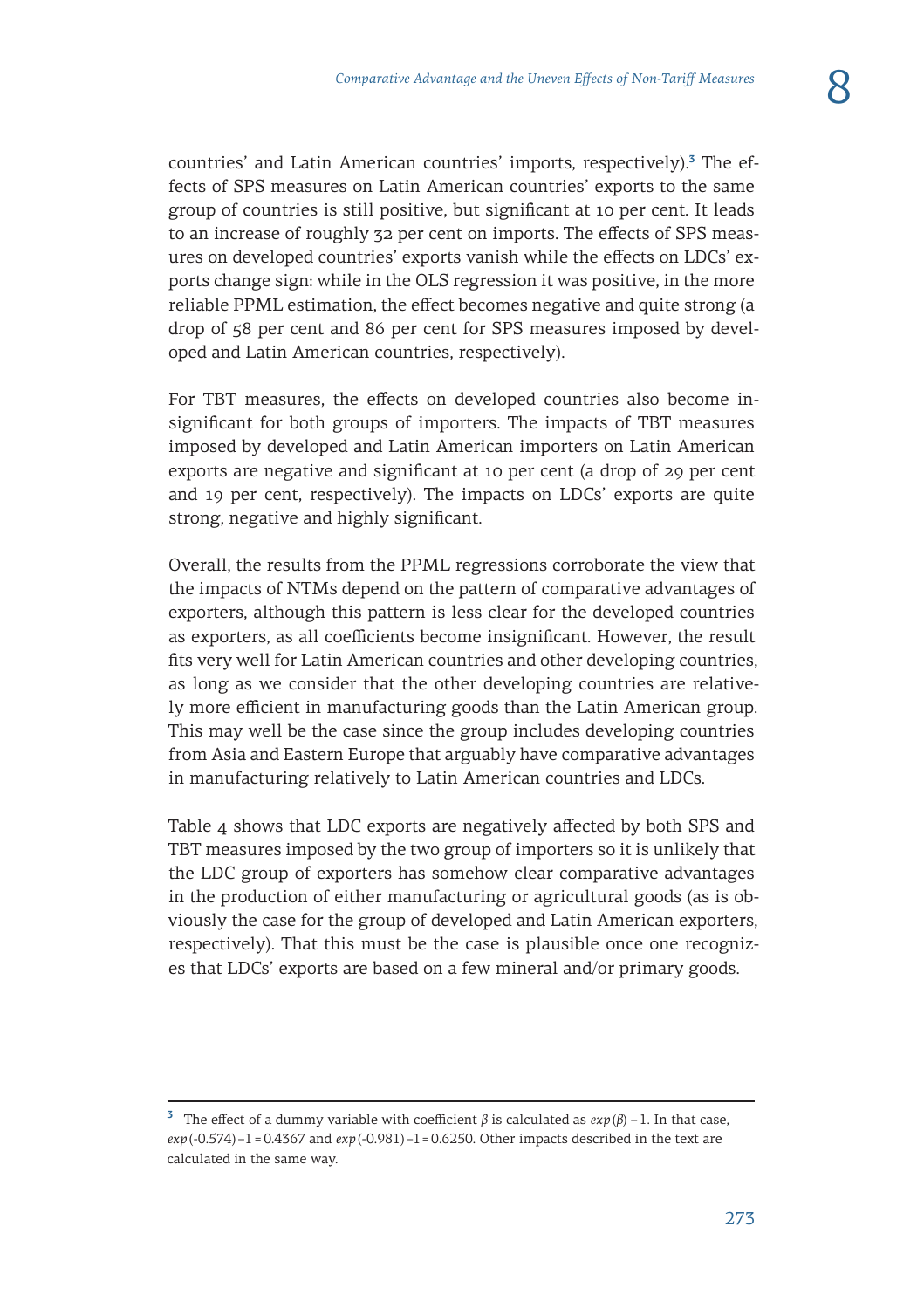| Table 4: Effects of non-tariff measures - Poisson regression |           |                               |             |            |           |                                           |             |            |  |
|--------------------------------------------------------------|-----------|-------------------------------|-------------|------------|-----------|-------------------------------------------|-------------|------------|--|
| Variable                                                     |           | Importer: developed countries |             |            |           | <b>Importer: Latin American countries</b> |             |            |  |
|                                                              | (1)       | (2)                           | (3)         | (4)        | (5)       | (6)                                       | (7)         | (8)        |  |
| <b>NTM</b>                                                   | $-0.0155$ |                               |             |            | $-0.0301$ |                                           |             |            |  |
|                                                              | (0.0745)  |                               |             |            | (0.0536)  |                                           |             |            |  |
| <b>TBT</b>                                                   |           | $-0.00941$                    |             |            |           | 0.00721                                   |             |            |  |
|                                                              |           | (0.0697)                      |             |            |           | (0.0540)                                  |             |            |  |
| <b>SPS</b>                                                   |           | $-0.0829$                     |             |            |           | $-0.173$                                  |             |            |  |
|                                                              |           | (0.143)                       |             |            |           | (0.112)                                   |             |            |  |
| $NTM \times$<br>Developed                                    |           |                               | 0.0106      |            |           |                                           | $-0.0944$   |            |  |
|                                                              |           |                               | (0.107)     |            |           |                                           | (0.0773)    |            |  |
| $NTM \times$                                                 |           |                               |             |            |           |                                           |             |            |  |
| LatAm                                                        |           |                               | $-0.203$    |            |           |                                           | $-0.147$    |            |  |
|                                                              |           |                               | (0.195)     |            |           |                                           | (0.132)     |            |  |
| $NTM \times$<br>Developing                                   |           |                               | 0.0432      |            |           |                                           | $0.261*$    |            |  |
|                                                              |           |                               | (0.131)     |            |           |                                           | (0.139)     |            |  |
| $NTM \times$<br>LDC                                          |           |                               | $-1.107***$ |            |           |                                           | $-1.016***$ |            |  |
|                                                              |           |                               | (0.417)     |            |           |                                           | (0.356)     |            |  |
| TBT ×                                                        |           |                               |             | $-0.00246$ |           |                                           |             | $-0.0285$  |  |
| Developed                                                    |           |                               |             |            |           |                                           |             |            |  |
| TBT ×                                                        |           |                               |             | (0.100)    |           |                                           |             | (0.0770)   |  |
| LatAm                                                        |           |                               |             | $-0.346*$  |           |                                           |             | $-0.214*$  |  |
|                                                              |           |                               |             | (0.185)    |           |                                           |             | (0.129)    |  |
| TBT $\times$<br>Developing                                   |           |                               |             | 0.118      |           |                                           |             | $0.314**$  |  |
|                                                              |           |                               |             | (0.127)    |           |                                           |             | (0.142)    |  |
| TBT × LDC                                                    |           |                               |             | $-1.031**$ |           |                                           |             | $-0.855**$ |  |
|                                                              |           |                               |             | (0.409)    |           |                                           |             | (0.376)    |  |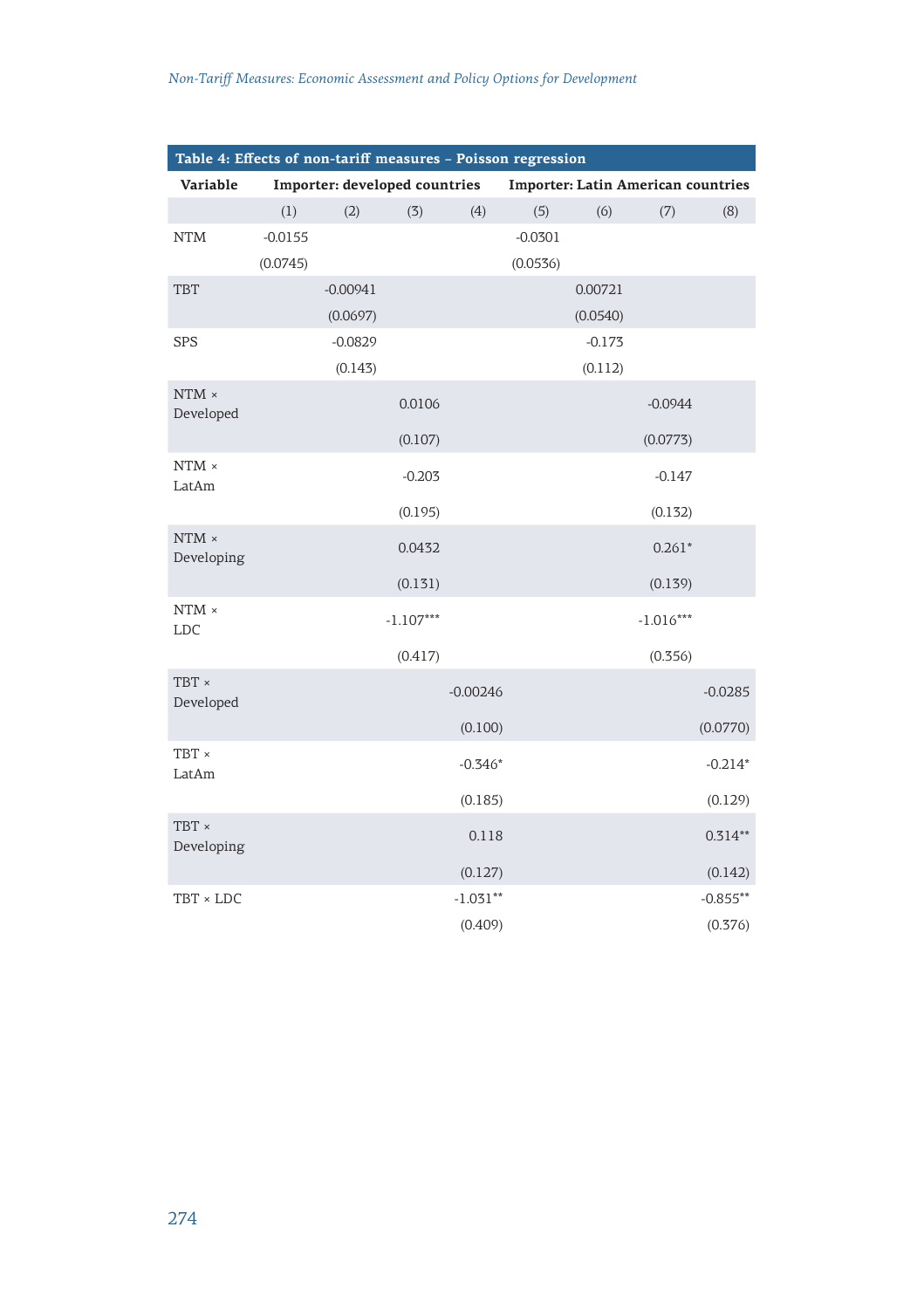| Table 4: Effects of non-tariff measures - Poisson regression (continued) |            |                                 |            |                       |                                                                       |            |                                           |             |
|--------------------------------------------------------------------------|------------|---------------------------------|------------|-----------------------|-----------------------------------------------------------------------|------------|-------------------------------------------|-------------|
| Variable                                                                 |            | Importer: developed countries   |            |                       |                                                                       |            | <b>Importer: Latin American countries</b> |             |
|                                                                          | (1)        | (2)                             | (3)        | (4)                   | (5)                                                                   | (6)        | (7)                                       | (8)         |
| $SPS \times$<br>Developed                                                |            |                                 |            | 0.222                 |                                                                       |            |                                           | $-0.106$    |
|                                                                          |            |                                 |            | (0.174)               |                                                                       |            |                                           | (0.130)     |
| $SPS \times$<br>LatAm                                                    |            |                                 |            | 0.275                 |                                                                       |            |                                           | $0.279*$    |
|                                                                          |            |                                 |            | (0.225)               |                                                                       |            |                                           | (0.158)     |
| $SPS \times$<br>Developing                                               |            |                                 |            | $-0.574***$           |                                                                       |            |                                           | $-0.981***$ |
|                                                                          |            |                                 |            | (0.164)               |                                                                       |            |                                           | (0.223)     |
| $SPS \times LDC$                                                         |            |                                 |            | $-0.874**$            |                                                                       |            |                                           | $-1.998***$ |
|                                                                          |            |                                 |            | (0.371)               |                                                                       |            |                                           | (0.681)     |
| Tariff                                                                   | $-0.0172$  | $-0.0171$                       | $-0.0176$  |                       | -0.0152 -0.0416*** -0.0416*** -0.0412*** -0.0410***                   |            |                                           |             |
|                                                                          | (0.0140)   | (0.0140)                        |            |                       | $(0.0142)$ $(0.0139)$ $(0.00734)$ $(0.00733)$ $(0.00729)$ $(0.00738)$ |            |                                           |             |
| Log GDP<br>importer                                                      | $0.670***$ | $0.672***$                      |            | $0.660***$ 0.660***   | $0.346***$                                                            | $0.340***$ | $0.363***$                                | $0.348***$  |
|                                                                          | (0.0953)   | (0.0952)                        |            | $(0.0957)$ $(0.0962)$ | (0.129)                                                               | (0.129)    | (0.128)                                   | (0.127)     |
| Log GDP<br>exporter                                                      | $0.254***$ | $0.254***$                      | $0.249***$ | $0.243***$            | 0.0885                                                                | 0.0893     | 0.0504                                    | 0.0808      |
|                                                                          | (0.0527)   | (0.0527)                        |            | $(0.0551)$ $(0.0559)$ | (0.0836)                                                              | (0.0831)   | (0.0812)                                  | (0.0825)    |
| Obs.                                                                     |            | 2133978 2133978 2133978 2133978 |            |                       |                                                                       |            | 2253677 2253677 2253677 2253677           |             |

*Source: Authors' calculations*

*Notes: Standard errors in parentheses. \*, \*\*, \*\*\* are 10%, 5% and 1% significance levels. All regressions include country-pair fixed effects, product fixed-effects and year fixed-effects. Standard errors are clustered by HS02-country pair.*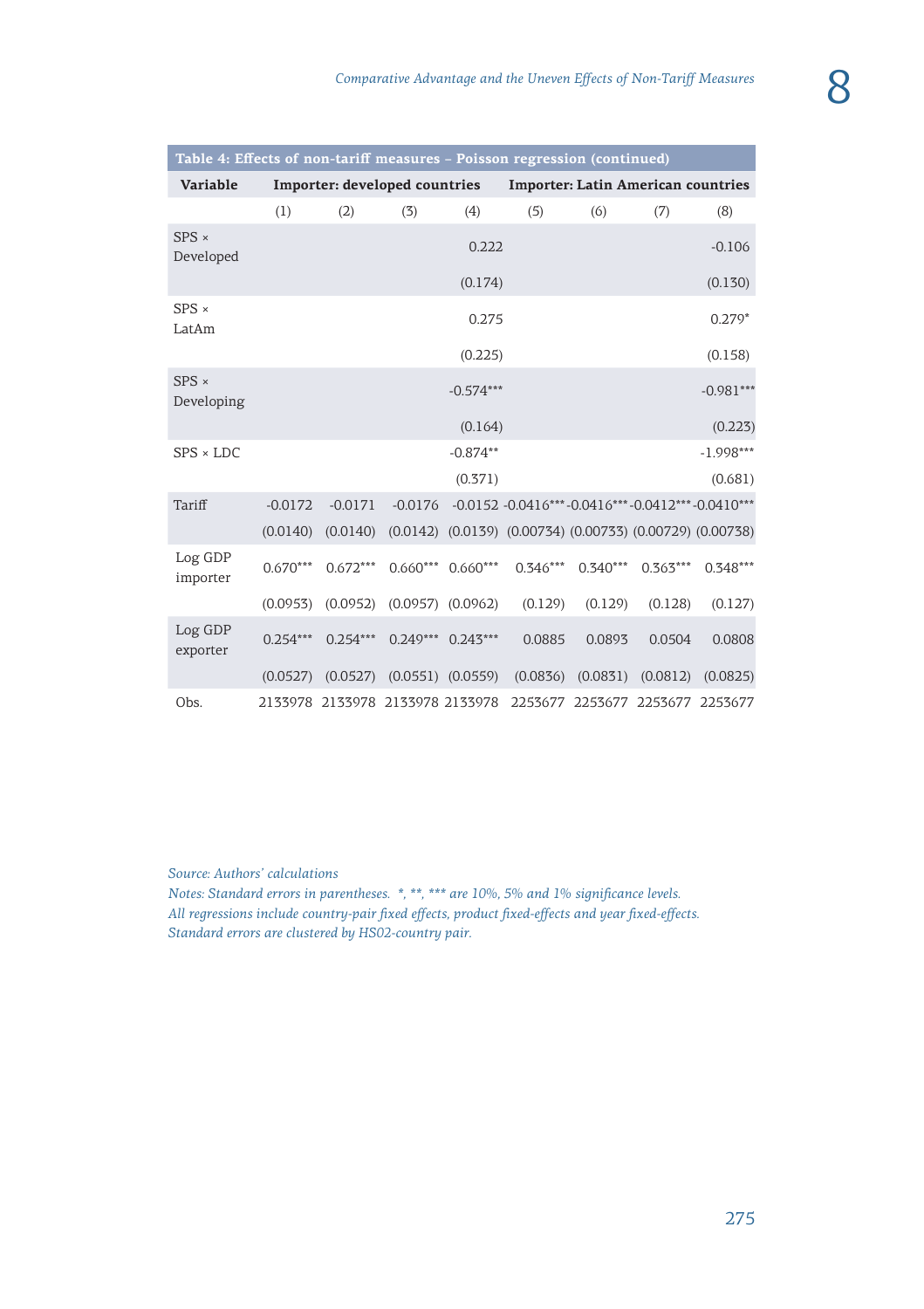To evaluate this claim, we estimate a specification that allows not only for heterogeneous effects depending on the NTM type (TBT or SPS) and origin of exports (developed, Latin American, other developing and LDC) but also depending on two broad categories of sectors: agriculture and industry. We interact the NTM dummies with (exhaustive) indicator variables for agricultural and industrial products, that is, *Agriculturemxjt* = 1 if *m* is importing an agricultural product from *x* at *t*. The remaining goods are used to construct an indicator variable *Industrymxjt*. **<sup>4</sup>** The results shown in table 5, when significant, are in general coherent with the comparative advantage story.

| Table 5: Effects of non-tariff measures by sector - Poisson regression |                                  |            |                                       |             |  |  |  |  |
|------------------------------------------------------------------------|----------------------------------|------------|---------------------------------------|-------------|--|--|--|--|
| Variable                                                               | Importer: developed<br>countries |            | Importer: Latin<br>American countries |             |  |  |  |  |
|                                                                        | (1)                              | (2)        | (3)                                   | (4)         |  |  |  |  |
| TBT × Industry                                                         | 0.0963                           |            | $-0.00773$                            |             |  |  |  |  |
|                                                                        | (0.0721)                         |            | (0.0585)                              |             |  |  |  |  |
| TBT × Agric.                                                           | $-0.301**$                       |            | 0.0775                                |             |  |  |  |  |
|                                                                        | (0.133)                          |            | (0.150)                               |             |  |  |  |  |
| SPS × Industry                                                         | $-0.0953$                        |            | $-0.147$                              |             |  |  |  |  |
|                                                                        | (0.166)                          |            | (0.114)                               |             |  |  |  |  |
| $SPS \times Agric$ .                                                   | 0.0217                           |            | $-0.610*$                             |             |  |  |  |  |
|                                                                        | (0.191)                          |            | (0.340)                               |             |  |  |  |  |
| TBT × Developed × Industry                                             |                                  | 0.135      |                                       | $-0.0745$   |  |  |  |  |
|                                                                        |                                  | (0.127)    |                                       | (0.0798)    |  |  |  |  |
| TBT × LatAm × Industry                                                 |                                  | $-0.234$   |                                       | $-0.381**$  |  |  |  |  |
|                                                                        |                                  | (0.261)    |                                       | (0.172)     |  |  |  |  |
| $TBT \times Development$                                               |                                  | 0.184      |                                       | $0.437***$  |  |  |  |  |
|                                                                        |                                  | (0.141)    |                                       | (0.135)     |  |  |  |  |
| $TBT \times LDC \times Industry$                                       |                                  | $-1.264**$ |                                       | $-3.882***$ |  |  |  |  |
|                                                                        |                                  | (0.557)    |                                       | (0.664)     |  |  |  |  |
| TBT $\times$ Developed $\times$ Agric.                                 |                                  | $-0.459**$ |                                       | 0.129       |  |  |  |  |
|                                                                        |                                  | (0.210)    |                                       | (0.179)     |  |  |  |  |
| TBT × LatAm × Agric.                                                   |                                  | $-0.369**$ |                                       | 0.204       |  |  |  |  |
|                                                                        |                                  | (0.181)    |                                       | (0.251)     |  |  |  |  |

**<sup>4</sup>** Goods from sectors 1–27 in the HS classification are defined as agricultural and sectors 28–96 as industrial goods.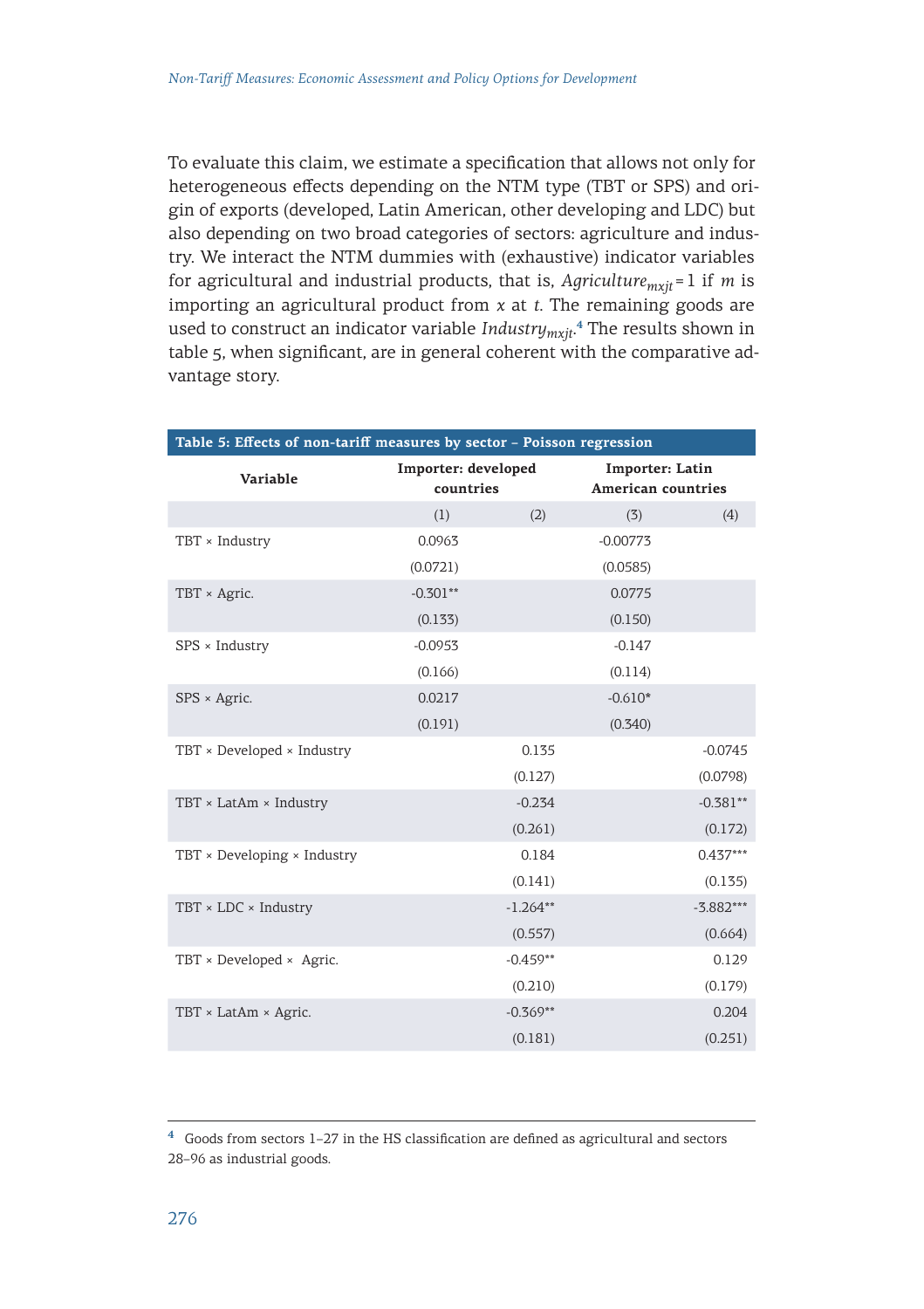| Table 5: Effects of non-tariff measures by sector - Poisson regression (continued) |                                  |             |                                              |              |
|------------------------------------------------------------------------------------|----------------------------------|-------------|----------------------------------------------|--------------|
| Variable                                                                           | Importer: developed<br>countries |             | Importer: Latin<br><b>American countries</b> |              |
|                                                                                    | (1)                              | (2)         | (3)                                          | (4)          |
| TBT × Developing × Agric.                                                          |                                  | $-0.0693$   |                                              | $-0.835**$   |
|                                                                                    |                                  | (0.192)     |                                              | (0.415)      |
| TBT $\times$ LDC $\times$ Agric.                                                   |                                  | $-0.374$    |                                              | 1.008*       |
|                                                                                    |                                  | (0.332)     |                                              | (0.597)      |
| SPS × Developed × Industry                                                         |                                  | $0.405**$   |                                              | 0.0209       |
|                                                                                    |                                  | (0.198)     |                                              | (0.129)      |
| $SPS \times LatAm \times Industry$                                                 |                                  | $-0.863***$ |                                              | $-0.119$     |
|                                                                                    |                                  | (0.295)     |                                              | (0.188)      |
| $SPS \times Development$                                                           |                                  | $-0.551***$ |                                              | $-0.551**$   |
|                                                                                    |                                  | (0.213)     |                                              | (0.264)      |
| $SPS \times LDC \times Industry$                                                   |                                  | $-1.482**$  |                                              | $-1.725**$   |
|                                                                                    |                                  | (0.622)     |                                              | (0.678)      |
| $SPS \times Development \times$ Agric.                                             |                                  | 0.164       |                                              | $-0.599*$    |
|                                                                                    |                                  | (0.257)     |                                              | (0.353)      |
| $SPS \times LatAm \times Agric.$                                                   |                                  | $0.718**$   |                                              | $-0.0457$    |
|                                                                                    |                                  | (0.320)     |                                              | (0.400)      |
| $SPS \times Developing \times Agric.$                                              |                                  | $-0.566**$  |                                              | $-1.504***$  |
|                                                                                    |                                  | (0.227)     |                                              | (0.422)      |
| $SPS \times LDC \times Agric.$                                                     |                                  | $-0.929**$  |                                              | $-2.672***$  |
|                                                                                    |                                  | (0.406)     |                                              | (0.642)      |
| Tariff                                                                             | $-0.0187$                        | $-0.0161$   | $-0.0416***$                                 | $-0.0435***$ |
|                                                                                    | (0.0142)                         | (0.0144)    | (0.00732)                                    | (0.00753)    |
| Log GDP importer                                                                   | $0.655***$                       | $0.638***$  | $0.335**$                                    | $0.362***$   |
|                                                                                    | (0.0919)                         | (0.0947)    | (0.131)                                      | (0.128)      |
| Log GDP exporter                                                                   | $0.254***$                       | $0.241***$  | 0.0894                                       | 0.0641       |
|                                                                                    | (0.0531)                         | (0.0539)    | (0.0833)                                     | (0.0832)     |
| Observations                                                                       | 2133978                          | 2133978     | 2253677                                      | 2253677      |

*Source: Authors' calculations*

*Notes: Standard errors in parentheses. \*, \*\*, \*\*\* are 10%, 5% and 1% significance levels. All regressions include country-pair fixed effects, product fixed-effects, and year fixed-effects. Standard errors are clustered by HS02-country pair.*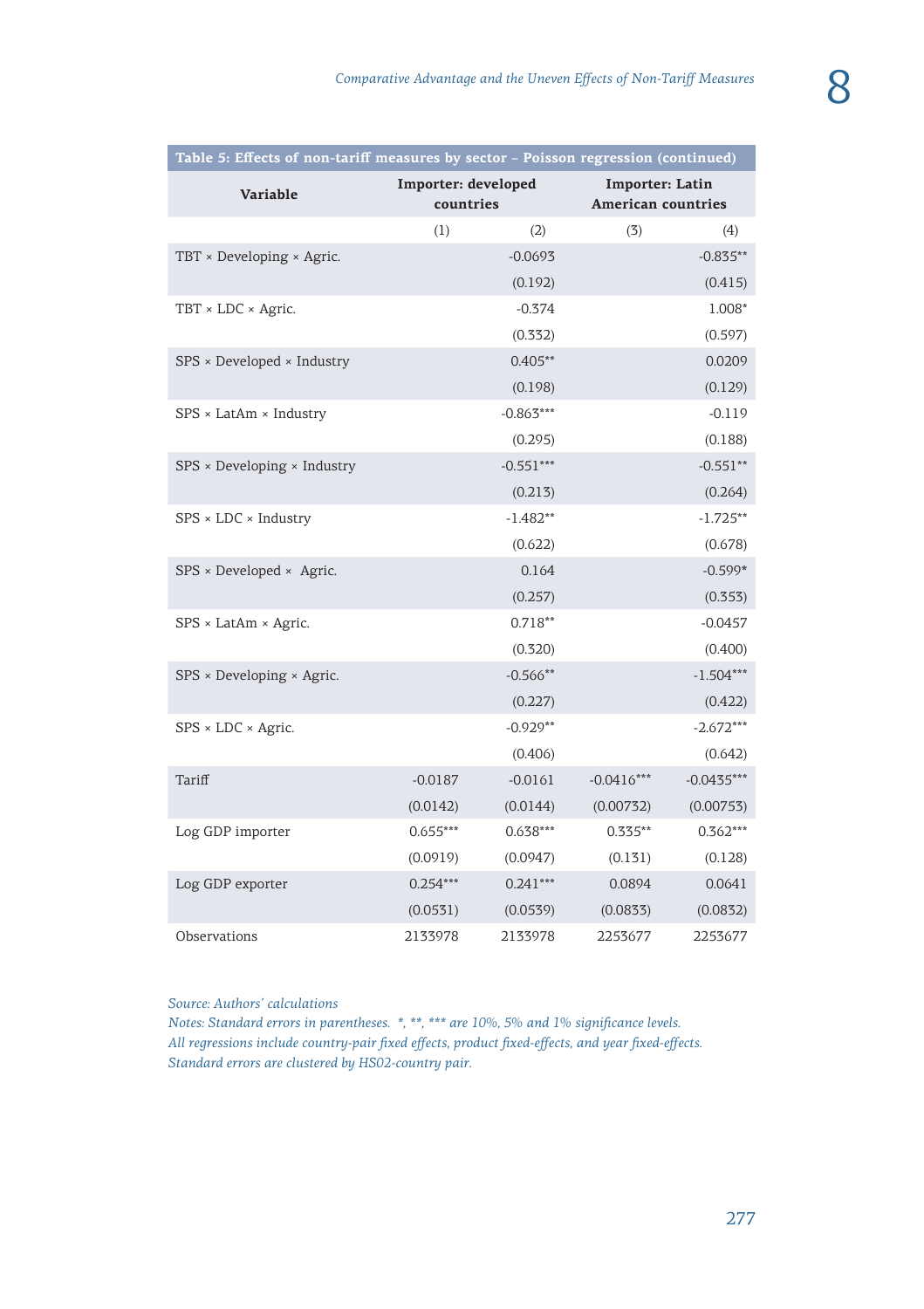First we discuss the more obvious cases: TBT for industrial goods and SPS for agricultural goods as their respective incidences are more elevated (recall figure 1). In the case of TBT measures imposed on industrial goods (columns 2 and 4), they affect negatively both Latin American and LDC exports (both significantly when they export to Latin American countries and only significantly for LDCs when they export to the group of developed countries) while TBT measures positively affect developing countries' exports (significantly at 1 per cent, but only when exporting to Latin American countries). The effects of SPS measures on agricultural goods also show a clear pattern. SPS measures harm the exports of developed countries, other developing countries and LDCs (highly significant for developing countries and LDCs, but only at the 10 per cent level for industrial countries' exports to Latin American countries) while they increase the exports of Latin American to developed countries (insignificant on Latin America – Latin America trade). We find some mixed results for the cases of TBT measures in agricultural goods exports and SPS measures in industrial goods exports. In the case of TBT measures in agricultural goods, exports from developed and developing countries are negatively affected (although significantly only for each one of the importer groups). However, exports from Latin American countries are also negatively affected by SPS measures which might not be consistent with the comparative advantage interpretation. One possible explanation for this result relates to the fact that, in general, agricultural goods that are affected by TBT measures tend to be more capital intensive in comparison with ordinary agricultural goods. For this kind of agricultural goods, the argument that Latin American countries have a comparative advantages in their production is less clear-cut. This explanation is consistent with the positive effects of SPS measures on Latin American countries' exports of agricultural goods, but a negative effect when it comes to TBT measures imposed on the same (more capital-intensive) agricultural sector goods. It could also be that TBT measures applied to this sector are particularly more restrictive in comparison with SPS measures.

Moreover, in the case of SPS measures on industrial goods, we see positive effects on developed countries' exports (significantly only when exporting to another developed country) while they harm exports from Latin American countries and LDCs (the former is significant only when exporting to developed countries).

However, other developing countries as exporters are also negatively affected by those measures. By the same reasoning, pre-existing SPS measures imposed on industrial goods are more concentrated in agribusiness sectors (see figure 1). We argue that developing countries other than Latin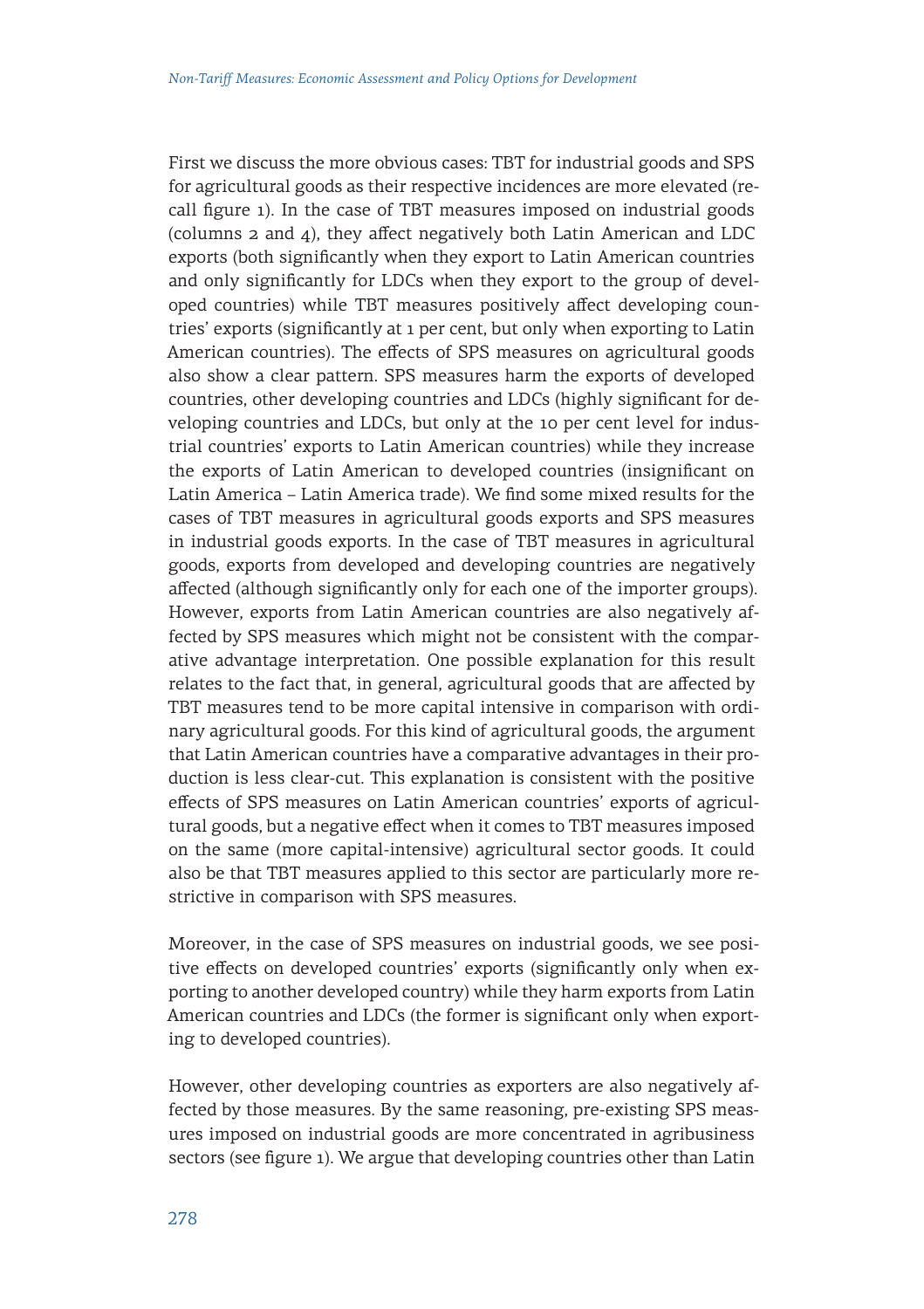American countries are more competitive in pure manufacturing exports (e.g. China), but it is not so clear-cut how competitive they are in industrial sectors linked to agriculture.

One of the advantages of working with the Poisson model is that it uses the information on zero trade flows. Our benchmark results make use of this information. Table A2 in appendix A compares our benchmark results with another version of Poisson regression that ignores the existence of zero trade flows in our database (about 73 per cent and 84 per cent for the two groups of developed country and Latin American importers, respectively, are zero trade flows). This comparison is useful to highlight the importance of the extensive margin (whether or not to export) and the intensive margin (how much to export) decisions of exporting firms. As shown in table A2, core results are very robust to this comparison, with the exception of the group of LDCs. For both TBT and SPS measures as well as for both groups of importers, benchmark results imply significant and negative effects on the exports of the LDCs. When zero trade flows are excluded from the data set, however, previous negative effects become statistically insignificant. This suggests that the effects of TBT/SPS measures are particularly important for the extensive margin decision of LDCs' exporting firms. In other words, NTMs may be sufficiently restrictive to induce those countries to eventually stop exporting.**<sup>5</sup>** For all other groups of exporters, this seems not to be the case. Again, this is in line with the reasoning of comparative advantages suggested here.

#### **5.3. Robustness checks: is it really comparative advantages?**

To further corroborate that the uneven effects of NTMs may be driven by patterns of comparative advantage, we compare the benchmark results that use the country-pair, product and time fixed effects used in table 5 with another specification that replaces pre-existing product fixed effects by exporter-product fixed effects. We argue that this new specification helps to control for differences in comparative advantage across exporters. As long as those comparative advantages do not change over the 2006– 2012 time span considered in our database – which seems to be the case, as the multilateral resistance term did not play any significant role in our previous regressions – these new fixed effects (exporter-product fixed effects) may indeed control for differences in comparative advantage. The intuition is clear: adding exporter-product fixed effects to our equation helps to control for heterogeneity in the efficiency of exporters in our data

**<sup>5</sup>** This could be investigated by analysing the probability of observing a positive trade flow as a function of an NTM measure in the importing country.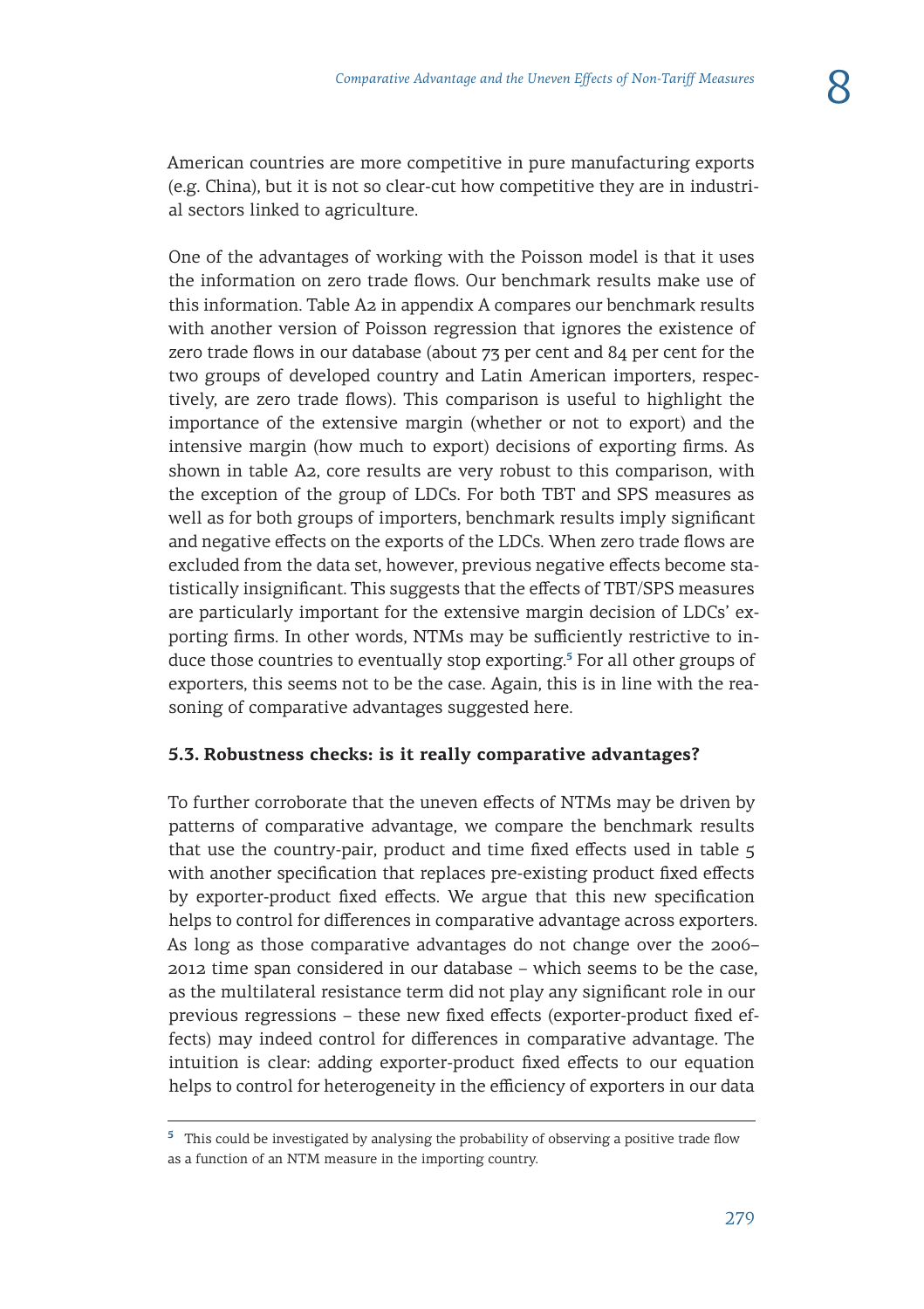set. That being the case, our estimates of the impacts of NTMs on bilateral imports would carry out comparisons among exporters that are relatively close in terms of their comparative advantage at the product level.

If exporter-product fixed effects do indeed control adequately for comparative advantages among exporters, one would expect that most of the differences in the effects of NTMs that we argued were related to comparative advantages would vanish once we introduce these fixed effects in the regression. Table 6 confirms that, generally, this is the case. To save space, we show only the results corresponding to the last specification used in table 5 (with heterogeneous effects by type, origin and sectors). Columns 1 and 3 give the benchmark results using Poisson specifications for the two different data sets (equivalent to columns  $2$  and  $4$  in table  $5$ ). Columns  $2$ and 4 show the same regressions, but now including the exporter-product FEs. When comparing the results from columns  $1-2$  and  $3-4$ , it is clear that most coefficients become statistically insignificant. The positive effects of NTMs on agricultural exports of Latin American countries and their negative impacts for developed and other developing countries' exports of industrial goods have all vanished.

| Table 6: Effects of non-tariff measures and comparative advantages<br>- Poisson regression |                                  |            |                                       |           |  |  |  |  |  |  |
|--------------------------------------------------------------------------------------------|----------------------------------|------------|---------------------------------------|-----------|--|--|--|--|--|--|
| Variable                                                                                   | Importer:<br>developed countries |            | Importer:<br>Latin American countries |           |  |  |  |  |  |  |
|                                                                                            | (1)                              | (2)        | (3)                                   | (4)       |  |  |  |  |  |  |
| $TBT \times Development \times Industry$                                                   | 0.135                            | $-0.138**$ | $-0.0745$                             | $-0.0279$ |  |  |  |  |  |  |
|                                                                                            | (0.127)                          | (0.0552)   | (0.0798)                              | (0.0629)  |  |  |  |  |  |  |
| $TBT \times LatAm \times Industry$                                                         | $-0.234$                         | $-0.0257$  | $-0.381**$                            | 0.0174    |  |  |  |  |  |  |
|                                                                                            | (0.261)                          | (0.105)    | (0.172)                               | (0.101)   |  |  |  |  |  |  |
| $TBT \times Development$                                                                   | 0.184                            | 0.0460     | $0.437***$                            | 0.0940    |  |  |  |  |  |  |
|                                                                                            | (0.141)                          | (0.0361)   | (0.135)                               | (0.105)   |  |  |  |  |  |  |
| $TBT \times LDC \times Industry$                                                           | $-1.264**$                       | 0.0565     | $-5.882***$                           | 0.130     |  |  |  |  |  |  |
|                                                                                            | (0.557)                          | (0.0678)   | (0.664)                               | (0.374)   |  |  |  |  |  |  |
| TBT $\times$ Developed $\times$ Agric.                                                     | $-0.459**$                       | $-0.0699$  | 0.129                                 | $0.251**$ |  |  |  |  |  |  |
|                                                                                            | (0.210)                          | (0.105)    | (0.179)                               | (0.124)   |  |  |  |  |  |  |
| $TBT \times LatAm \times Agric.$                                                           | $-0.369**$                       | $-0.131$   | 0.204                                 | 0.199     |  |  |  |  |  |  |
|                                                                                            | (0.181)                          | (0.108)    | (0.251)                               | (0.184)   |  |  |  |  |  |  |
| TBT $\times$ Developing $\times$ Agric.                                                    | $-0.0693$                        | $-0.0216$  | $-0.835**$                            | $-0.150$  |  |  |  |  |  |  |
|                                                                                            | (0.192)                          | (0.130)    | (0.415)                               | (0.403)   |  |  |  |  |  |  |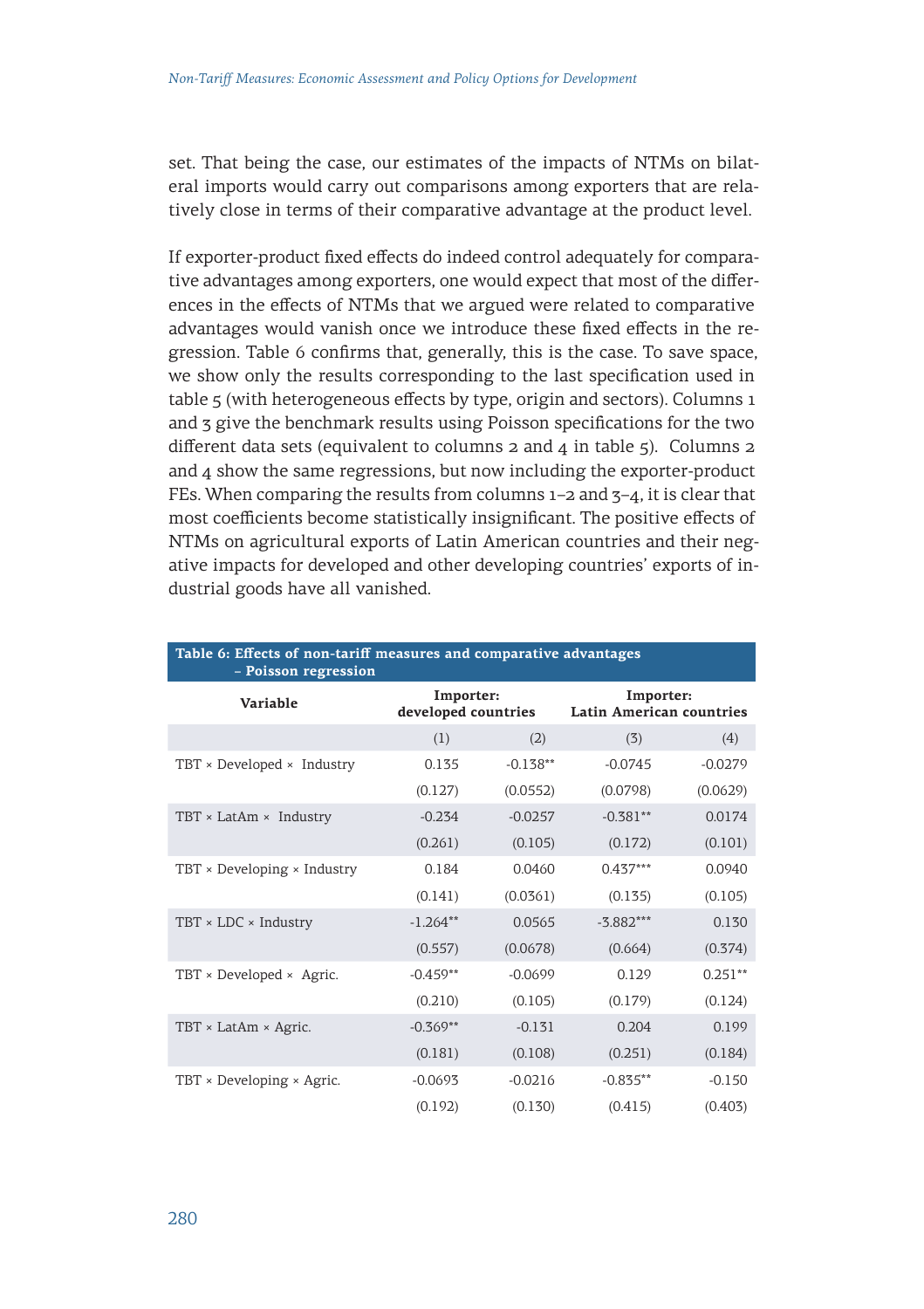| Table 6: Effects of non-tariff measures and comparative advantages<br>- Poisson regression |                                  |             |                                       |              |  |  |  |  |
|--------------------------------------------------------------------------------------------|----------------------------------|-------------|---------------------------------------|--------------|--|--|--|--|
| Variable                                                                                   | Importer:<br>developed countries |             | Importer:<br>Latin American countries |              |  |  |  |  |
|                                                                                            | (1)                              | (2)         | (3)                                   | (4)          |  |  |  |  |
| $TBT \times LDC \times Agric.$                                                             | $-0.374$                         | $-0.609***$ | $1.008*$                              | $-1.408***$  |  |  |  |  |
|                                                                                            | (0.332)                          | (0.0875)    | (0.597)                               | (0.149)      |  |  |  |  |
| $SPS \times Development \times Industry$                                                   | $0.405**$                        | $-0.130$    | 0.0209                                | $-0.127$     |  |  |  |  |
|                                                                                            | (0.198)                          | (0.108)     | (0.129)                               | (0.0956)     |  |  |  |  |
| $SPS \times LatAm \times Industry$                                                         | $-0.863***$                      | 0.0286      | $-0.119$                              | $-0.0408$    |  |  |  |  |
|                                                                                            | (0.295)                          | (0.133)     | (0.188)                               | (0.120)      |  |  |  |  |
| $SPS \times Developing \times Industry$                                                    | $-0.551***$                      | $-0.0226$   | $-0.551**$                            | 0.118        |  |  |  |  |
|                                                                                            | (0.213)                          | (0.0628)    | (0.264)                               | (0.153)      |  |  |  |  |
| $SPS \times LDC \times Industry$                                                           | $-1.482**$                       | $-0.344$    | $-1.725**$                            | $0.789***$   |  |  |  |  |
|                                                                                            | (0.622)                          | (0.411)     | (0.678)                               | (0.265)      |  |  |  |  |
| $SPS \times Development \times$ Agric.                                                     | 0.164                            | $0.437**$   | $-0.599*$                             | 0.0796       |  |  |  |  |
|                                                                                            | (0.257)                          | (0.200)     | (0.353)                               | (0.141)      |  |  |  |  |
| $SPS \times LatAm \times Agric.$                                                           | $0.718**$                        | $-0.239$    | $-0.0457$                             | $-0.482$     |  |  |  |  |
|                                                                                            | (0.320)                          | (0.162)     | (0.400)                               | (0.319)      |  |  |  |  |
| $SPS \times Developing \times Agric.$                                                      | $-0.566**$                       | $-0.161$    | $-1.504***$                           | $-0.656**$   |  |  |  |  |
|                                                                                            | (0.227)                          | (0.156)     | (0.422)                               | (0.320)      |  |  |  |  |
| $SPS \times LDC \times Agric$ .                                                            | $-0.929**$                       | 0.0712      | $-2.672***$                           | $-6.134***$  |  |  |  |  |
|                                                                                            | (0.406)                          | (0.154)     | (0.642)                               | (1.397)      |  |  |  |  |
| Tariff                                                                                     | $-0.0161$                        | $-0.0115**$ | $-0.0435***$                          | $-0.0340***$ |  |  |  |  |
|                                                                                            | (0.0144)                         | (0.00559)   | (0.00753)                             | (0.00494)    |  |  |  |  |
| Log GDP importer                                                                           | $0.638***$                       | $0.633***$  | $0.362***$                            | $0.326***$   |  |  |  |  |
|                                                                                            | (0.0947)                         | (0.0768)    | (0.128)                               | (0.118)      |  |  |  |  |
| Log GDP exporter                                                                           | $0.241***$                       | $0.278***$  | 0.0641                                | $0.183**$    |  |  |  |  |
|                                                                                            | (0.0539)                         | (0.0462)    | (0.0832)                              | (0.0919)     |  |  |  |  |
| Exporter-Product Fixed effect                                                              | N <sub>o</sub>                   | Yes         | N <sub>o</sub>                        | Yes          |  |  |  |  |
| Observations                                                                               | 2133978                          | 1214899     | 2253677                               | 778208       |  |  |  |  |

**Table 6: Effects of non-tariff measures and comparative advantages**

#### *Source: Authors' calculations*

*Notes: Standard errors in parentheses. \*, \*\*, \*\*\* are 10%, 5% and 1% significance levels. All regressions include country-Pair fixed effects, product fixed-effects, and year fixed-effects. Standard errors are clustered by HS02-country pair.*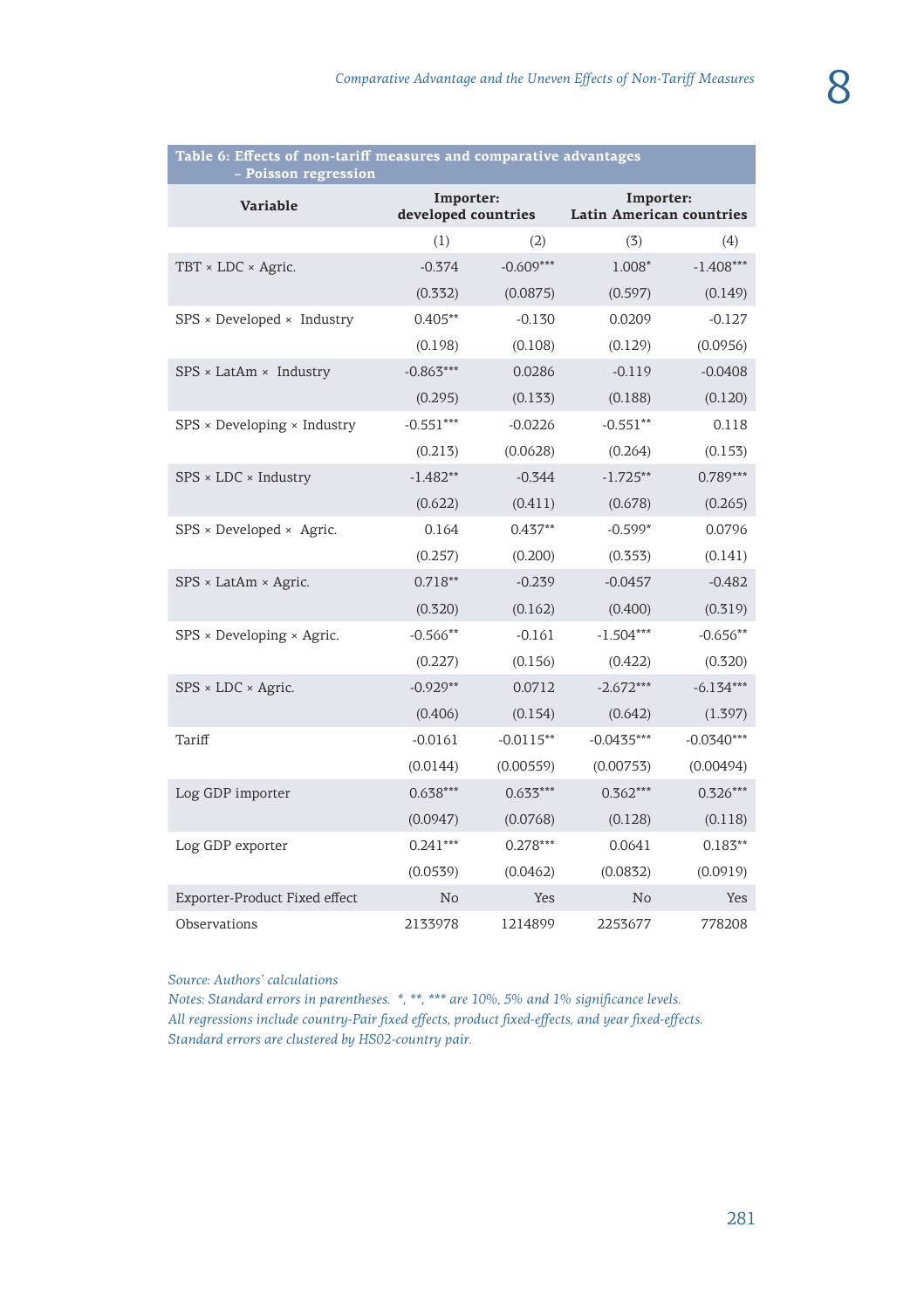These results can be interpreted as follows. When an advanced economy imposes a TBT/SPS measure on its agricultural imports, all exporting countries face higher variable/fixed costs in order to comply with this requirement. In equilibrium, the final effect will be that it decreases agricultural exports from developed and other developing countries and LDCs. However, the same measures will positively affect exports from Latin American countries in that sector. These results are consistent with the observation that Latin American exporters having a comparative advantage in agricultural goods are more resilient and can adjust more easily to absorb these costs than their competitors. Therefore, insofar as product-exporter fixed effects control for comparative advantage, we are now comparing the effects of TBT/SPS measures on the exports of countries with similar efficiency levels in the production and export of agricultural goods.

Comparing the results for the effects of TBT and SPS measures on industrial exports leads to the same observations, namely that the developed economies group is the most efficient and the Latin American and other developing countries exporters are the least efficient and have the greatest difficulties in adjusting to NTMs.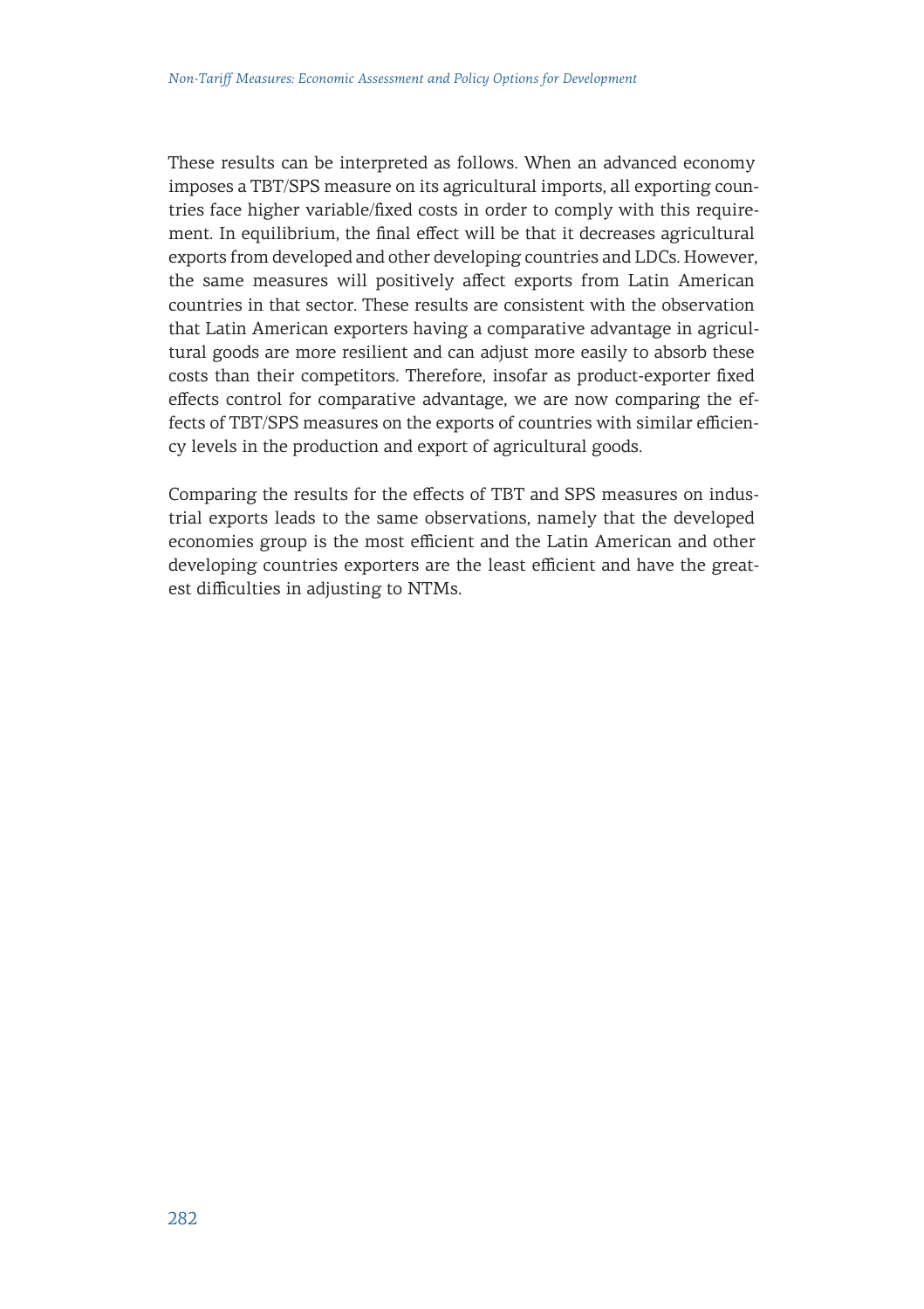# **6 Concluding remarks**

Using two data sets over the period 2006–2012 at two-year intervals with bilateral trade data at the HS04 level, one for bilateral imports of Latin American countries, the other for bilateral import of developed countries, this chapter provides systematic new evidence on the effects of TBT/SPS measures on bilateral trade. Overall, we observe a pattern that is coherent with a comparative advantage story. Countries with a comparative advantage in broad product categories (e.g. agricultural or industrial goods) can more easily adapt to NTMs in destination countries, sometimes observing a positive impact of NTMs on their bilateral trade flows. Broadly speaking, this pattern holds for agricultural goods for Latin American countries as well as for industrial goods for developing countries, including China and other East Asian countries that have developed a comparative advantage in manufactured products.

This study also confirms some previous findings about the likely positive effects of TBT/SPS measures on some specific bilateral trade flows. Our results add new evidence on the sectors that are more likely to benefit from pre-existing TBT/SPS measures in destination countries and the ones that are more likely to be harmed by those measures.

From the perspective of the negotiation of multilateral/bilateral regulatory treaties, the policy implications from this study seem to be straightforward: countries should put the focus of their negotiations on streamlining regulatory export procedures in sectors where they are (on average) relatively less competitive in comparison with their trade partners.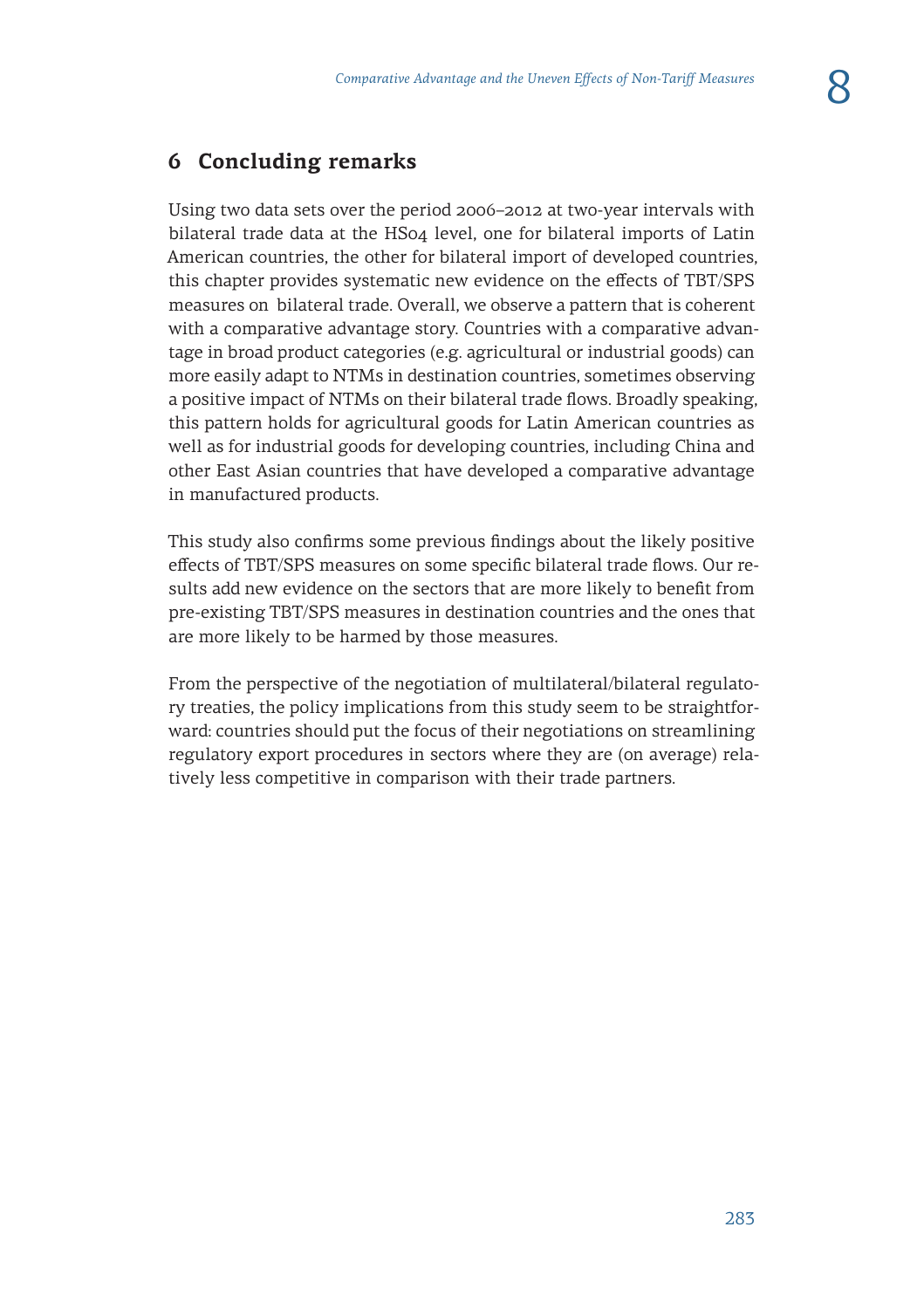# **References**

Anderson JE and van Wincoop, E (2003). Gravity with gravitas: A solution to the border puzzle, *American Economic Review*. 93(1): 170–192.

Baier SL and Bergstrand JH (2007). Do free trade agreements actually increase members' international trade? *Journal of International Economics*. 71(1): 72-9.

Baldwin R and Taglioni D (2006). "Gravity for Dummies and Dummies for Gravity Equations," NBER Working Papers 12516, National Bureau of Economic Research, Inc.

Bao X and Qiu LD (2012), How Do Technical Barriers to Trade Influence Trade? *Review of International Economics*. 20: 691–706.

Crivelli P and Groschl J (2016). The impact of sanitary and phytosanitary measures on market entry and trade flows. T*he World Economy*. 39: 444–473.

Disdier AC, Fontagné L and Mimouni M (2008). The impact of regulations on agricultural trade: Evidence from the sps and tbt agreements, *American Journal of Agricultural Economics*. 90(2): 336–350.

Disdier AC and Marette S (2010). The combination of gravity and welfare approaches for evaluating nontariff measures, *American Journal of Agricultural Economics*. 92(3): 713– 726.

Ferraz L, Monasterio P and Ribeiro M (2017). On the Effects of Non-tariff Measures on Brazilian Exports, Revista Brasileira de Economia.

Fontagné L, Mimouni M and Pasteels JM (2005). Estimating the impact of environ- mental sps and tbt on international trade, *Integration and Trade Journal* 22: 7–37.

Head K and Mayer T (2014). Gravity Equations: Workhorse,Toolkit, and Cookbook. *Handbook of International Economics*. Chapter 3.

Heckman JJ (1979). Sample selection bias as a specification error, *Econometrica: Journal of the econometric society*. 147(1): 153–161.

Helpman E, Melitz M and Rubinstein Y (2008). Estimating trade flows: Trading part- ners and trading volumes, *The Quarterly Journal of Economics*. 123(2): 441–487.

Kee HL, Nicita A and Olarreaga M (2009). Estimating trade restrictiveness indices, *The Economic Journal*. 119(534): 172–199.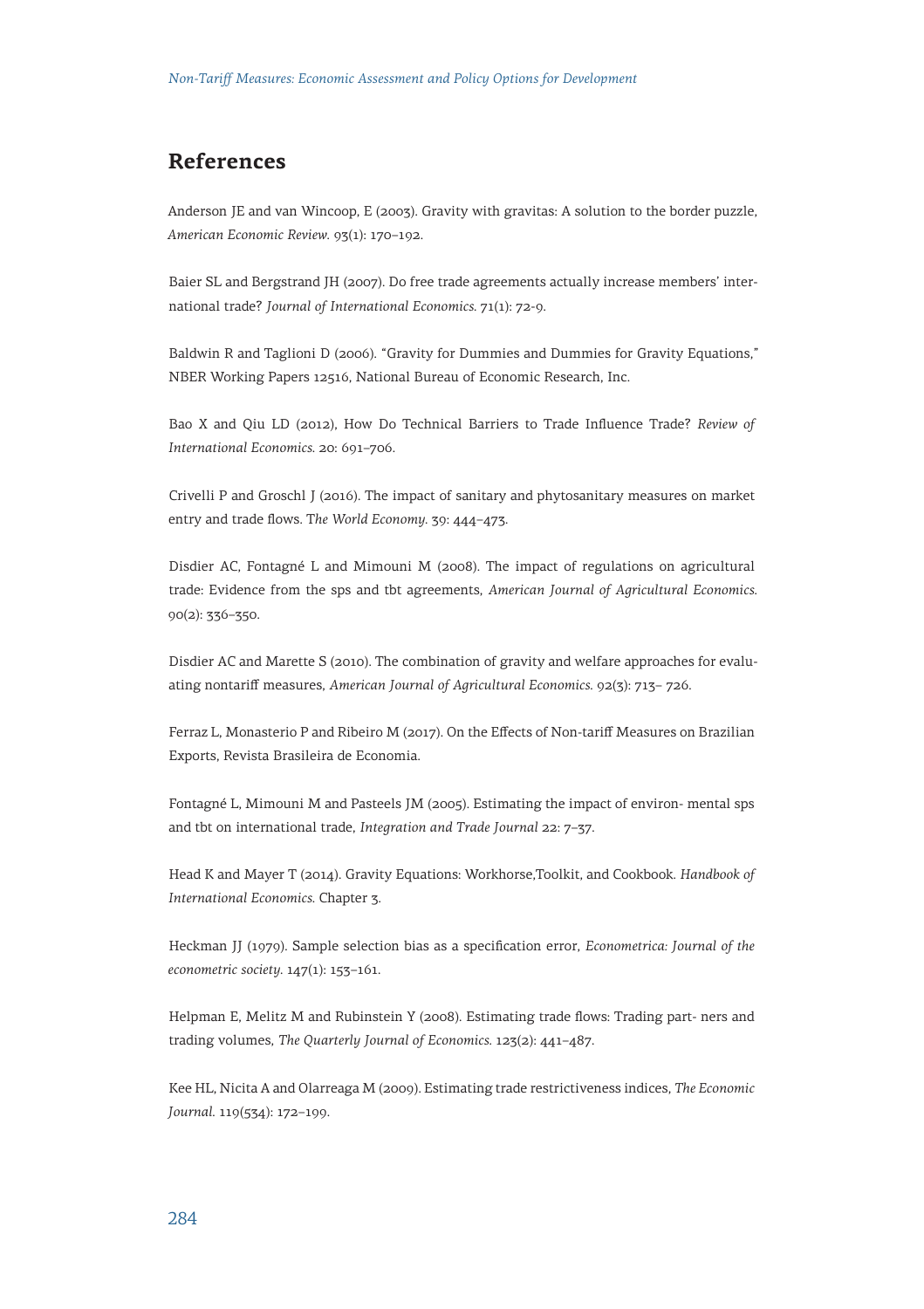Leamer EE (1990). Latin america as a target of trade barriers erected by the major developed countries in 1983, *Journal of Development Economics*. 32(2): 337–368.

Melitz MJ (2003). The impact of trade on intra-industry reallocations and aggregate industry productivity, *Econometrica*. 71(6): 1695–1725.

Moenius J (2004). Information versus product adaptation: The role of standards in trade, *Technical report*, Working Paper, International Business & Markets Research Center.

Silva JS and Tenreyro S (2006). The log of gravity, *The Review of Economics and statistics*. 88(4): 641–658.

Silva JS and Tenreyro S (2011). Poisson: Some Convergence Issues. *Stata Journal*, StataCorp LP, 11(2), 215-225.

Silva JS and Tenreyro S (2015). Trading Partners and Trading Volumes: Implementing the Helpman-Melitz-Rubinstein Model Empirically. *Oxford Bulletin of Economics and Statistics*. 77(1), 93-105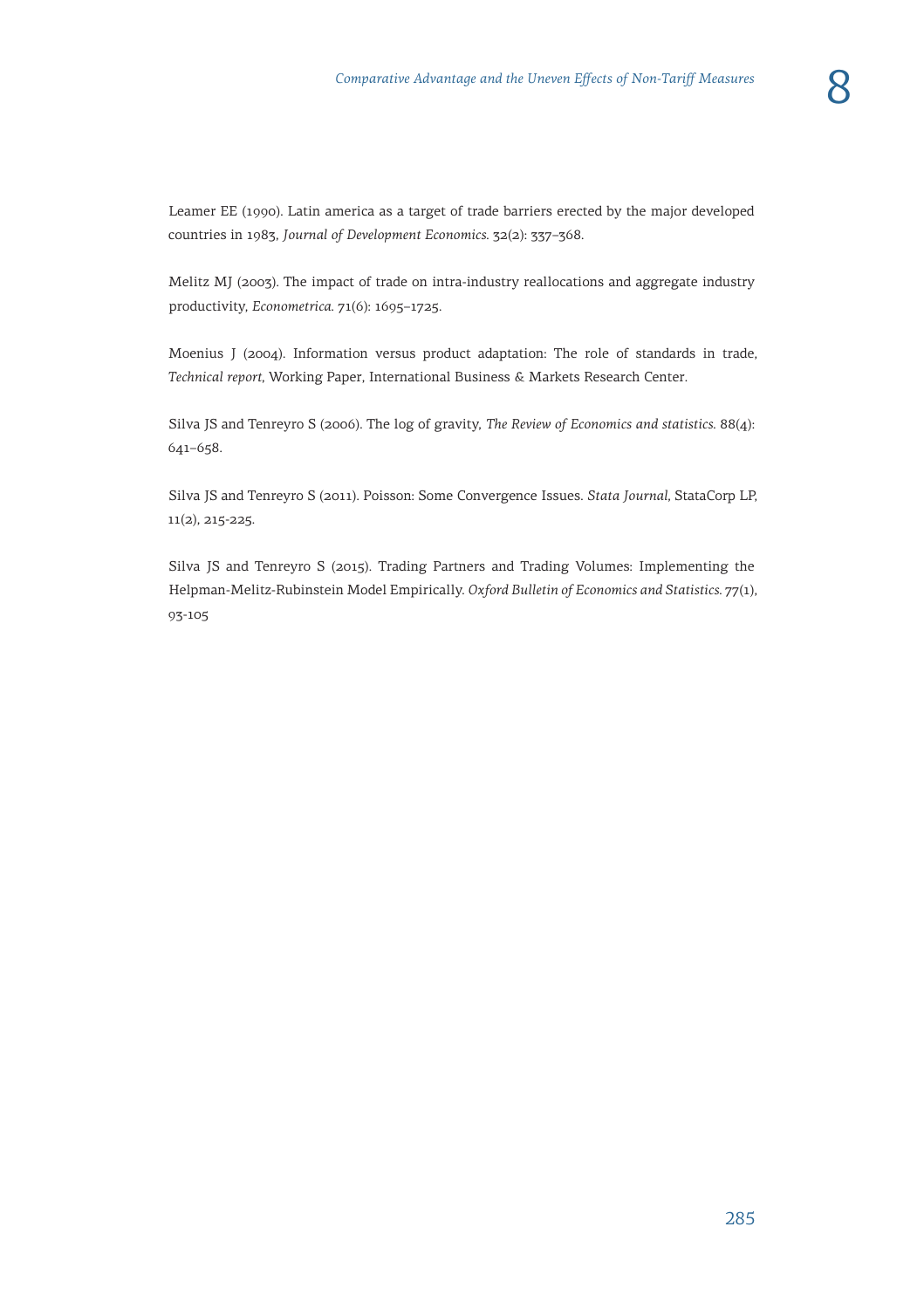# **Annex**

| Table A1: Ordinary least squares regressions: controlling for multilateral resistance |             |                                  |              |                                              |  |  |  |
|---------------------------------------------------------------------------------------|-------------|----------------------------------|--------------|----------------------------------------------|--|--|--|
| Variable                                                                              |             | Importer: developed<br>countries |              | <b>Importer: Latin American</b><br>countries |  |  |  |
|                                                                                       | (1)         | (2)                              | (3)          | (4)                                          |  |  |  |
| TBT × Developed                                                                       | $0.189***$  | $0.176***$                       | $0.332***$   | $0.354***$                                   |  |  |  |
|                                                                                       | (0.0419)    | (0.0437)                         | (0.0438)     | (0.0467)                                     |  |  |  |
| TBT × LatAm                                                                           | $-0.261***$ | $-0.267***$                      | $-0.526***$  | $-0.500***$                                  |  |  |  |
|                                                                                       | (0.0509)    | (0.0524)                         | (0.0616)     | (0.0644)                                     |  |  |  |
| TBT × Developing                                                                      | $-0.120***$ | $-0.139***$                      | $-0.242***$  | $-0.246***$                                  |  |  |  |
|                                                                                       | (0.0317)    | (0.0335)                         | (0.0506)     | (0.0535)                                     |  |  |  |
| TBT × LDC                                                                             | $-0.248***$ | $-0.243***$                      | $-1.679***$  | $-1.734***$                                  |  |  |  |
|                                                                                       | (0.0852)    | (0.0872)                         | (0.213)      | (0.218)                                      |  |  |  |
| SPS × Developed                                                                       | $-0.629***$ | $-0.610***$                      | $-0.494***$  | $-0.486***$                                  |  |  |  |
|                                                                                       | (0.0585)    | (0.0608)                         | (0.0612)     | (0.0659)                                     |  |  |  |
| $SPS \times LatAm$                                                                    | $1.213***$  | $1.234***$                       | $0.824***$   | $0.841***$                                   |  |  |  |
|                                                                                       | (0.0693)    | (0.0713)                         | (0.0843)     | (0.0871)                                     |  |  |  |
| SPS × Developing                                                                      | $-0.239***$ | $-0.222***$                      | $-0.405***$  | $-0.433***$                                  |  |  |  |
|                                                                                       | (0.0476)    | (0.0504)                         | (0.0689)     | (0.0729)                                     |  |  |  |
| $SPS \times LDC$                                                                      | $1.034***$  | $1.048***$                       | $1.242***$   | $1.172***$                                   |  |  |  |
|                                                                                       | (0.103)     | (0.104)                          | (0.245)      | (0.248)                                      |  |  |  |
| Tariff                                                                                | $-0.00207$  | $-0.00264$                       | $-0.0221***$ | $-0.0250***$                                 |  |  |  |
|                                                                                       | (0.00171)   | (0.00172)                        | (0.00218)    | (0.00253)                                    |  |  |  |
| Log GDP importer                                                                      | $0.874***$  |                                  | $1.072***$   |                                              |  |  |  |
|                                                                                       | (0.0362)    |                                  | (0.0474)     |                                              |  |  |  |
| Log GDP exporter                                                                      | 0.0401      |                                  | $0.114***$   |                                              |  |  |  |
|                                                                                       | (0.0257)    |                                  | (0.0398)     |                                              |  |  |  |
| Multilateral<br>resistance                                                            | No          | Yes                              | No           | Yes                                          |  |  |  |
| Observations                                                                          | 577182      | 577177                           | 360189       | 360155                                       |  |  |  |
| Adj. R2                                                                               | 0.513       | 0.515                            | 0.406        | 0.408                                        |  |  |  |

#### *Source: Authors' calculations*

*Notes: Standard errors in parentheses. \*, \*\*, \*\*\* are 10%, 5% and 1% significance levels. All regressions include country-pair fixed effects, product fixed-effects and year fixed-effects. Standard errors are clustered by HS02-country pair. "Multilateral resistance controls" includes importer-year, exporter-year and product-year fixed effects.*